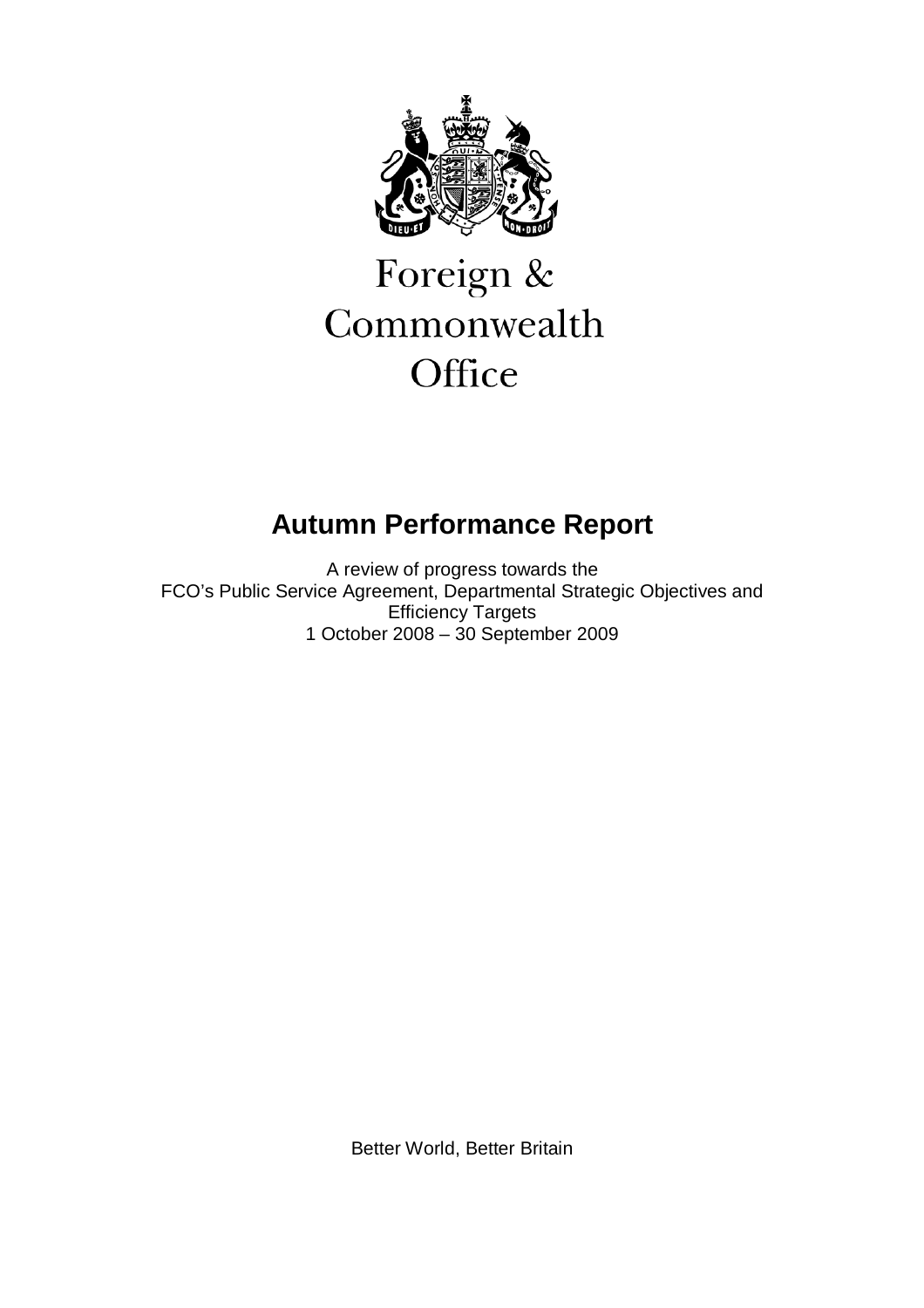|                                                                                                                                                                                                                                                                                                                                                                                                                                                                                                                                                                | Page                                                       |
|----------------------------------------------------------------------------------------------------------------------------------------------------------------------------------------------------------------------------------------------------------------------------------------------------------------------------------------------------------------------------------------------------------------------------------------------------------------------------------------------------------------------------------------------------------------|------------------------------------------------------------|
| Introduction - overview of PSA / DSO and Efficiency reporting<br>1. Inside this report<br>2. PSA / DSO performance measurement<br>3. Efficiency programmes<br>4. FCO Strategic Objectives and links to PSA / DSOs                                                                                                                                                                                                                                                                                                                                              | 3<br>3<br>3<br>3<br>3                                      |
| <b>Progress towards PSA and DSO targets</b><br>1. PSA / DSO scorecards - detailed performance assessments<br>PSA 30 – Reduce the impact of Conflict<br>DSO 1 - A Flexible Global Network<br>DSO 2 - Support the British Economy<br>DSO 3 - Support British Nationals Abroad<br>DSO 4 - Support Managed Migration for Britain<br>DSO 5 - Counter Terrorism, Weapons Proliferation and their causes<br>DSO 6 - Prevent and Resolve Conflict<br>DSO 7 - Promote a Low Carbon, High Growth, Global Economy<br>DSO 8 – Develop effective International Institutions | 5<br>5<br>5<br>8<br>10<br>12<br>13<br>16<br>20<br>22<br>24 |
| <b>Progress towards Efficiency targets</b><br>2007 Comprehensive Spending Review (CSR07) Value for Money<br>(VFM) Programme<br>Data sources and selected references<br>Data sources supporting DSO and PSA assessments<br>Data sources supporting Efficiency/VfM assessments                                                                                                                                                                                                                                                                                   | 26<br>26<br>32<br>32<br>35                                 |
| Further reading                                                                                                                                                                                                                                                                                                                                                                                                                                                                                                                                                | 35                                                         |

Compiled by Financial Management Group (FMG),<br>Finance Directorate, December 2009. Finance Directorate, December 2009.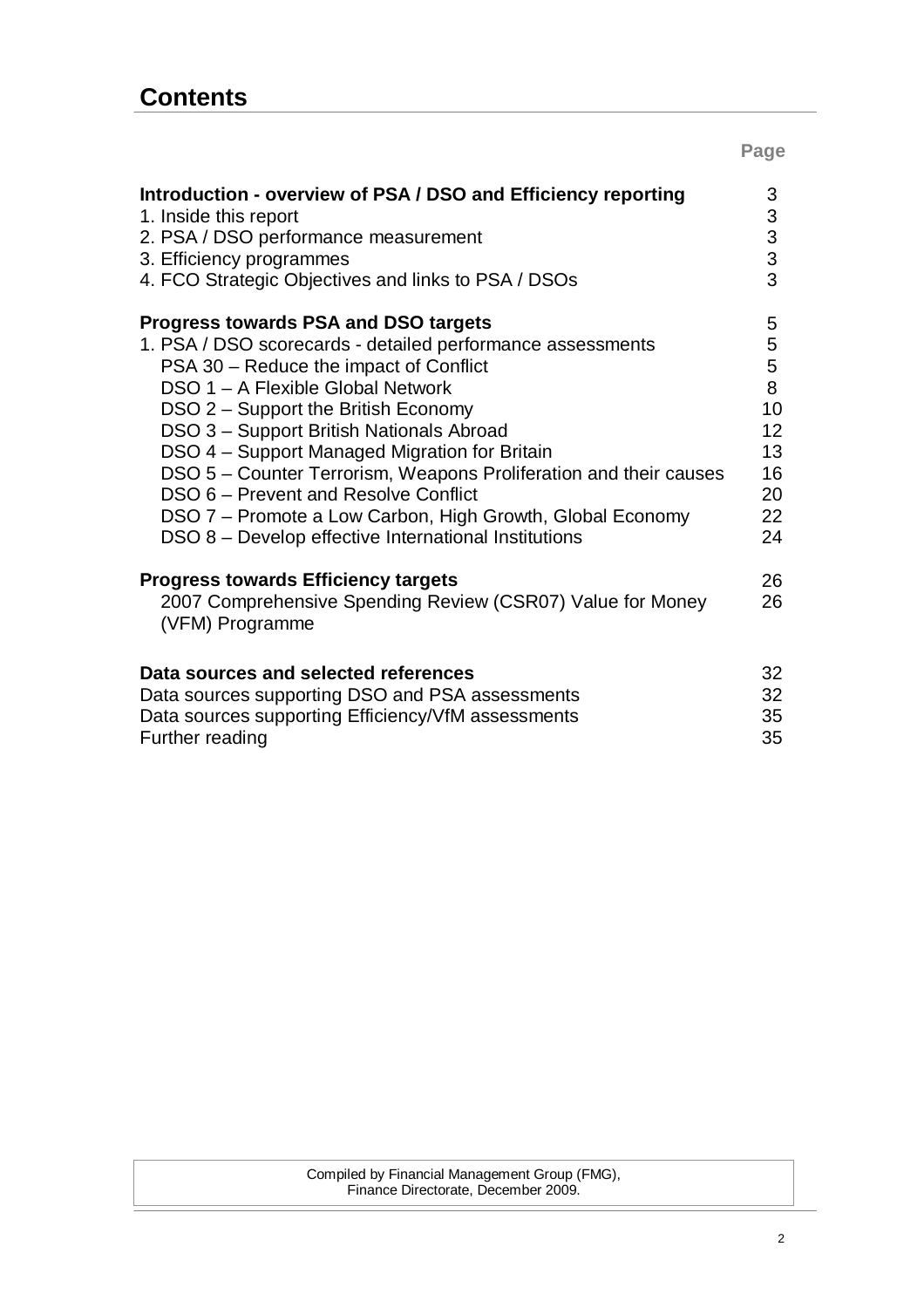## **1. Inside this Report**

This Autumn Performance Report (APR) details the FCO's performance between 01 October 2008 – 30 September 2009 against its eight Departmental Strategic Objectives (DSO) targets, and the one Public Service Agreement (PSA) target for which the FCO is the lead Whitehall department. The targets in this report reflect the key commitments that the FCO agreed to deliver as part of the 2007 government Comprehensive Spending Review (CSR07). The Report also includes an update on progress against the CSR07 Value for Money (VFM) programme.

An assessment of the FCO's performance over the full 2009-10 period will be published in the Departmental Report in 2010.

## **2. PSA / DSO performance measurement**

The FCO measures performance against PSA / DSO targets using scorecards developed from the PSA Delivery Agreement and DSO technical notes which detail the full text of the agreement between FCO and HMT (see links on page 4). For this report, we commissioned performance assessments from FCO PSA and DSO monitors against all indicators<sup>1</sup> listed in the delivery agreement / technical note.

Progress towards the CSR07 PSA / DSO targets, and their underpinning indicators, is summarised with assessment terms and performance narratives. An assessment of the target as a whole is based on a factual assessment of progress against the indicators. The following assessment terms are used, as detailed in HMT Public Expenditure System (PES 2009) guidance:

| <b>Strong progress</b> | Where more than 50% of indicators had improved. |
|------------------------|-------------------------------------------------|
| Some progress          | Where 50% or less indicators had improved.      |
| No progress            | Where no indicators had improved.               |
| Not assessed           | Target for which data is not available          |

## **3. Efficiency programmes**

Progress towards achieving the FCO's CSR07 VFM targets are detailed on pages 26 - 31.

## **4. Structure of the CSR07 DSOs and PSA**

The FCO's Strategic Framework, *Better World, Better Britain*, published in February 2008 set out eight Departmental Strategic Objectives:

A flexible **Global Network** serving the whole of the British Government.

Three **Essential Services**:

 $\overline{a}$ 

<sup>&</sup>lt;sup>1</sup> The terms 'indicators' and 'measures' are referred to as 'outcomes' and 'indicators' in the FCO technical note / internal reporting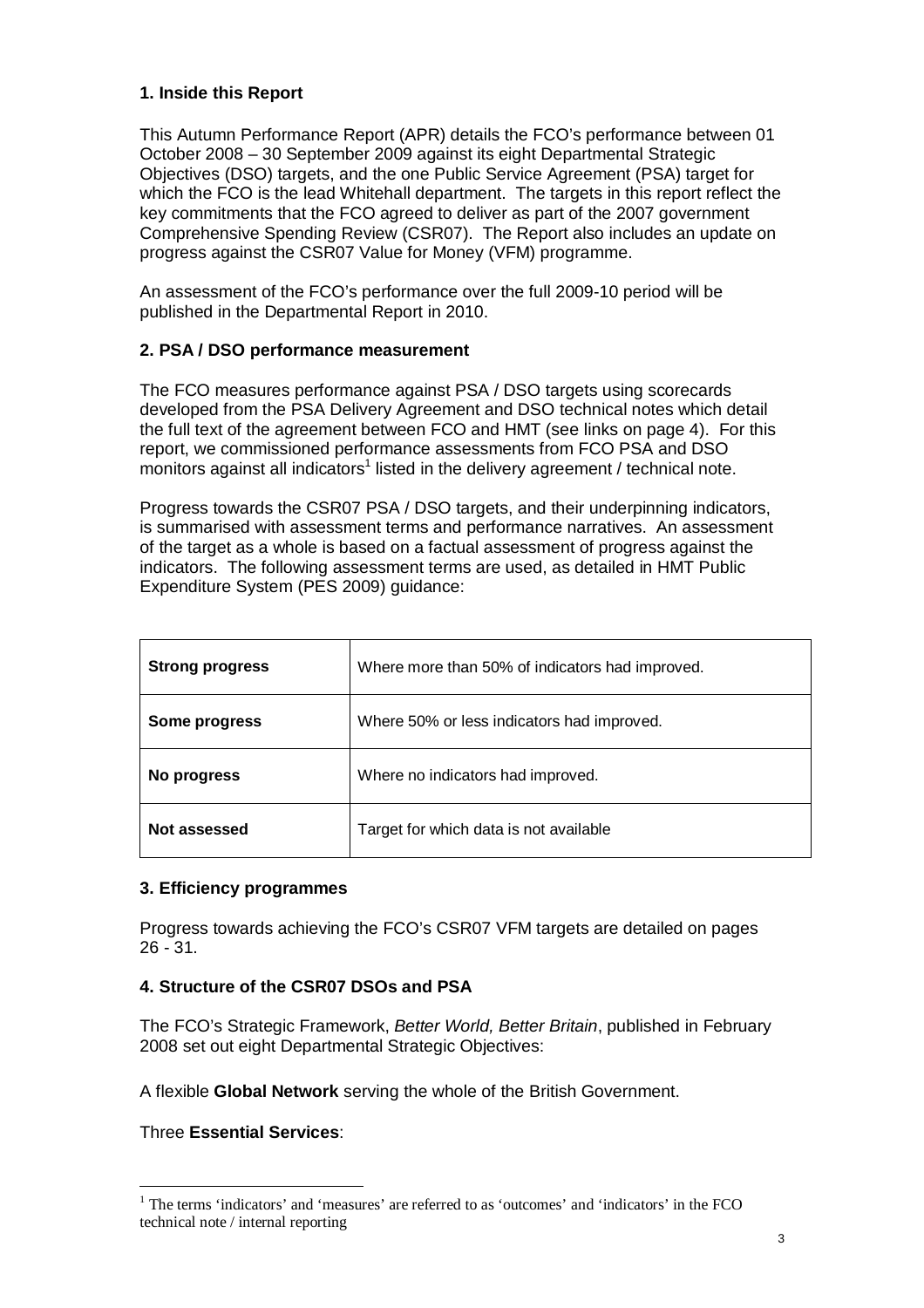- Supporting the British economy
- Supporting British nationals abroad
- Supporting managed migration for Britain

## Four **Policy Goals**:

- Countering terrorism, weapons proliferation and their causes
- Preventing and resolving conflict
- Promoting a low carbon, high growth, global economy
- Developing effective international institutions, above all the United Nations and European Union

The FCO Strategic Framework explicitly recognises the role of our global network in delivering for the Government as a whole. So in addition to delivering our new policy priorities and our public services, our posts will continue to provide a platform for Whitehall partners to deliver their own international priorities. The DSOs have a dual purpose: they set out clearly what we aim to achieve over the CSR07 period; and they provide the framework against which Ministers and the FCO Board will hold individual DSO Owners to account for delivery.

The FCO leads on the PSA on Conflict Reduction (PSA 30), and contributes to delivery of the PSAs on Migration (PSA 3), International Terrorism (PSA 26), Climate Change (PSA 27), and Reduce Poverty (PSA 29). The FCO will also assist with the international delivery of a number of other PSAs, through the support and assistance provided by our network of posts. For performance assessments on those CSR07 PSAs for which the FCO is a key delivery partner, please consult the individual lead government department's APR.

Copies of the 30 PSA Delivery Agreements can be found on the HM Treasury website at: http://www.hm-treasury.gov.uk/pbr\_csr07\_public\_service

The DSO Technical note (http://www.fco.gov.uk/en/about-thefco/publications/publications/annual-reports/autumn-performance1) sets out the outcomes and performance indicators for which FCO DSO's are measured.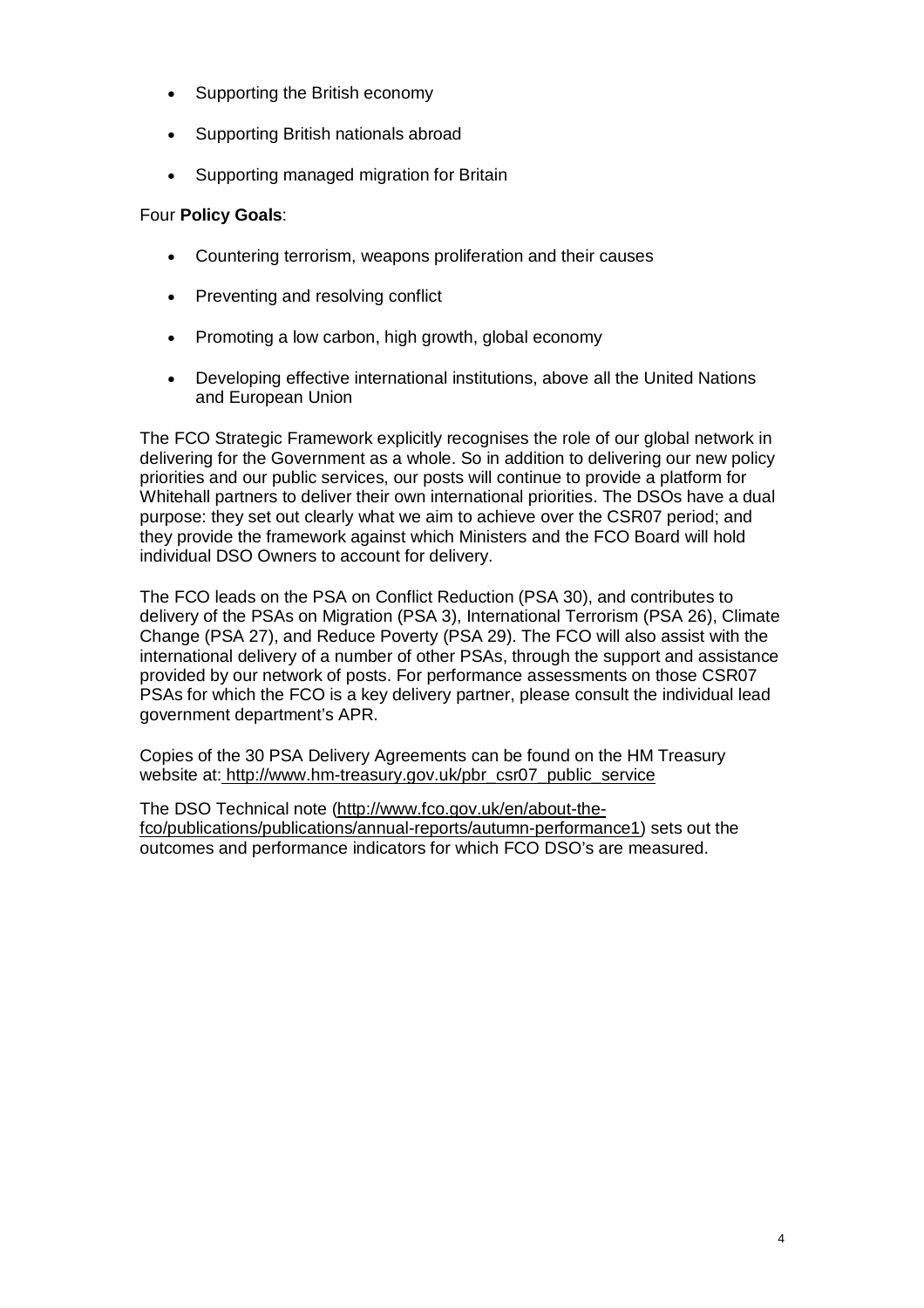## **Progress towards PSA and DSO targets**

### **1. PSA / DSO scorecards - detailed performance assessments**

## **PSA 30 – Global Conflict.**

## Reduce the impact of conflicts globally through enhanced UK and international efforts

This target is made up of four indicators. The overall assessment is a factual assessment of progress and should be read in conjunction with the PSA 30 Delivery Agreement (http://www.hmtreasury.gov.uk/pbr\_csr/psa/pbr\_psaindex.cfm).

#### **The FCO is the lead Government department for PSA 30, with DFID, MOD and the Cabinet Office being key delivery partners.**

**Overall assessment of progress** 01 October 2008 - 30 September 2009

#### **Some progress (improvement against 2/4 indicators)**

The latest data available on the global number of conflicts in 2008 remains static at 53; however, recent research suggests a possible rise in the number of non-state based (tribal) conflicts for that year, particularly in East Africa and South Asia. We need to clarify to what extent these are conflicts, rather than local disputes, but the data suggests that achieving a downward trend in this indicator over the course of the PSA is unlikely. Progress on indicator 2 remains mixed: for example, the overall situation in Iraq continues to improve, but battle deaths and internally displaced persons (IDPs) are on the increase in Afghanistan. Our assessment continues to be that delivery on this indicator is off track. Progress on indicator 3 continues to be variable but UK initiatives are beginning to bear fruit, eg the UK-France initiative on UN peacekeeping reform is beginning to gain traction with the wider UN membership. NATO and the EU are making progress on the comprehensive approach, emphasised at the Strasbourg NATO summit in April: at the EU, a UK/French initiative is making good progress on the creation of a civilian/military pool of deployable experts. However, there is still more to be done across the institutions. Developments on indicator 4 are more encouraging. HMG will shortly be launching its new Civilian Standby Capacity, with experts from the Civil Service, the private sector and the third sector, trained and available to deploy to support post-conflict stabilisation missions. Continuing pressure on international and UK resources could affect delivery, particularly for indicators 2, 3 and 4.

| <b>Target indicator</b>                                                                                                                                                           | <b>Progress assessment</b> 01 October 2008 - 30 September 2009                                                                                                                                                                                                                                                                                                                                                                                                                                                                                                                                                                                                                                                                                                                                                                                                                                                                                                                                                                                                                                                                                                                            |
|-----------------------------------------------------------------------------------------------------------------------------------------------------------------------------------|-------------------------------------------------------------------------------------------------------------------------------------------------------------------------------------------------------------------------------------------------------------------------------------------------------------------------------------------------------------------------------------------------------------------------------------------------------------------------------------------------------------------------------------------------------------------------------------------------------------------------------------------------------------------------------------------------------------------------------------------------------------------------------------------------------------------------------------------------------------------------------------------------------------------------------------------------------------------------------------------------------------------------------------------------------------------------------------------------------------------------------------------------------------------------------------------|
| 1) A downward trend in the<br>number of conflicts globally, in<br>paticular in sub-Saharan Africa,<br>Europe, Central and South<br>Asia, and the Middle East and<br>North Africa. | No progress<br>There has been no change in the figures for the overall number of conflicts since the<br>previous reporting period (the 2008/09 FCO Departmental Report).<br>Starting from a baseline figure of 54 conflicts in 2006 (based on published data from<br>the Human Security Report Project, or HSRP), provisional figures for 2007 indicate<br>this total decreased to 52 for that year. Proxy data taken from CrisisWatch<br>publications put the number of conflicts in 2008 up to 53, an increase of one over<br>the provisional 2007 figure. (Note: HSRP and Crisis Watch differ slightly in their<br>assessment of conflict.) The latest information from the Uppsala Data Program<br>(UCDP), on whose data HSRP base their assessments, indicates that there is likely<br>to be an increase in non-state based (ie tribal) conflicts in 2008. There is much<br>more volatility in the number of non-state based conflicts than in state-based.<br>This increase in non-state conflicts will not be confirmed/published until mid-2010.<br>Note: HSRP data for 2007 is not yet publicly available, and may differ from the<br>provisional estimate above when published. |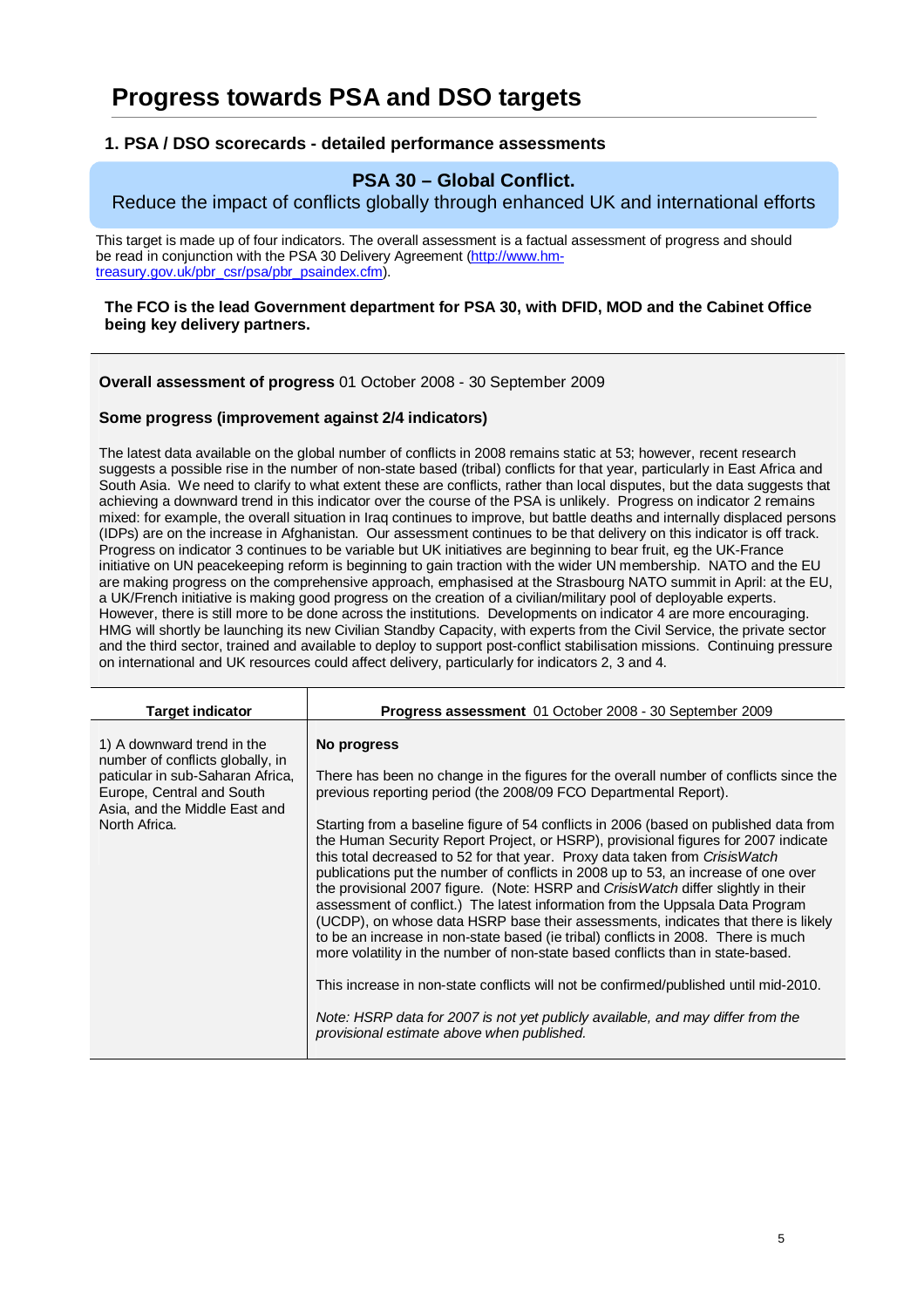| 2) Reduced impact of conflict in<br>specific countries and regions<br>(Afghanistan, Iraq, Balkans,<br>Middle East, Sierra Leone,<br>Democratic Republic of Congo<br>and the Great Lakes region,<br>Horn of Africa, Nigeria and<br>Sudan). | No progress                                                                                                                                                                                                                                                                                                                                                     |
|-------------------------------------------------------------------------------------------------------------------------------------------------------------------------------------------------------------------------------------------|-----------------------------------------------------------------------------------------------------------------------------------------------------------------------------------------------------------------------------------------------------------------------------------------------------------------------------------------------------------------|
|                                                                                                                                                                                                                                           | While there has been a reduction in the impact of conflict in some regions,<br>elsewhere the situation has got worse.                                                                                                                                                                                                                                           |
|                                                                                                                                                                                                                                           | In Iraq, there is a continued security improvement overall, but attacks on minorities<br>and continuing violence in certain areas demonstrate that concerns remain.                                                                                                                                                                                             |
|                                                                                                                                                                                                                                           | In Afghanistan, GDP figures are better, but worse on battle deaths and Internally<br>Displaced Persons (IDPs), although large displacements in population can occur<br>during kinetic operations, and returns are often swift.                                                                                                                                  |
|                                                                                                                                                                                                                                           | Economies of the Balkans remain fragile due to the global economic crisis and there<br>are concerns about state effectiveness, eg in Bosnia and Herzegovina. Good<br>governance is being taken forward in Kosovo following their declaration of<br>independence, including by a large EU rule of law mission. Croatia and Albania<br>joined NATO in April 2009. |
|                                                                                                                                                                                                                                           | In the Middle East, economic improvement in the West Bank is being offset by<br>deterioration in living conditions in Gaza.                                                                                                                                                                                                                                     |
|                                                                                                                                                                                                                                           | In Sudan, there has been a stalemate in the political processes. Weak state<br>effectiveness remains a real conflict risk, particularly in the South where governance<br>challenges have been exacerbated by contract mismanagement and reduced<br>revenue flows.                                                                                               |
|                                                                                                                                                                                                                                           | Note: As there are significant time lags between the reporting period and the data<br>available for analysis (in some cases, of over two years), the above assessments<br>are based on qualitative reporting from HM Diplomatic Posts to give a more up-to-<br>date picture.                                                                                    |
| 3) More effective international                                                                                                                                                                                                           | Some progress                                                                                                                                                                                                                                                                                                                                                   |
| institutions, better able to<br>prevent, manage and resolve<br>conflict and build peace.                                                                                                                                                  | At the UN, the UK/French initiative on peacekeeping reform is leading to more focus<br>on performance benchmarks and exit strategies in Security Council Resolutions<br>(SCRs) concerning Peace Support Operations (PSOs). The UN "New Horizon"<br>Report is also contributing new thinking as to how to make UN peacekeeping more<br>cost-effective.           |
|                                                                                                                                                                                                                                           | Also at the UN, a complementary UK initiative on peacebuilding has led to UNSG<br>proposals on better integration, strategy, capacity and funding.                                                                                                                                                                                                              |
|                                                                                                                                                                                                                                           | At the EU, establishment of a civilian/military planning directorate, as part of the<br>wider improvements foreseen in the Lisbon Treaty, should strengthen further the<br>EU's ability to do integrated planning.                                                                                                                                              |
|                                                                                                                                                                                                                                           | As regards NATO, UK priorities on HQ reform were reflected in the outcome of the<br>NATO summit in Strasbourg in April. Priorities on comprehensive approach and<br>EU/NATO co-operation are increasingly reflected in the NATO approach to<br>Afghanistan and in the mandate for work on the new Strategic Concept.                                            |
|                                                                                                                                                                                                                                           | The mission of the African Union (AU) peacekeeping mission in Somalia is providing<br>support for the transitional government there, but sustainable financing and<br>capability shortfalls remain an issue. Development of the African Standby Force<br>(ASF) is moving ahead, but civilian and police elements are less advanced.                             |

T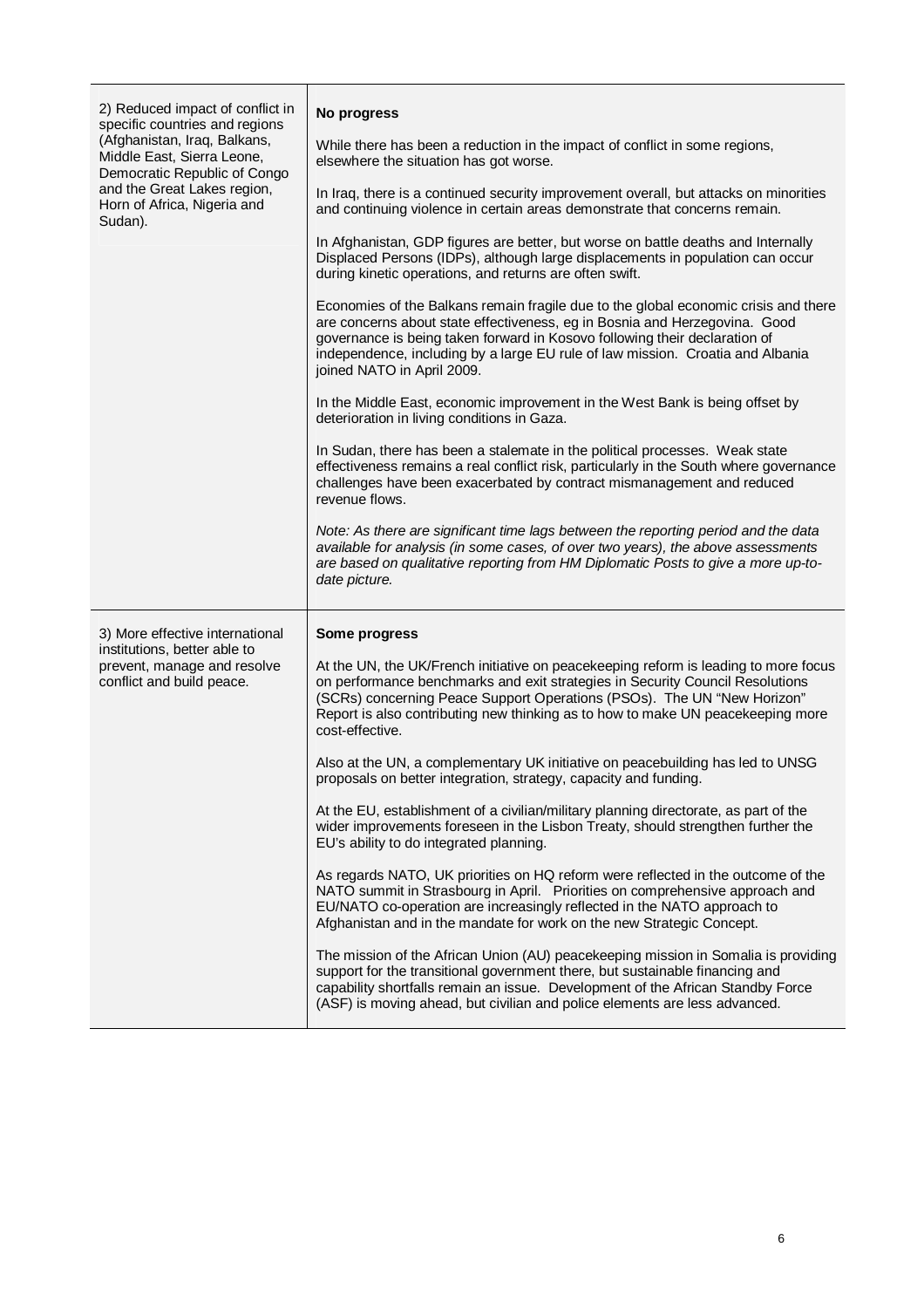| 4) More effective UK capability<br>to prevent, manage and resolve<br>conflict and build peace. | Some progress<br>The Stabilisation Unit (SU), a joint FCO, MoD and DfID unit, is in the process of<br>being strengthened and taking on greater responsibilities: plans remain on track for<br>it to deliver a Civilian Standby Capacity of 1,000-plus qualified and deployable<br>civilian experts by December 2009. However, work under way to make systematic<br>use of reservists' civilian skills will take longer to complete. The International Police<br>Assistance Board will report on improving arrangements for police deployments in<br>October.<br>HMG is putting more emphasis on early warning following the 2009 update of the |
|------------------------------------------------------------------------------------------------|------------------------------------------------------------------------------------------------------------------------------------------------------------------------------------------------------------------------------------------------------------------------------------------------------------------------------------------------------------------------------------------------------------------------------------------------------------------------------------------------------------------------------------------------------------------------------------------------------------------------------------------------|
|                                                                                                | National Security Strategy. The FCO is also conducting quarterly conflict prevention<br>assessments to inform its understanding of strategic risks. A new cadre of officers<br>has been created to respond rapidly to political crises.                                                                                                                                                                                                                                                                                                                                                                                                        |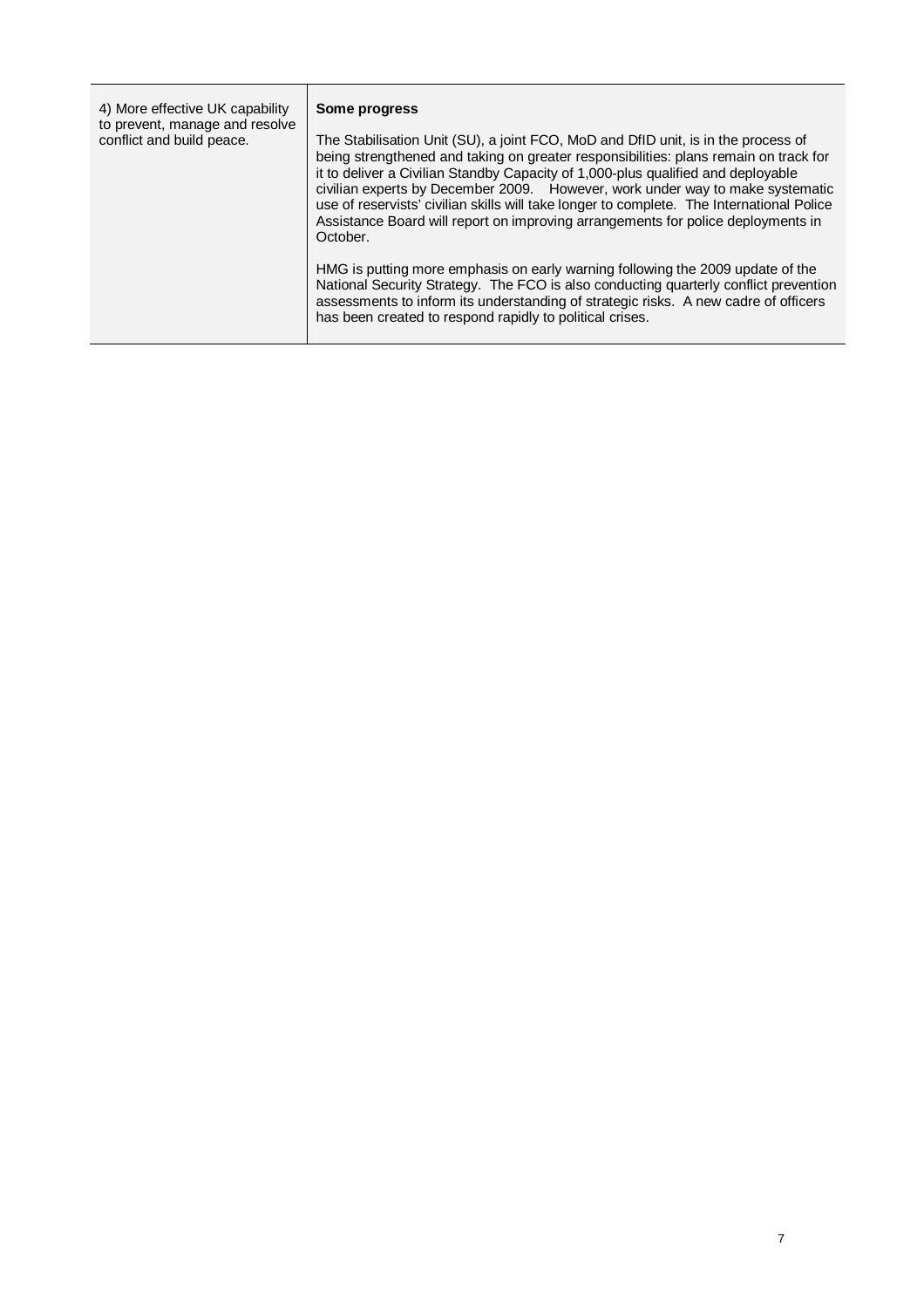## **DSO 1 A flexible global network serving the whole of the British Government**

This DSO is made up of five indicators. The overall assessment is a factual assessment of progress and should be read in conjunction with the DSO technical note (http://www.fco.gov.uk/en/about-the-fco/publications/publications/annualreports/autumn-performance1).

#### **Overall assessment of progress** 01 October 2008 - 30 September 2009

#### **Strong progress – (improvement against 5/5 indicators).**

The network continues to evolve and improve with innovation and new technologies helping us to deliver efficiencies. The challenge in the current economic climate will be to maintain the service and delivery standards we have with increasingly tighter budgets. Work with our partners continues to ensure they remain on our platform in the future.

| <b>Target indicator</b>                                                                                                   | Progress assessment 01 October 2008 - 30 September 2009                                                                                                                                                                                                                                                                                                                     |
|---------------------------------------------------------------------------------------------------------------------------|-----------------------------------------------------------------------------------------------------------------------------------------------------------------------------------------------------------------------------------------------------------------------------------------------------------------------------------------------------------------------------|
| 1) The network delivers the key<br>priorities of Whitehall partners.                                                      | Some progress<br>44% of Whitehall partners see the FCO as critical to the delivery of their work and<br>79% view us favourably. Overall 58% of Whitehall partners rate our performance<br>against DS01 as good. Improvement is needed around consistency of the service<br>across the network and also around our service level agreements and<br>transparency on charging. |
| 2) The network is realigned by<br>March 2009 as agreed by FCO<br>Ministers/Board; and regularly<br>reviewed as necessary. | <b>Strong progress</b><br>Strategic Framework in place since April 2008, with additional emphasis on work<br>related to global financial crisis during 2009. The network shift of 130 UK based<br>policy staff was completed by March 2009. The Board decided in April 2009 that a<br>further network shift of a similar scale was not needed.                              |
| 3) The network remains flexible.                                                                                          | <b>Strong progress</b>                                                                                                                                                                                                                                                                                                                                                      |
|                                                                                                                           | Whitehall partners and FCO customers say the network has adjusted its focus as<br>necessary to meet most of their needs. 82% of our Whitehall partners are<br>confident the FCO can adjust to meet their needs in the future.                                                                                                                                               |
|                                                                                                                           | Rapid deployment teams for consular retain the ability to respond to international<br>incidents and a new political response team has been established. Regional<br>resilience arrangements are now being rolled out to cope with peaks and troughs in<br>workloads and locations.                                                                                          |
|                                                                                                                           | Estates and Security Team are focussing on delivering a fit for purpose and value<br>for money estate for our partners and ourselves.                                                                                                                                                                                                                                       |
| 4) The network remains global.                                                                                            | Some progress but now at risk                                                                                                                                                                                                                                                                                                                                               |
|                                                                                                                           | We have a global network of 264 posts in more than 170 countries. If the current<br>budget pressure of a result of the sharp fall in sterling continues, we may not be<br>able to sustain our current global presence.                                                                                                                                                      |
|                                                                                                                           | In order to remain global we'll need to continue to be innovative through alternative<br>forms of representation for example digital/virtual diplomacy, laptop diplomats,<br>regional networks.                                                                                                                                                                             |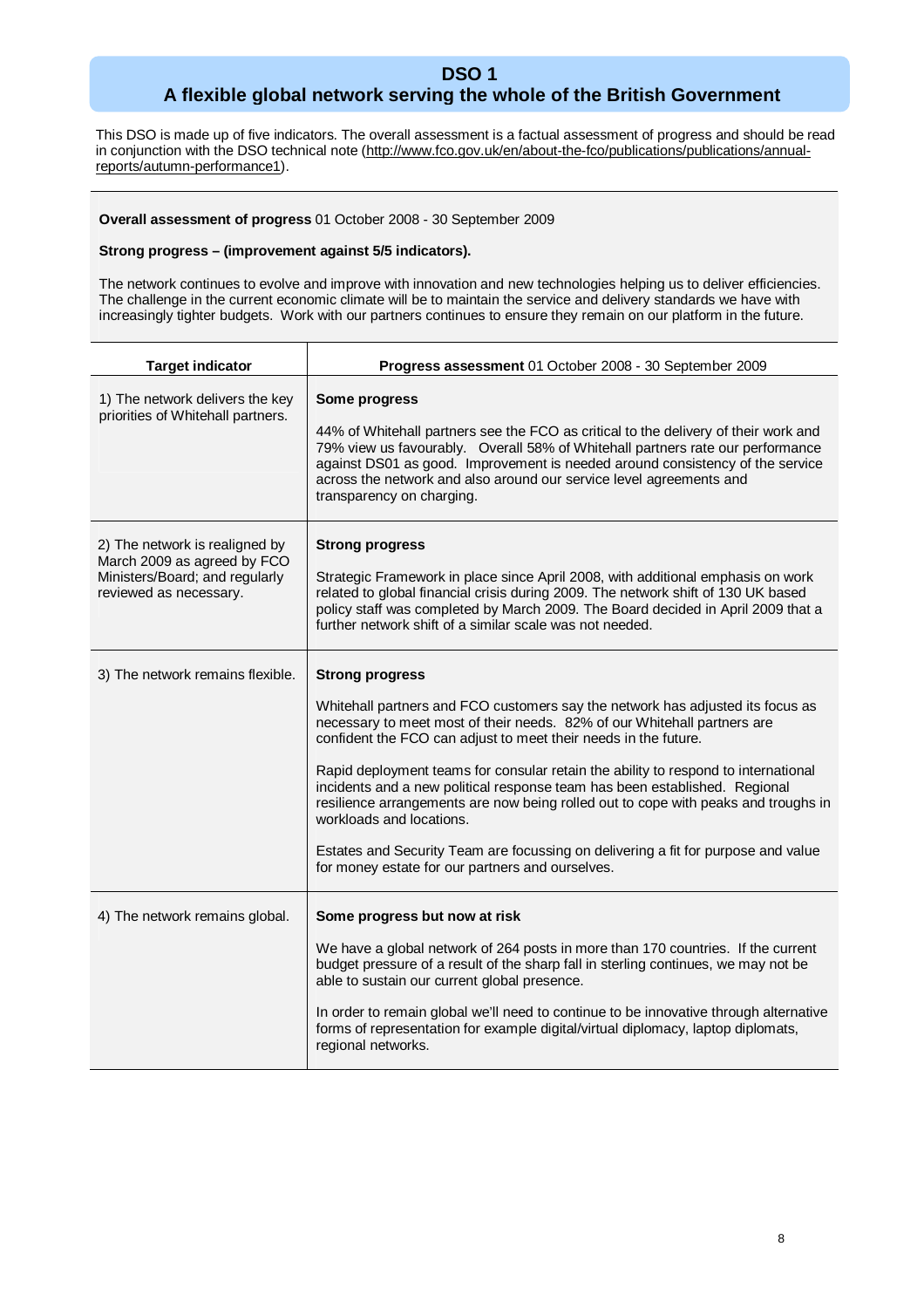| 5) The network delivers change<br>and manages its resources well. | Some progress                                                                                                                                    |
|-------------------------------------------------------------------|--------------------------------------------------------------------------------------------------------------------------------------------------|
|                                                                   | We continue to deliver change courses and workshops. A performance model has<br>been developed to measure how we are implementing change.        |
|                                                                   | Innovate & Save campaign to drive culture of innovation launched.<br>Over 350<br>individual suggestions received and best practice being shared. |
|                                                                   | The Corporate Services Programme has now identified and agreed savings of over<br>50,000 days globally through streamlining processes.           |
|                                                                   | Over 3000 staff in 77 locations overseas are now using the new F3G IT system<br>and the rollout continues.                                       |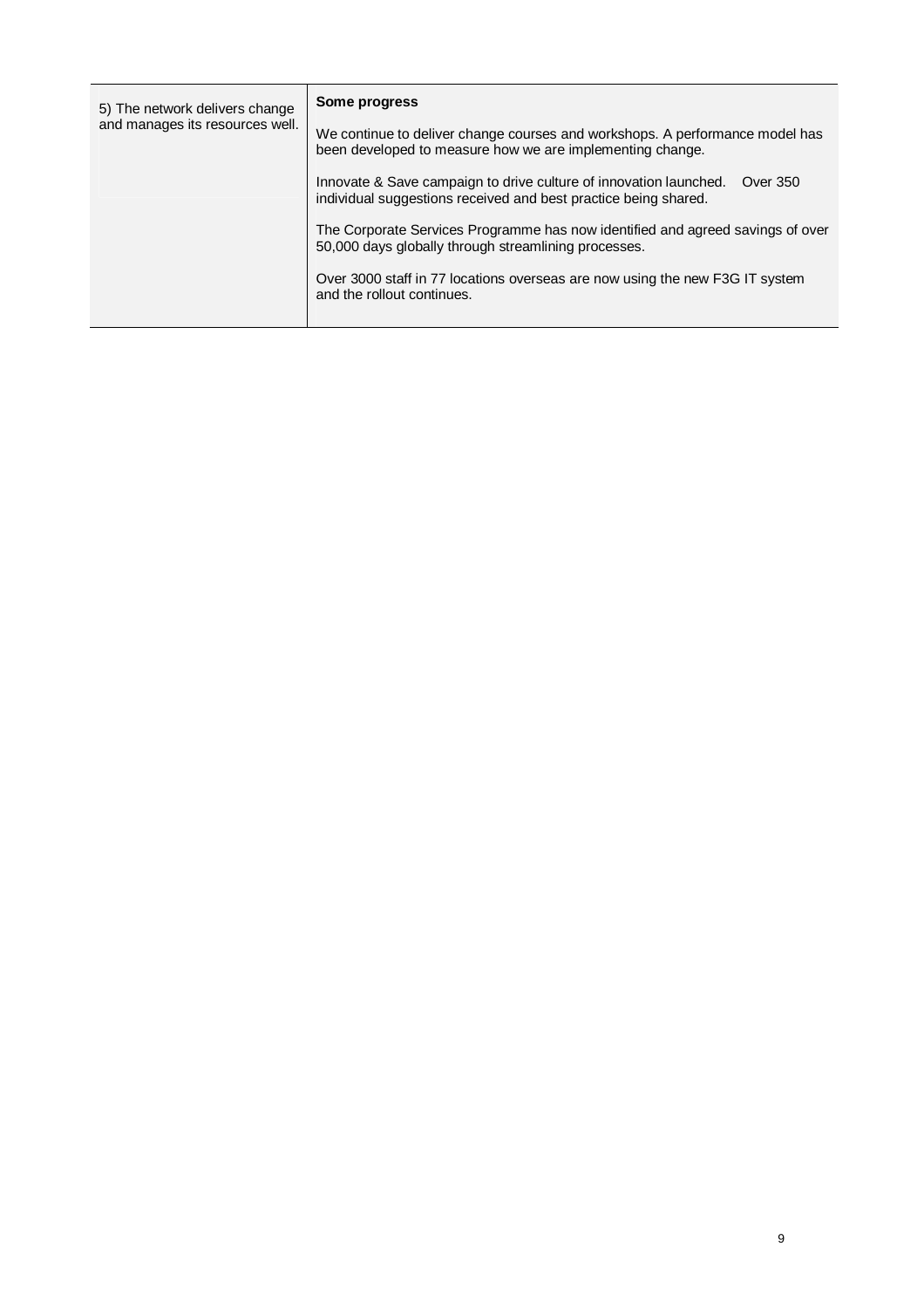## **DSO 2 Support the British Economy**

This DSO is made up of five indicators. The overall assessment is a factual assessment of progress and should be read in conjunction with the DSO Technical note (http://www.fco.gov.uk/en/about-the-fco/publications/publications/annualreports/autumn-performance1).

#### **Overall assessment of progress** 01 October 2008 - 30 September 2009 (comparable figures to last year are in brackets)

#### **Strong progress (improvement against 3/5 indicators)**

┯

UKTI has made some progress to date since the last Autumn Performance Report. UKTI is showing some progress or improvement against 3 out of 5 indicators. In 2008-09, for trade support, a total of 22,800 companies have been assisted by UKTI, a significant improvement on all previous years and is an increase of over 22% on this time last year. Of this, 19,000 are innovative, a 25% increase on this point last year. On inward investment UKTI also made strong progress, with an increasing number of high value projects, and in total, 600 inward investment wins in financial year 2008-09 and a further 318 (provisional figures) for the six-months to end-September 2009.Given the challenging global economic climate it will need a concerted effort from the whole network to achieve all of our targets. Equivalent figures for a year ago are shown in brackets.

| <b>Target indicator</b>                                                                                                       | Progress assessment 01 October 2008 - 30 September 2009                                                                                                                                                                                                                                                                                                                                                                                                                                                                                                  |
|-------------------------------------------------------------------------------------------------------------------------------|----------------------------------------------------------------------------------------------------------------------------------------------------------------------------------------------------------------------------------------------------------------------------------------------------------------------------------------------------------------------------------------------------------------------------------------------------------------------------------------------------------------------------------------------------------|
| 1) Attract high value foreign direct<br>investment to the UK.                                                                 | Some progress<br>UKTI had delivered 600(549) involved successes of which latest estimates<br>suggest:<br>(a) 244 (172) were high value projects recorded as successful or success pending,<br>and<br>(b) 180 (178) were good quality projects, and<br>(c) 76% (74%) agreed that UKTI or its RDA delivery partner had significant<br>favourable influence on the decision to locate or expand in the UK, or on the scale<br>or scope of the project.<br>23 (47) of the good quality or high value projects involved additional R&D activity in<br>the UK. |
| 2) Improve the performance of<br>UK business by helping them<br>internationalise.                                             | <b>Strong progress</b><br>The most recent Performance and Impact Monitoring Survey (PIMS) estimates that<br>in the financial year 2008-09, the total number of businesses helped was 22,800<br>(18,600) against a target of 20,000 and of these,<br>(a) 19,000 (15,200) were innovative businesses, and<br>(b) For the improved business performance element of this target, the outturn is<br>52% (54%) overall, and 52% (54%) in High Growth Markets.                                                                                                  |
| 3) Increase the quantity of<br>Research and Development<br>(R&D) activity in the UK through<br>business internationalisation. | No progress<br>(a)In the past year 2,050 (3,086) businesses have increased R & D activity as a<br>result of UKTI trade support. Although this is well above target, it has decreased<br>due to the global economic downturn.<br>(b)In addition there were 49 (67) FDI R&D projects.                                                                                                                                                                                                                                                                      |
| 4) Improve the UK's reputation as<br>the international business partner<br>of choice.                                         | No progress<br>This involves an annual reputation survey to measure UK reputation in the US,<br>China and India, in the financial services, ICT, life sciences and energy sectors. A<br>benchmarking survey has been completed, and the results from the first annual<br>survey have been collated and have shown no progress. However, the final<br>progress report will only be assessed in the final year of the survey, 2010/11.                                                                                                                     |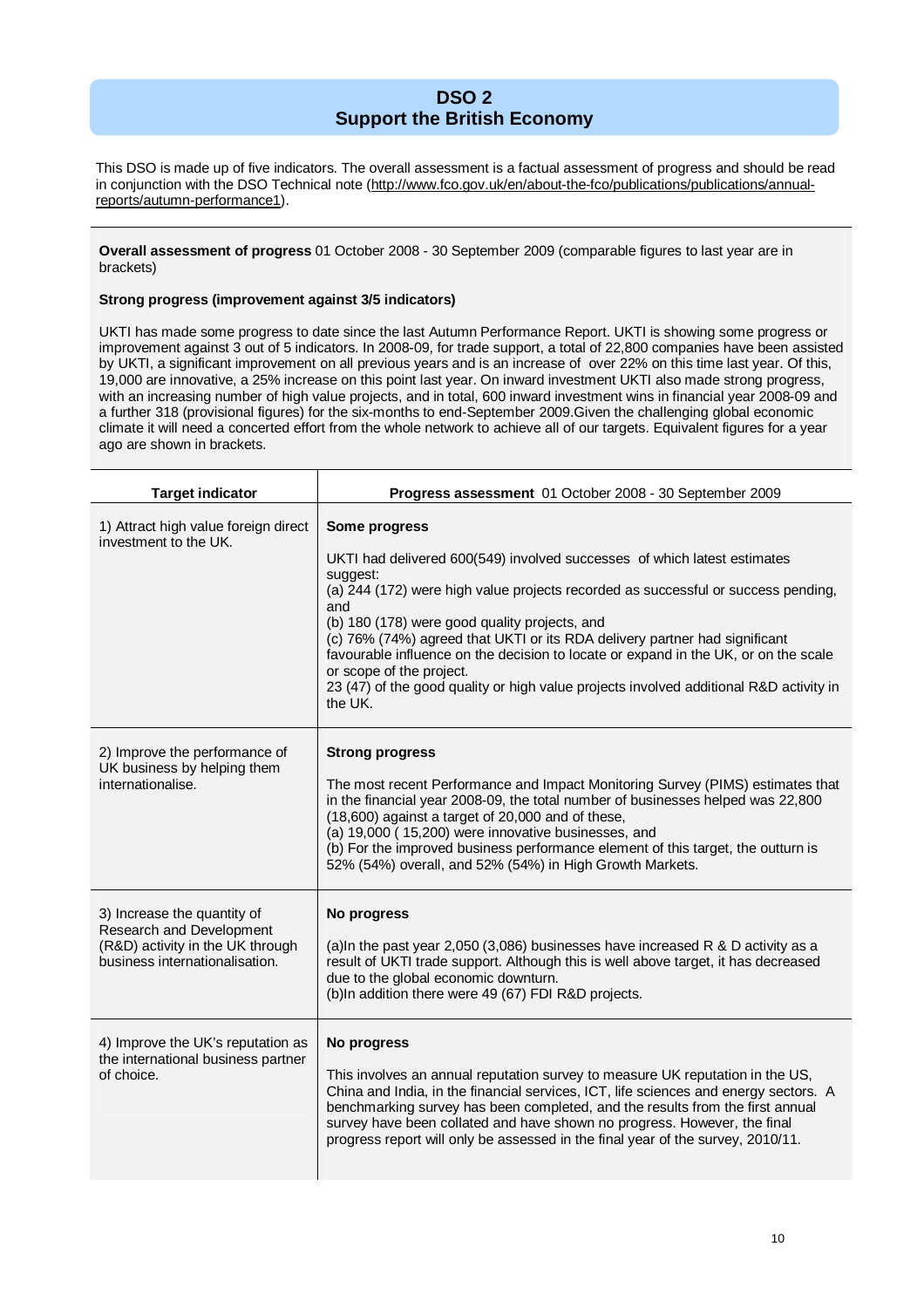| 5) Improve UKTI's operational<br>performance. | Some progress                                                                                                                         |
|-----------------------------------------------|---------------------------------------------------------------------------------------------------------------------------------------|
|                                               | This is an operational target.                                                                                                        |
|                                               | The current performance is:                                                                                                           |
|                                               | (a) 76% (75%) and 75% (76%) respectively for quality and satisfaction against a<br>target of 80% for both.                            |
|                                               | (b) Charging revenues for a full year, up to the end of September were<br>approximately £5.5m (approx. £4.2m), which is above target. |
|                                               |                                                                                                                                       |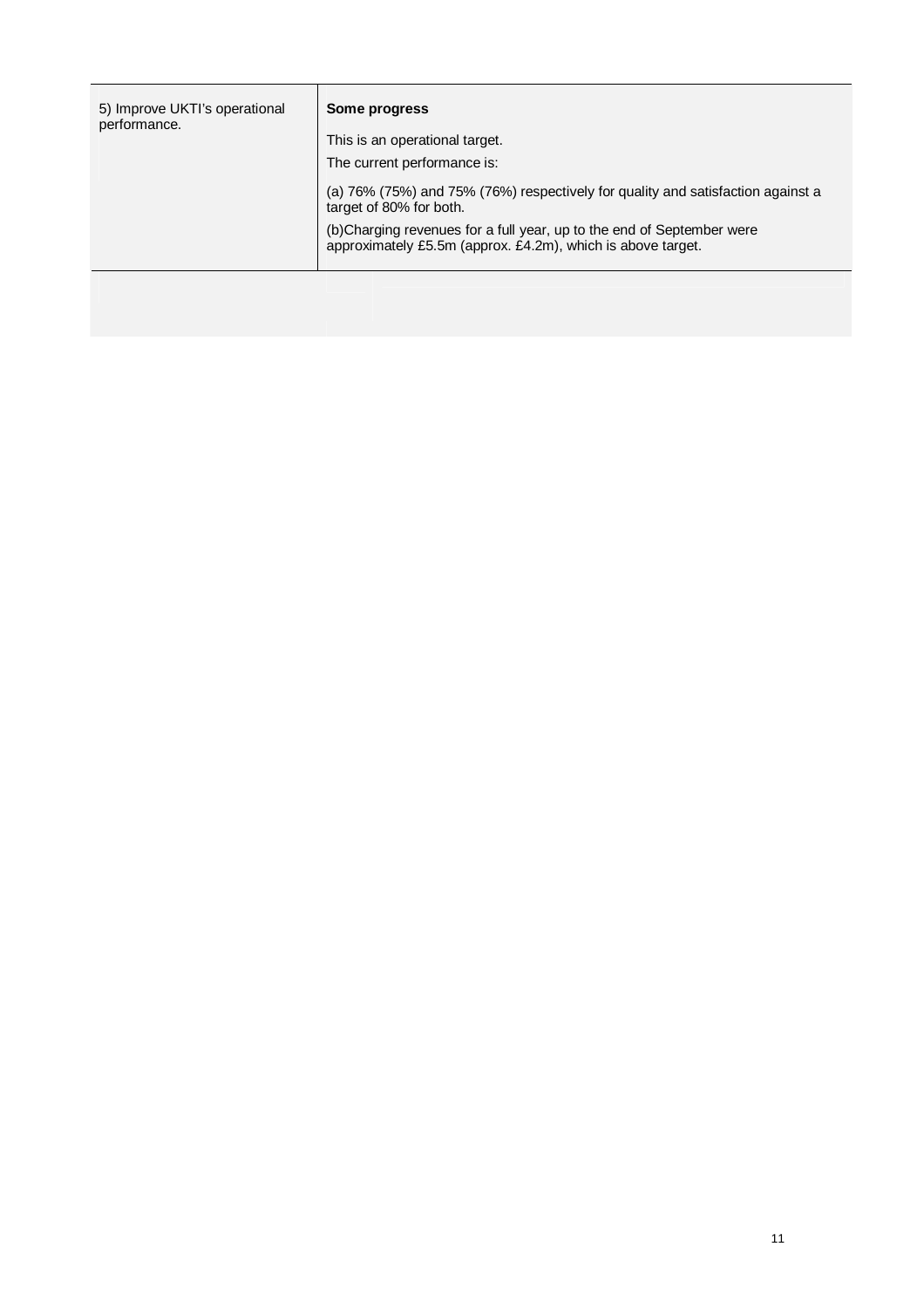## **DSO 3 Support British Nationals Abroad**

This DSO is made up of four indicators. The overall assessment is a factual assessment of progress and should be read in conjunction with the DSO technical note (http://www.fco.gov.uk/en/about-the-fco/publications/publications/annualreports/autumn-performance1).

#### **Overall assessment of progress** 01 October 2008 - 30 September 2009

#### **Strong progress (improvement against 4/4 indicators)**

On the basis of strong progress against delivery of service and capability targets for 2008-09, we introduced more challenging targets this financial year to help deliver business change and drive up performance across the consular service. All outcomes are showing progress, with the first three showing strong progress and we have measured improvement against 18 out of 22 performance indicators. We consider a mixture of red, amber and green metrics a healthy indication of our direction of travel in achieving increased quality, professionalism, consistency and efficiency. Our assessment is based on performance management involving daily Activity Recording by all consular staff and monthly tracking of public service delivery targets through a monthly Consular Balanced Scorecard. Details of each outcome are provided in the assessment below.

| <b>Target indicator</b>                                                                                                                                                                           | Progress assessment 01 October 2008 - 30 September 2009                                                                                                                                                                                                                                                                                                                                                                                                                                                                                                                                |
|---------------------------------------------------------------------------------------------------------------------------------------------------------------------------------------------------|----------------------------------------------------------------------------------------------------------------------------------------------------------------------------------------------------------------------------------------------------------------------------------------------------------------------------------------------------------------------------------------------------------------------------------------------------------------------------------------------------------------------------------------------------------------------------------------|
| 1) Quality of Service - with a<br>focus on responsiveness to<br>customers.                                                                                                                        | <b>Strong progress</b><br>All service delivery and capability metrics are green with two amber and one red on<br>customer satisfaction. We are working to develop a more comprehensive system to<br>measure customer satisfaction, drawing on best practice from other organisations.<br>Legalisation Office performance has significantly improved this financial year so that<br>public targets, including postal applications, are now being met with mitigating action<br>in place on IT and staffing levels.                                                                      |
| 2) Professionalism of our staff<br>- trained and well managed<br>staff.                                                                                                                           | <b>Strong progress</b><br>All capability metrics are green and service delivery metrics have shown strong<br>progress through the financial year, with a consistent rise in the number of Heads of<br>Post who have attended the Consular Leadership course from 77% to 89%, against<br>a target of 100%.                                                                                                                                                                                                                                                                              |
| 3) Consistent service delivery -<br>compliant with internal<br>procedures and prepared for<br>the unexpected.                                                                                     | <b>Strong progress</b><br>All capability metrics are green. Of the five service delivery metrics, three are green<br>and have shown improvement over the year. Of the remaining two, we have moved<br>from 83% to 96% for the number of Posts meeting minimum lifestyle enquiry<br>guidance (against a target of 100%) and have consistently increased the number of<br>Posts with reviewed Civil Contingency Plans up to 87%, against a target of 90%.                                                                                                                                |
| 4) Efficient working -<br>optimised fee income, reliable<br>systems and efficient use of<br>resources.                                                                                            | Some progress<br>We have consistently achieved our target of 95% of chargeable fees collected. The<br>number of incidences where IT systems were unavailable were due to several<br>factors including the FCO's F3G rollout. Management information return rates are<br>red as we did not achieve a 100% return (figures are between 89-93%). The<br>percentage of Activity Recording being filed on our Compass database has<br>increased from 57%-74%, also against a 100% target. Rationalisation of passport<br>network completed for largest regions in Americas and Australasia. |
| Communications - raise public<br>awareness of FCO's consular<br>role in UK, expand our 'In<br>Resort' publicity campaigns,<br>develop specialist campaigns,<br>revamp internal<br>communications. | <b>Strong progress</b><br>Know Before You Go campaign strategy focus based on evaluation research.<br>Specialist cross-Whitehall communications campaigns (Forced Marriage, Hajj,<br>British Behaviour Abroad). Media monitoring in place. Corporate communications<br>launched focused on raising public awareness of FCO consular role. Internal<br>communications team established and improvements made in response to consular<br>communications staff survey.                                                                                                                    |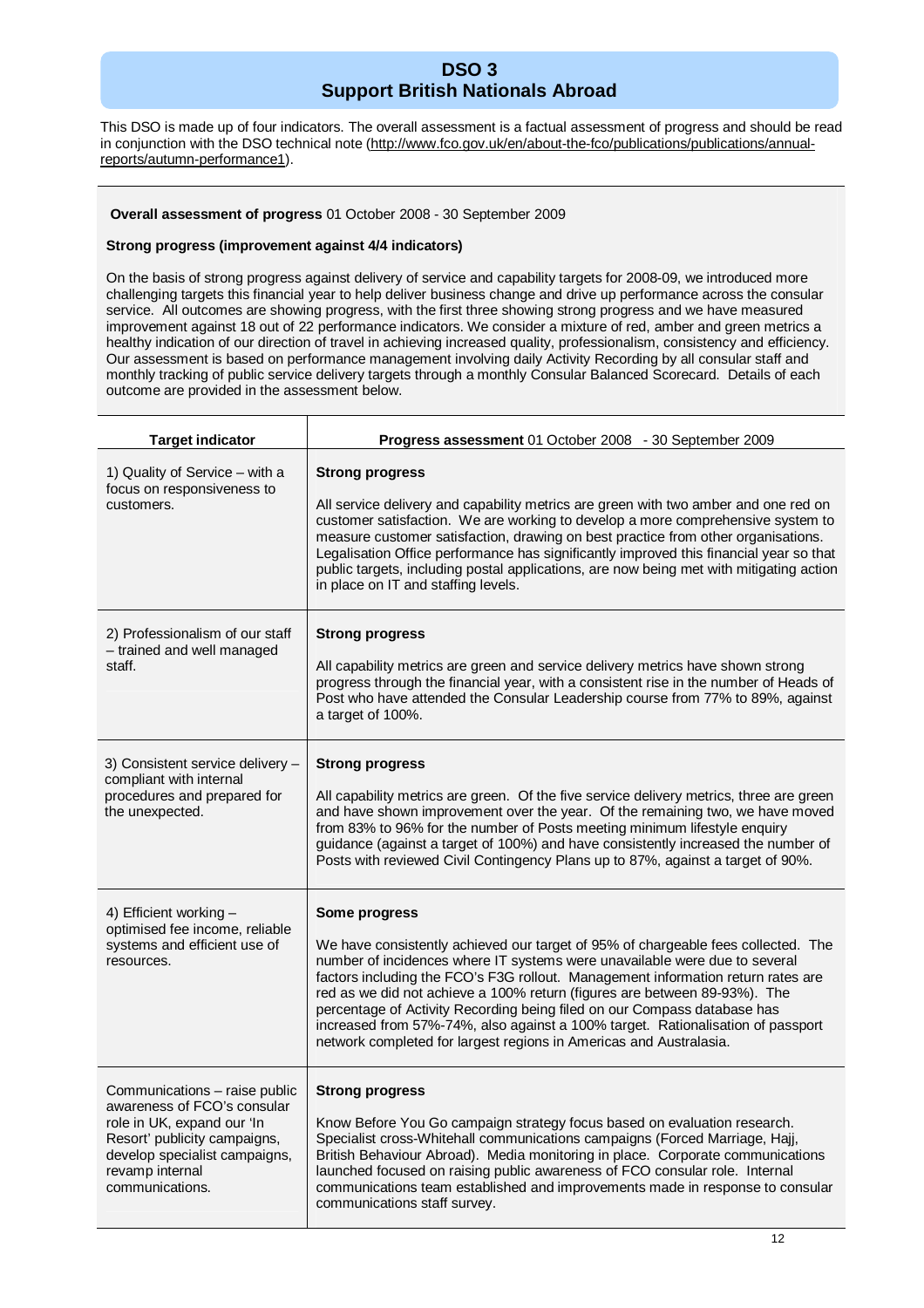## **DSO 4 Support Managed Migration for Britain**

This DSO is made up of five indicators. The overall assessment is a factual assessment of progress and should be read in conjunction with the DSO technical note (http://www.fco.gov.uk/en/about-thefco/publications/publications/annual-reports/autumn-performance1).

#### **Delivering these outcomes will enable the FCO to meet its commitments as a Delivery Partner for PSA3 'Ensure controlled fair migration that protects the public and contributes to economic growth'.**

#### **Overall assessment of progress** 01 October 2008 - 30 September 2009

#### **Some progress, with areas of strong performance (improvement against 5/5 indicators)**

In 2008/9, the FCO and UK Border Agency (UKBA) worked together to achieve record numbers of returns of Foreign National Prisoners (FNPs) - over 5,000 - and meet other PSA 3 milestone targets. In continuing to support PSA 3 delivery, we are now pursuing actions with UKBA to maximise delivery and continuing our active engagement with overseas governments. The FCO-managed Returns and Reintegration Fund has delivered clear leverage with a number of key countries, enabling returns of Failed Asylum Seekers (FAS), FNPs and other immigration offenders.

We worked with UKBA on the successful implementation of new visa regimes in 5 countries, including South Africa. We are working with UKBA and other Whitehall partners to implement the Points Based System (PBS). Our aim is to use the PBS to ensure that the UK remains a global hub for business, attracting those migrants with the skills our economy needs whilst ensuring that robust controls are in place to deter illegal immigrants.

The FCO has provided valuable input to asylum casework, particularly relating to those countries affected by security, political or economic instability. We have also helped to progress cooperation on the migration agenda with EU partners and strengthen our ties with France on migration matters, including juxtaposed controls.

*Note: Although progress has been made against all of the outcomes, we do not feel that this should warrant an overall assessment of "Strong progress", as the guidelines would suggest. Therefore, a rating of "Some progress" has been given.*

| <b>Target indicator</b>                                                                                                                                                                                                                                                                                                                                                                                                                                  | Progress assessment 01 October 2008 - 30 September 2009                                                                                                                                                                                                                                                                                                                                                                                                                                     |
|----------------------------------------------------------------------------------------------------------------------------------------------------------------------------------------------------------------------------------------------------------------------------------------------------------------------------------------------------------------------------------------------------------------------------------------------------------|---------------------------------------------------------------------------------------------------------------------------------------------------------------------------------------------------------------------------------------------------------------------------------------------------------------------------------------------------------------------------------------------------------------------------------------------------------------------------------------------|
| 1) The FCO will establish and<br>develop sustainable<br>arrangements with foreign<br>governments for the return of<br>immigration offenders,<br>including Foreign National<br>Prisoners (FNPs) and Failed<br>Asylum Seekers (FAS),<br>concentrating on the top<br>returns countries, to meet the<br>PSA Indicator of increasing the<br>number of removals year on<br>year and the number of "harm"<br>cases removed as a proportion<br>of total by 2011. | Some progress<br>The FCO and UKBA have been negotiating with foreign governments, to secure<br>increased returns to several key countries, including Jamaica, China, Democratic<br>Republic of the Congo (DRC), Nigeria, Bangladesh and Iraq. There has been<br>specific work on increasing returns of FNPs to, for example, DRC and Jamaica.<br>Latest performance will be published as part of the quarterly control of Immigration<br>statistics on the Home Office website in November. |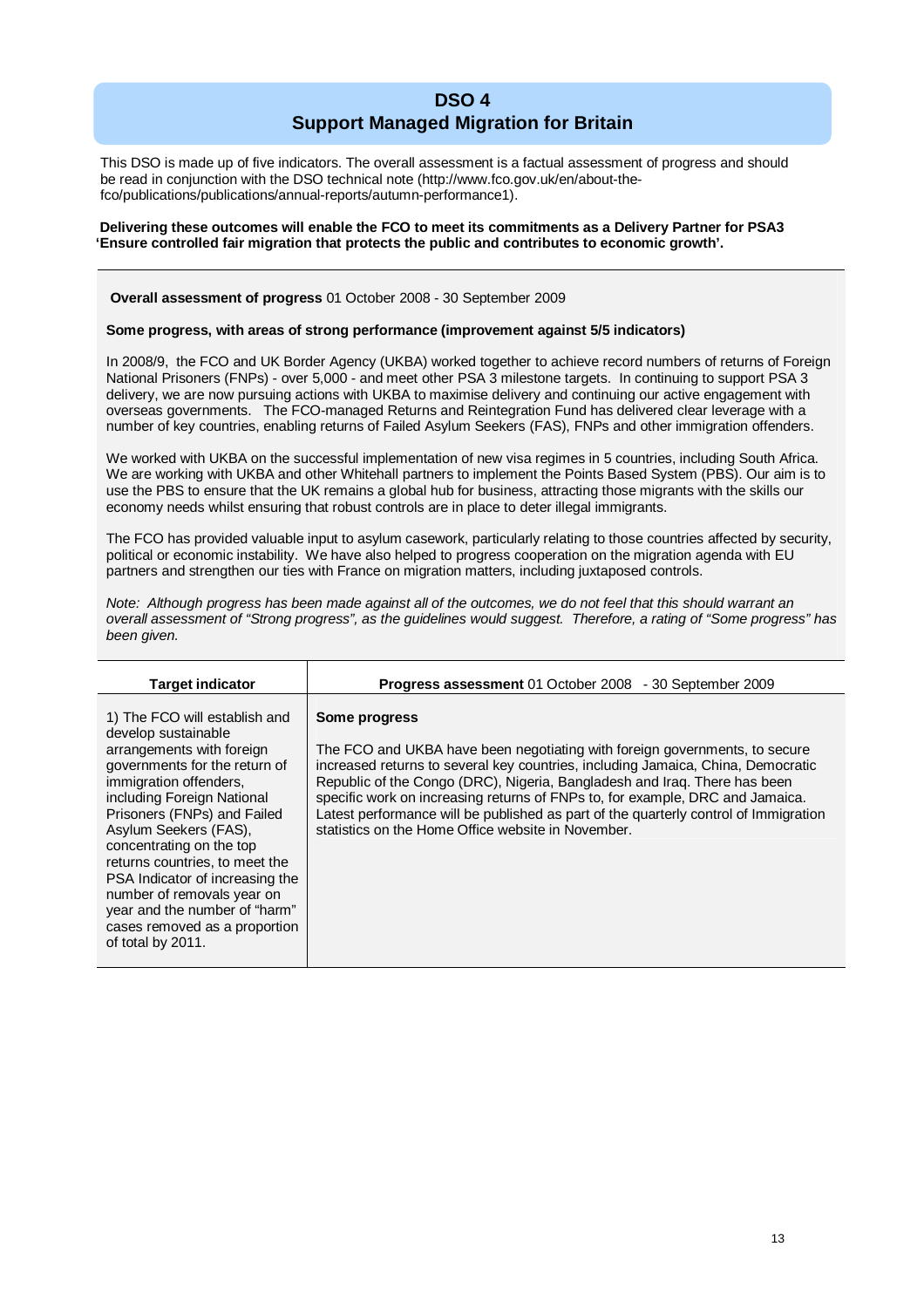| 2) Through the cross-                                                                                                                                                                                                                                                                                                                                                                                                                                                                                                                                                                                                                                                                                                                                                                                                                                                                                                                                                                                      | <b>Strong Progress</b>                                                                                                                                                                                                                                                                                                                                                                                                                                                                                                                                                                                                                                                                                                                                                                                                                                                                                                                                                                                                   |
|------------------------------------------------------------------------------------------------------------------------------------------------------------------------------------------------------------------------------------------------------------------------------------------------------------------------------------------------------------------------------------------------------------------------------------------------------------------------------------------------------------------------------------------------------------------------------------------------------------------------------------------------------------------------------------------------------------------------------------------------------------------------------------------------------------------------------------------------------------------------------------------------------------------------------------------------------------------------------------------------------------|--------------------------------------------------------------------------------------------------------------------------------------------------------------------------------------------------------------------------------------------------------------------------------------------------------------------------------------------------------------------------------------------------------------------------------------------------------------------------------------------------------------------------------------------------------------------------------------------------------------------------------------------------------------------------------------------------------------------------------------------------------------------------------------------------------------------------------------------------------------------------------------------------------------------------------------------------------------------------------------------------------------------------|
| departmental (FCO, DFID,                                                                                                                                                                                                                                                                                                                                                                                                                                                                                                                                                                                                                                                                                                                                                                                                                                                                                                                                                                                   | Half of the overall budget of the RRF has been ear-marked for UKBA's Assisted                                                                                                                                                                                                                                                                                                                                                                                                                                                                                                                                                                                                                                                                                                                                                                                                                                                                                                                                            |
| MoJ, UKBA) Returns and                                                                                                                                                                                                                                                                                                                                                                                                                                                                                                                                                                                                                                                                                                                                                                                                                                                                                                                                                                                     | Voluntary Returns (AVR) programme, and AVR uptake in Iraq and Afghanistan has                                                                                                                                                                                                                                                                                                                                                                                                                                                                                                                                                                                                                                                                                                                                                                                                                                                                                                                                            |
| Reintegration Fund (RRF), the                                                                                                                                                                                                                                                                                                                                                                                                                                                                                                                                                                                                                                                                                                                                                                                                                                                                                                                                                                              | doubled.                                                                                                                                                                                                                                                                                                                                                                                                                                                                                                                                                                                                                                                                                                                                                                                                                                                                                                                                                                                                                 |
| FCO will significantly increase                                                                                                                                                                                                                                                                                                                                                                                                                                                                                                                                                                                                                                                                                                                                                                                                                                                                                                                                                                            | The remaining funds/projects sponsored by the FCO-managed RRF, have achieved                                                                                                                                                                                                                                                                                                                                                                                                                                                                                                                                                                                                                                                                                                                                                                                                                                                                                                                                             |
| the number of Foreign National                                                                                                                                                                                                                                                                                                                                                                                                                                                                                                                                                                                                                                                                                                                                                                                                                                                                                                                                                                             | real impacts, particularly in Africa and the Caribbean. For example, using leverage                                                                                                                                                                                                                                                                                                                                                                                                                                                                                                                                                                                                                                                                                                                                                                                                                                                                                                                                      |
| Prisoners (FNPs) and Failed                                                                                                                                                                                                                                                                                                                                                                                                                                                                                                                                                                                                                                                                                                                                                                                                                                                                                                                                                                                | of the Fund, our overseas network of Migration Delivery Officers (MDOs) working in                                                                                                                                                                                                                                                                                                                                                                                                                                                                                                                                                                                                                                                                                                                                                                                                                                                                                                                                       |
| Asylum Seekers (FAS)                                                                                                                                                                                                                                                                                                                                                                                                                                                                                                                                                                                                                                                                                                                                                                                                                                                                                                                                                                                       | conjunction with UKBA and the Ministry of Justice have played a key role in                                                                                                                                                                                                                                                                                                                                                                                                                                                                                                                                                                                                                                                                                                                                                                                                                                                                                                                                              |
| returned to countries of origin,                                                                                                                                                                                                                                                                                                                                                                                                                                                                                                                                                                                                                                                                                                                                                                                                                                                                                                                                                                           | securing agreement to the first ever 'without consent' prisoner transfer agreement                                                                                                                                                                                                                                                                                                                                                                                                                                                                                                                                                                                                                                                                                                                                                                                                                                                                                                                                       |
| and tackle intake including by                                                                                                                                                                                                                                                                                                                                                                                                                                                                                                                                                                                                                                                                                                                                                                                                                                                                                                                                                                             | with Uganda, and negotiations with other African countries are underway, which will                                                                                                                                                                                                                                                                                                                                                                                                                                                                                                                                                                                                                                                                                                                                                                                                                                                                                                                                      |
| building capacity of partner                                                                                                                                                                                                                                                                                                                                                                                                                                                                                                                                                                                                                                                                                                                                                                                                                                                                                                                                                                               | lead to increased returns of FNPs.                                                                                                                                                                                                                                                                                                                                                                                                                                                                                                                                                                                                                                                                                                                                                                                                                                                                                                                                                                                       |
| governments, reintegrating                                                                                                                                                                                                                                                                                                                                                                                                                                                                                                                                                                                                                                                                                                                                                                                                                                                                                                                                                                                 | During the first year of its operation (2008/9), the RRF put in place projects which                                                                                                                                                                                                                                                                                                                                                                                                                                                                                                                                                                                                                                                                                                                                                                                                                                                                                                                                     |
| returnees and overcoming                                                                                                                                                                                                                                                                                                                                                                                                                                                                                                                                                                                                                                                                                                                                                                                                                                                                                                                                                                                   | have the potential to enable the return of around 2700 more people, and provide                                                                                                                                                                                                                                                                                                                                                                                                                                                                                                                                                                                                                                                                                                                                                                                                                                                                                                                                          |
| obstacles to return.                                                                                                                                                                                                                                                                                                                                                                                                                                                                                                                                                                                                                                                                                                                                                                                                                                                                                                                                                                                       | reintegration support for 2800 individuals.                                                                                                                                                                                                                                                                                                                                                                                                                                                                                                                                                                                                                                                                                                                                                                                                                                                                                                                                                                              |
| 3) The FCO will support the<br>PSA Indicators on<br>strengthening UK borders and<br>boosting Britain's economy<br>and will help to deliver a<br>successful merger of UKvisas<br>into UKBA, and launch of the<br>new Agency, ensuring that<br>stakeholders and staff see an<br>improvement in our overall<br>management of migration. The<br>FCO will help to ensure<br>successful implementation of<br>the outcomes of the Visa<br>Waiver Test and reform of the<br>visitor visa routes, whilst<br>managing the risk to our wider<br>relationships. The FCO will act<br>as UKBA's strategic partner in<br>the development of HMG's<br>migration and visa policy,<br>working to keep the UK a<br>globally attractive destination<br>to work, study and visit, and<br>will help complement and<br>communicate the Points Based<br>System for work and study in<br>the UK. The FCO will work<br>with bilateral partners,<br>especially France and<br>Belgium, to strengthen borders<br>(juxtaposed controls). | <b>Strong Progress</b><br>The strong partnership between FCO and UKBA continues. We have worked<br>collaboratively to implement and promote the Points Based System, and to<br>communicate relevant changes and balanced messaging on control. Between<br>March and July, we aided the successful implementation of new visa regimes in 5<br>countries, including South Africa.<br>We have worked with UKBA to further strengthen cooperation with the French on<br>UK-France issues including juxtaposed controls (e.g. new detection equipment in<br>Calais). The French are taking positive steps to tackle local issues (e.g. the<br>disbanding of 'the jungle').<br>The FCO and UKBA have also worked together to achieve a successful merger of<br>UK-visas into the new Agency, and have actively promotes work opportunities in<br>UKBA International Group (UKBA IG), resulting in a 39% increase in FCO<br>applications for UKBA IG jobs (FCO staff currently fill approximately 30% of UKBA<br>IG positions). |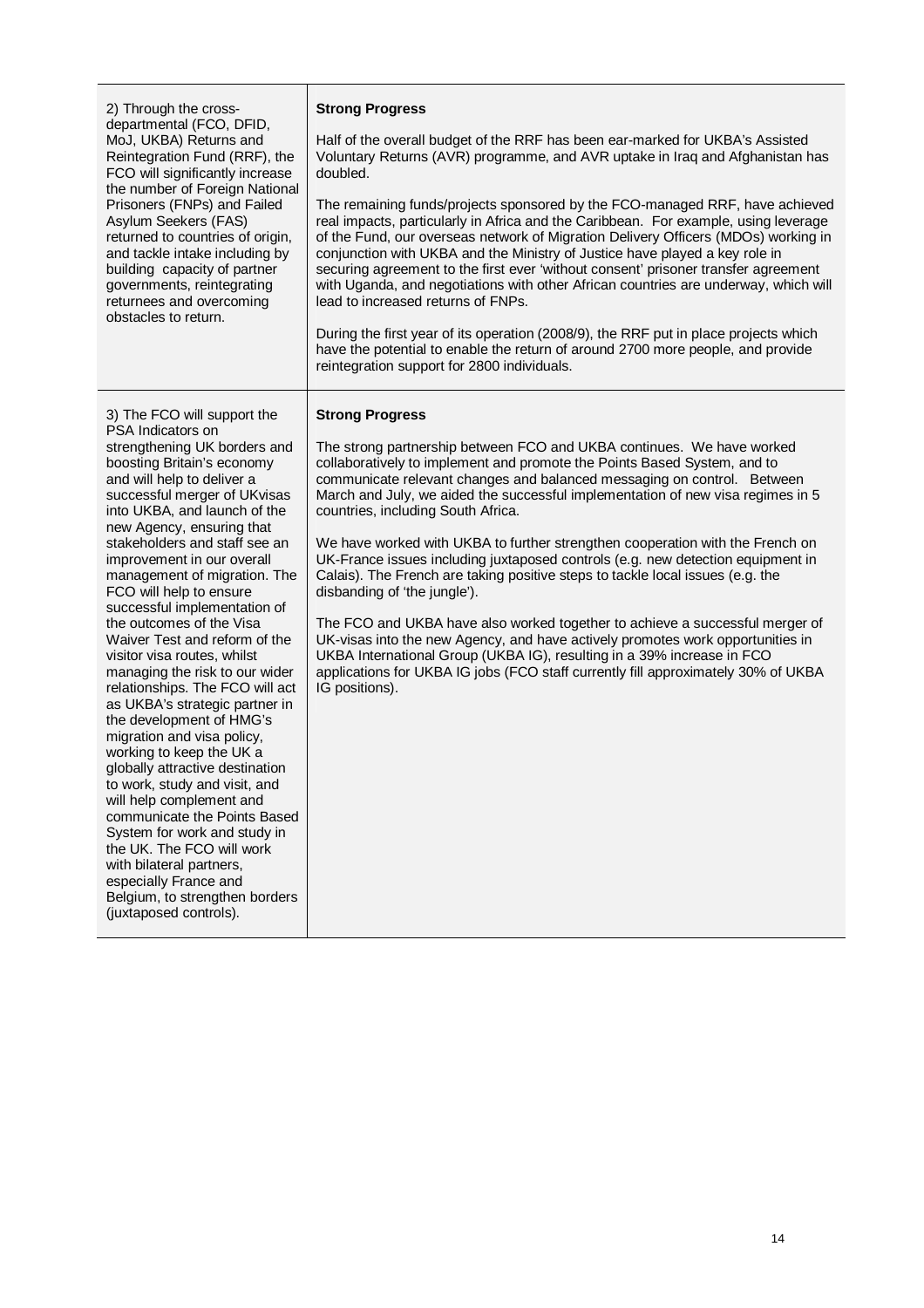| 4) Through FCO country and<br>multilateral expertise we will<br>provide timely and informed<br>contributions to Country of<br><b>Origin Information Reports</b><br>(used by asylum case owners,<br>to improve fast-track decision<br>making and protection for<br>genuine refugees), and to<br>country assessments for<br>designation of countries for<br>Non-Suspensive Appeals<br>contributing to overall<br>achievement of the PSA<br>Indicator on asylum. We will<br>contribute to policy on<br>Unaccompanied Asylum<br>Seeking Children (UASCs). | <b>Strong Progress</b><br>In 2008/9, the FCO contributed to 43 Country of Information (COI) reports, 38 COI<br>key documents, 2 fact-finding mission reports and responded to approximately 400<br>requests for information from the Country of Information Service (COIS).<br>Between April and September this year, the FCO has responded to 107 COI<br>requests, and 90% of FCO input has been rated as 'valuable'. The FCO also<br>provides assessments to inform UKBA's consideration of whether or not full or<br>partial designation for Non-Suspensive Appeals is appropriate. (The Migration<br>Delivery Officer network was particularly effective in supporting UKBA's COI<br>requirements. Ankara, Colombo and Kabul, among others, were commended for<br>significant contributions, as well as a fact-finding report on KRG.)<br>New guidelines for disclosure of FCO evidence have been developed, to maximise<br>efficiency of processes. |
|-------------------------------------------------------------------------------------------------------------------------------------------------------------------------------------------------------------------------------------------------------------------------------------------------------------------------------------------------------------------------------------------------------------------------------------------------------------------------------------------------------------------------------------------------------|----------------------------------------------------------------------------------------------------------------------------------------------------------------------------------------------------------------------------------------------------------------------------------------------------------------------------------------------------------------------------------------------------------------------------------------------------------------------------------------------------------------------------------------------------------------------------------------------------------------------------------------------------------------------------------------------------------------------------------------------------------------------------------------------------------------------------------------------------------------------------------------------------------------------------------------------------------|
| 5) The FCO will ensure that<br>international and EU<br>cooperation, including the<br>Global Forum on Migration and<br>Development, cooperation with<br>Italy/Malta/Libya and others on<br>Mediterranean transit routes,<br>and Commission plans and<br>Council Decisions, is<br>consistent with UK interests.                                                                                                                                                                                                                                         | <b>Some Progress</b><br>The UK worked closely with the French Presidency to agree, in October 2008, the<br>EU Migration Pact which focused on practical cooperation and was in line with<br>HMG's objectives. We are now working with the Swedish Presidency to ensure that<br>the EU's 5 year Justice and Home Affairs work plan (of which Migration is a major<br>component) is consistent with HMG's objectives.<br>On illegal migration through the Mediterranean, the FCO helped with the negotiation<br>of acceptable European Council conclusions, and offered assistance to Malta and<br>Greece, e.g. the first UK-Greece Working Group. The FCO coordinated successful<br>UK lobbying on EU asylum and free movement, and FCO contributed to a joint<br>Whitehall strategy on asylum directives.<br>The FCO remains well engaged with DFID and UKBA on planning for the next<br>Global Forum meeting in Athens in November.                     |

Τ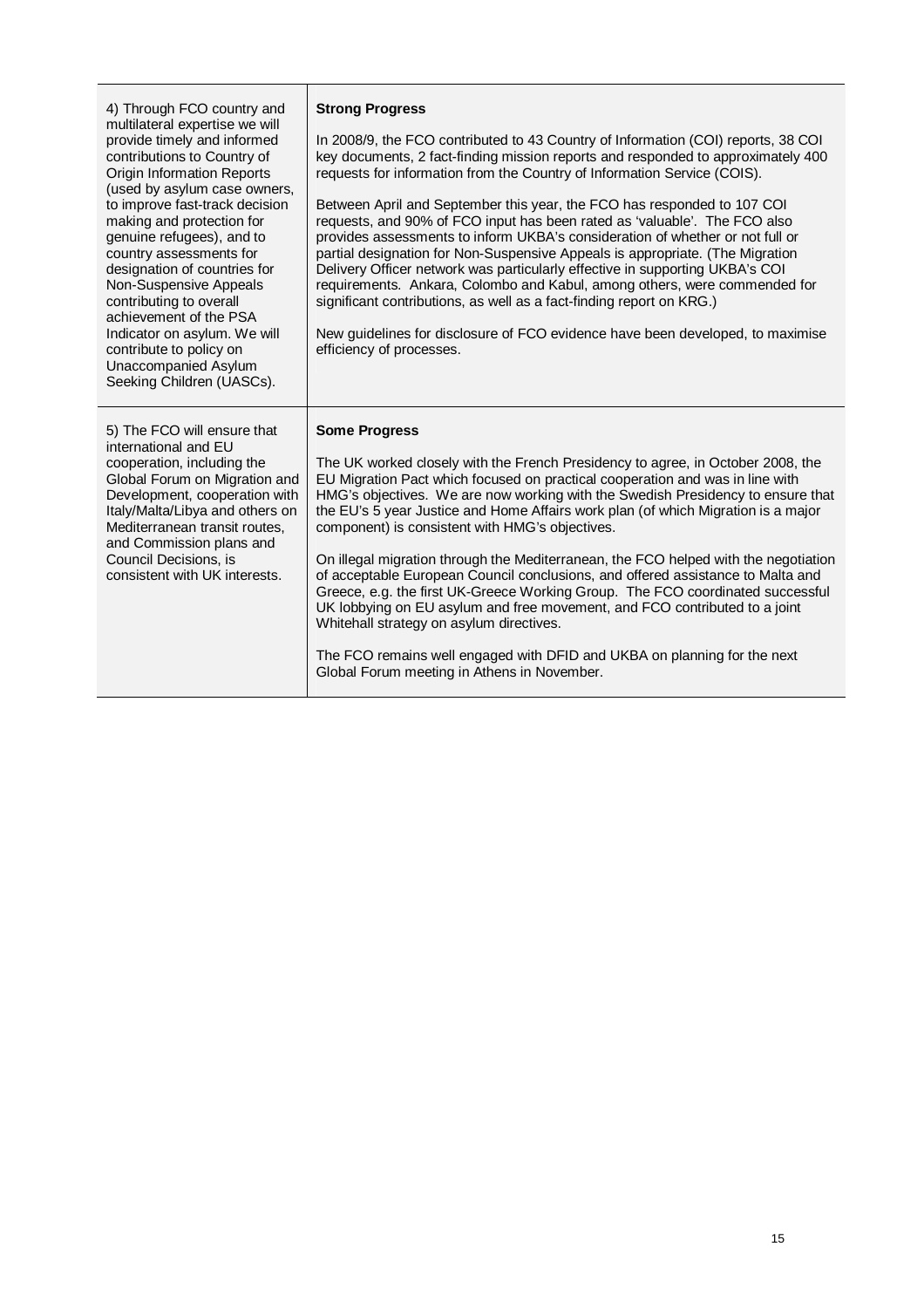## **DSO 5 – Counter Terrorism, Weapons Proliferation and their causes**

This DSO is made up of eight outcomes. The overall assessment is a factual assessment of progress and should be read in conjunction with the DSO technical note (http://www.fco.gov.uk/en/about-thefco/publications/publications/annual-reports/autumn-performance1).

#### **Delivering these outcomes will enable the FCO to meet its commitments as a Delivery Partner for PSA 26 and PSA 30.**

#### **Overall assessment of progress** 01 October 2008 - 30 September 2009

#### **Counter Terrorism only (Indicators 1, 1A – 1D) – Some progress (improvement against 5/5 indicators)**

We have seen significant progress over the past year, as well as significant evolution in the strategic context for our overseas counter terrorism efforts. Pakistan has begun to take more effective action to tackle its domestic extremists, including major military campaigns in Swat and Malakand, with more co-ordinated international support from the Friends of Democratic Pakistan. Al Qaeda's (AQ's) senior leadership came under increasing pressure in the Federally Administered Tribal Areas, and attempts to plan attacks in the UK were disrupted by the police and the intelligence agencies. These developments were reflected in the lowering of the UK threat level from 'Severe' to 'Substantial' over the summer. There were also significant successes against some of AQ's international affiliates, including in Indonesia and east Africa, though the internationally recognised government in Somalia remains under severe pressure from the extremist Shabaab movement.

The FCO's role in tackling the threat from terrorism is an integral part of the UK Government's Counter Terrorism Strategy, CONTEST. CONTEST 2, a revised and updated strategy, was published in March 2009 after extensive work across Government. CONTEST 2 is unclassified, to improve stakeholder engagement; it expands on the underlying causes that create and sustain terrorism (including unresolved conflicts overseas, failed and fragile states and ideology that promotes violent extremism); and devotes more attention to efforts to counter the threat of chemical, biological, radiological or nuclear (CBRN) attack. CONTEST 2 provides a strong analytical and policy basis for our CT work.

Within this framework, our work overseas is focused on the threat to the UK and UK interests, joined up across Government through the Overseas CONTEST Group (OCG). We now have clear and ambitious CT country, regional and thematic strategies in place, and more dedicated CT staff at key posts.

We have scaled up our work on the Prevent strand of CONTEST, underpinned by an innovative impact assessment system developed with and endorsed by the Prime Minister's Delivery Unit and the National Audit Office. We have also developed a strategic approach to the Pursue, Protect and Prepare strands overseas. Our programme is driven by increasingly capable CT teams in Embassies and High Commissions and we achieved a full spend of our CT strategic programme fund in the last financial year. Although our spending is under pressure from the weaker exchange rate we are confident we will be able to use our programme funding to achieve useful enhancements to UK national security during the current year. Among other risks, the volume of CT-related litigation is putting increasing pressure on our resources in London, and risks placing strains on key CT relationships, including with the US.

*Note: Although some progress has been made in all of the outcomes, we do not feel that this should warrant an overall assessment of "Strong progress", as the guidelines would suggest. Therefore, a rating of "Some progress" has been given.*

#### **Weapons proliferation only (Indicators 2-4) – Some progress (improvement against 2/3 indicators)**

The UK's efforts to counter proliferation have seen both progress and set backs in the past year. Iran and North Korea continue to defy the international community and remain our most serious proliferation concerns. However, the international community has increased its resolve to tackle these threats, for example through UN Security Council Resolutions 1874 and 1887, condemning North Korea's nuclear test and emboldening international efforts to tackle proliferation. The UK played an active role in both cases. The UK has led the way in other non-proliferation activities, for example, in hosting a conference with the US, France, Russia and China (the P5) to discuss nuclear disarmament. We have continued to lead the international effort to establish an Arms Trade Treaty, which now looks more realisable than it did a year ago. We have also increased our work to ensure nuclear, chemical and biological materials and missile technology are protected from falling into the wrong hands. We face a tough challenge to prevent proliferation, but, working with key partners, we are becoming better placed to tackle it.

*Note: Although there has been progress on more than 50% of indicators the fact that there have been set backs in our two most important indicators – Iran and DPRK - makes it inappropriate to rate overall progress as strong.*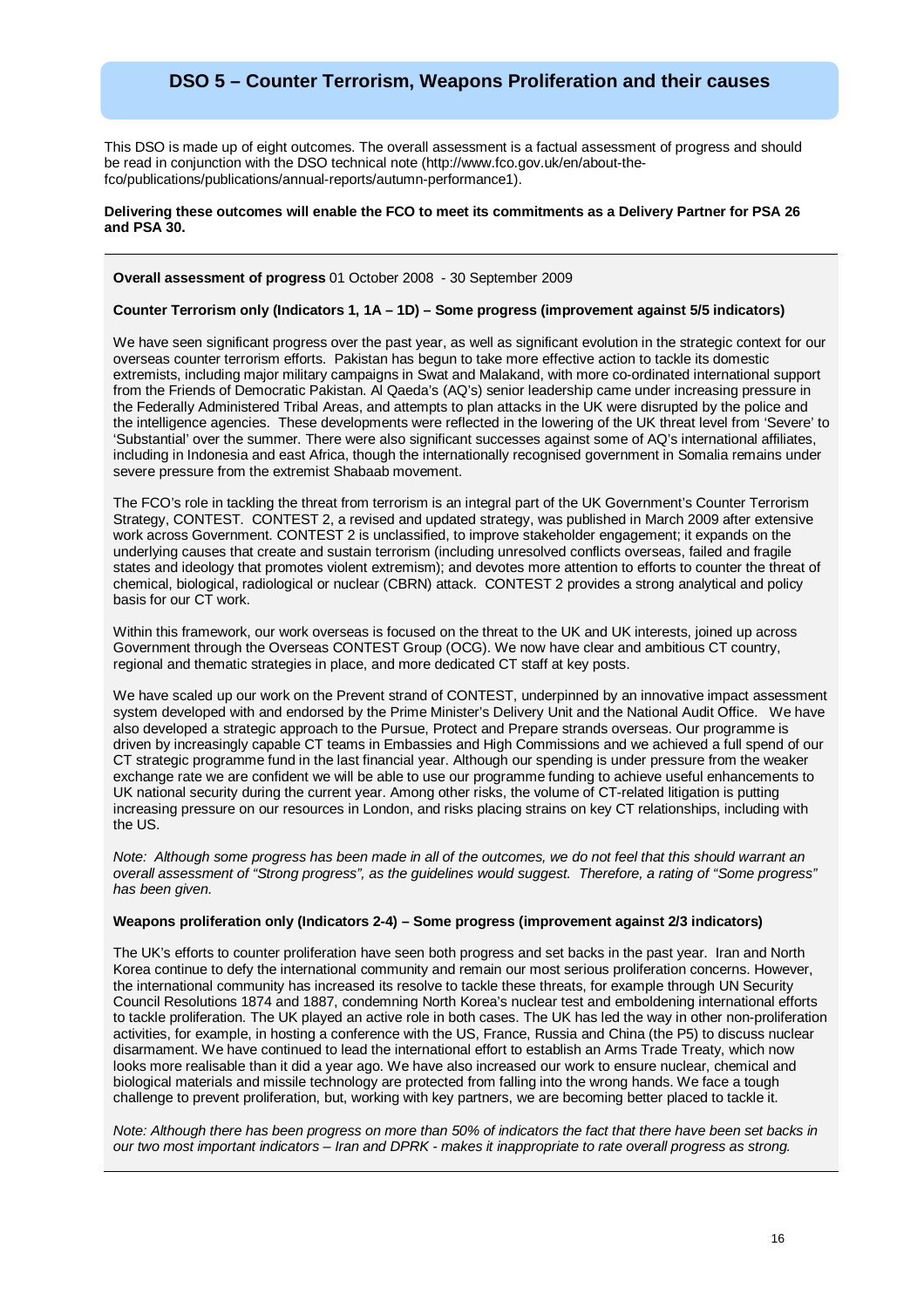| <b>Target indicator</b>                                                                                                                                                                                                                                                          | Progress assessment 01 October 2008 - 30 September 2009                                                                                                                                                                                                                                                                                                                                                                                                                                                                                             |  |  |  |  |
|----------------------------------------------------------------------------------------------------------------------------------------------------------------------------------------------------------------------------------------------------------------------------------|-----------------------------------------------------------------------------------------------------------------------------------------------------------------------------------------------------------------------------------------------------------------------------------------------------------------------------------------------------------------------------------------------------------------------------------------------------------------------------------------------------------------------------------------------------|--|--|--|--|
| 1) Focus our international counter-<br>terrorist (CT) work on creating real                                                                                                                                                                                                      | Some progress                                                                                                                                                                                                                                                                                                                                                                                                                                                                                                                                       |  |  |  |  |
| effect across the four strands of<br>the Government's CONTEST CT<br>strategy, namely:                                                                                                                                                                                            | We have focussed our efforts on those countries that either have most direct<br>impact on the terrorist threat to the UK and UK interests, or those that are best<br>placed to help us meet our objectives. We have clear and ambitious CT<br>country, regional and thematic strategies in place, and more dedicated CT<br>staff at key posts.                                                                                                                                                                                                      |  |  |  |  |
|                                                                                                                                                                                                                                                                                  | Pakistan is taking greater ownership of the counter terrorist agenda, and is<br>taking steps to tackle some of its domestic militant groups. In part as a result,<br>the UK threat level was reduced.                                                                                                                                                                                                                                                                                                                                               |  |  |  |  |
|                                                                                                                                                                                                                                                                                  | There has been progress in most other priority countries, underpinned by<br>interventions from our strategic CT programme fund. Thinking on counter<br>terrorism in the US Administration is moving closer to ours, in particular on<br>Prevent.                                                                                                                                                                                                                                                                                                    |  |  |  |  |
|                                                                                                                                                                                                                                                                                  | Over the past year, we have spent £250,000 of FCO strategic programme<br>funds to support achieving this objective.                                                                                                                                                                                                                                                                                                                                                                                                                                 |  |  |  |  |
| A) Prevent: Reduce the threat                                                                                                                                                                                                                                                    | Some progress                                                                                                                                                                                                                                                                                                                                                                                                                                                                                                                                       |  |  |  |  |
| posed by violent extremism to the<br>UK and its interests overseas by<br>undermining extremist ideology,<br>supporting mainstream voicesand<br>increasing individual and<br>community resilience in priority<br>countries as part of a co-ordinated<br>cross-Whitehall response. | We completed comprehensive research into attitudes and their drivers in<br>Pakistan, and we are implementing the conclusions in our programme<br>interventions. We have improved our strategic communications, both within<br>HMG, and linking in the efforts of our partners (principally the US).                                                                                                                                                                                                                                                 |  |  |  |  |
|                                                                                                                                                                                                                                                                                  | We have taken forward a wide range of Prevent projects. Examples include<br>campaigns in Pakistan and other key priority countries ('I am Muslim, I am<br>British', New Abyssinia and Radical Middle Way), visits by British Muslims to<br>Muslim majority countries, a major counter-extremism conference for religious<br>leaders in the Sahel and increased engagement with Al Azhar University in<br>Cairo. Domestically we have conducted an energetic and well received<br>outreach campaign to British Muslims led by the Foreign Secretary. |  |  |  |  |
|                                                                                                                                                                                                                                                                                  | We are setting our strategy and measuring our progress through an innovative<br>impact assessment system, DeTECT, developed with the NAO and PM's<br>Delivery Unit.                                                                                                                                                                                                                                                                                                                                                                                 |  |  |  |  |
|                                                                                                                                                                                                                                                                                  | Over the past year, we have spent £21,500,000 of FCO strategic programme<br>funds to support achieving this objective. This represents 60% of our budget,<br>in line with our commitments under PSA26.                                                                                                                                                                                                                                                                                                                                              |  |  |  |  |
| B) Pursue: Enhance the detection                                                                                                                                                                                                                                                 | Some progress                                                                                                                                                                                                                                                                                                                                                                                                                                                                                                                                       |  |  |  |  |
| and disruption of terrorists and<br>terrorist networks which pose a<br>threat to the UK and its overseas<br>interests.                                                                                                                                                           | We have focused our Pursue activity on building the capabilities of key<br>partners to reduce the threat to UK and there is increasing evidence of<br>effective CT disruption operations overseas by UK-trained forces. We<br>underline the importance of these efforts respecting human rights and have<br>commissioned Human Rights Assessments from relevant Posts to help<br>inform decisions on CT interventions.                                                                                                                              |  |  |  |  |
|                                                                                                                                                                                                                                                                                  | An International Terrorist Finance Strategy was agreed by Ministers, and<br>work is on track to ensure timely delivery.                                                                                                                                                                                                                                                                                                                                                                                                                             |  |  |  |  |
|                                                                                                                                                                                                                                                                                  | Progress on case-specific Deportation With Assurances (DWA)<br>arrangements with Pakistan enabled the successful and continued disruption<br>of individuals behind one of the most significant AQ linked threats of recent<br>years (Op Pathway). The DWA process has also enabled the continued<br>disruption by means of detention of other high profile terrorists including<br>Omar Othman (Abu Qatada).                                                                                                                                        |  |  |  |  |
|                                                                                                                                                                                                                                                                                  | Over the past year, we have spent £10, 500,000 of FCO strategic programme<br>funds to support achieving this objective. This represents around 30% of our<br>budget.                                                                                                                                                                                                                                                                                                                                                                                |  |  |  |  |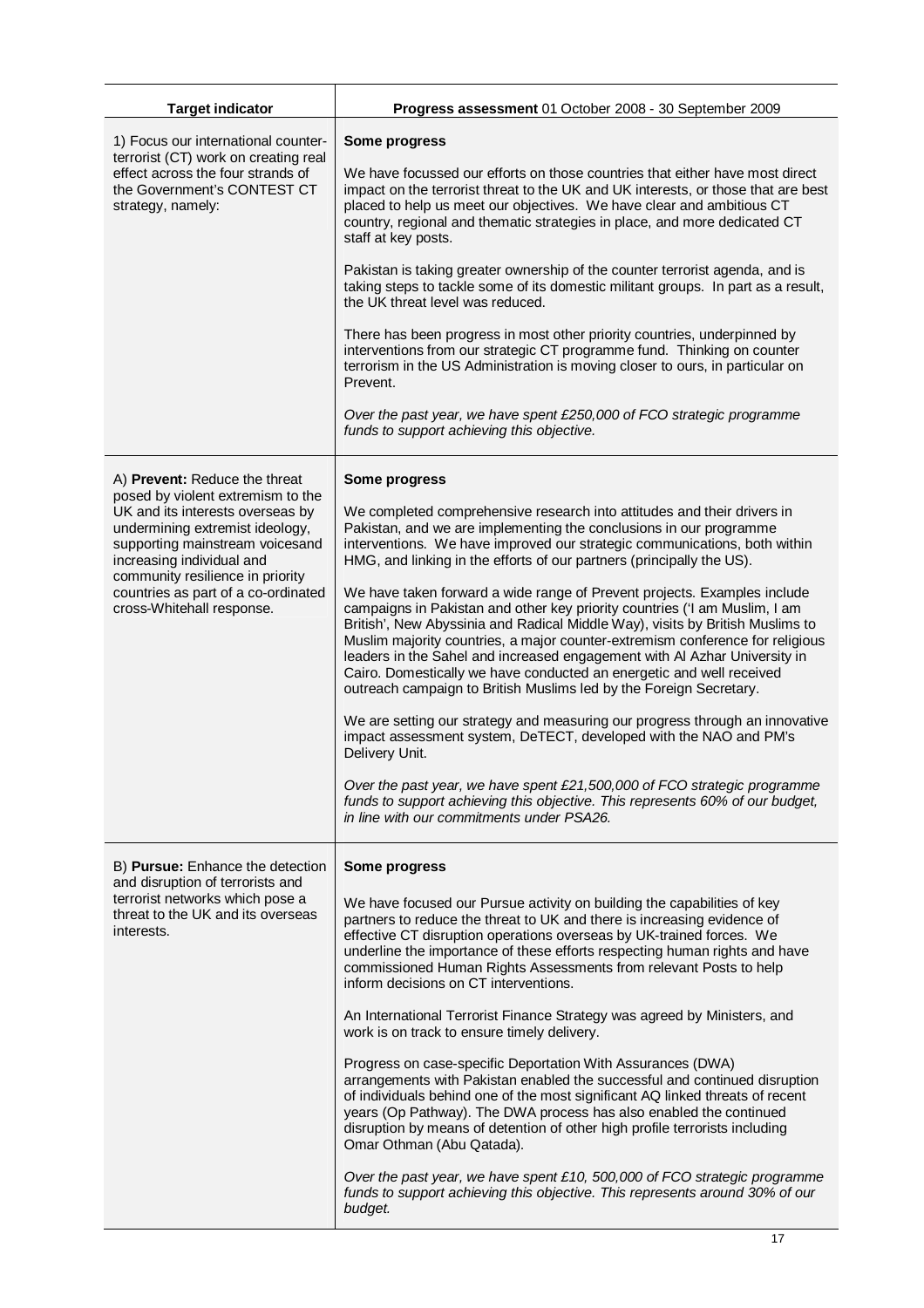| C) Protect: Reduce the<br>vulnerability of UK interests and<br>people overseas.                                                                                                                                                                     | Some progress<br>We agreed a Government wide International Protect and Prepare Strategy,<br>which shifts our approach from demand-led to risk-driven. We have also<br>analysed the risks to UK citizens using non-UK aviation carriers and crowded<br>places and soft targets overseas.<br>We have ensured our Travel Advice reflects the reality of cross-border<br>threats. Terrorist threat information is now being provided to British<br>businesses through new the Overseas Security Information for Business.<br>We agreed an International CBRN Strategy to address counter terrorism and<br>counter-proliferation risks.<br>Over the past year, we have spent £3,200,000 of FCO strategic programme<br>funds to support achieving this objective. This represents around 10% of our<br>budget.                                                                                                                                                                                                                                                                                                                                                                                                                                                                                                                                                                                                                                                                                                                                                                                                                                     |  |  |
|-----------------------------------------------------------------------------------------------------------------------------------------------------------------------------------------------------------------------------------------------------|----------------------------------------------------------------------------------------------------------------------------------------------------------------------------------------------------------------------------------------------------------------------------------------------------------------------------------------------------------------------------------------------------------------------------------------------------------------------------------------------------------------------------------------------------------------------------------------------------------------------------------------------------------------------------------------------------------------------------------------------------------------------------------------------------------------------------------------------------------------------------------------------------------------------------------------------------------------------------------------------------------------------------------------------------------------------------------------------------------------------------------------------------------------------------------------------------------------------------------------------------------------------------------------------------------------------------------------------------------------------------------------------------------------------------------------------------------------------------------------------------------------------------------------------------------------------------------------------------------------------------------------------|--|--|
| D) Prepare: Set baseline<br>standards for response to<br>terrorist incidents, ensure the<br>FCO global network meets and<br>exceeds them, and that sufficient<br>staff in London have the<br>appropriate training.                                  | Some progress<br>We handled a number of high-profile and sensitive terrorist kidnaps (e.g. in<br>Mali, Iraq, Yemen, and Afghanistan).<br>We are in the process of rolling out across the FCO network an e-learning<br>crisis training package, to help raise standards in the event of an incident or<br>crisis. We are also running a project with Consular Crisis Group<br>to develop the FCO's response to a CBRN attacks overseas.<br>We have conducted crisis training in with FCO posts in third countries to help<br>these posts improve their capability to address threats. The FCO role in<br>domestic CT incidents has been exercised thoroughly.<br>Over the past year, we have spent £175,000 of FCO strategic programme<br>funds to support achieving this objective.                                                                                                                                                                                                                                                                                                                                                                                                                                                                                                                                                                                                                                                                                                                                                                                                                                                          |  |  |
| 2) Address the threat from<br>Weapons of Mass Destruction<br>(WMD) by preventing States from<br>acquiring or developing WMD<br>capabilities (including their<br>delivery) and by reinvigorating the<br>global commitment to nuclear<br>disarmament. | Some progress<br>North Korea's nuclear test in May and the disclosure in September of a<br>second nuclear facility in Iran highlight the threat still posed by these countries'<br>nuclear programmes. We have taken a dual-track approach to Iran: targeting<br>sanctions through the UN and EU against its weapons programme while<br>offering engagement through the EU High Representative Javier Solana.<br>Despite these efforts we have yet to persuade either country to abandon their<br>nuclear programmes or open all nuclear facilities to inspection.<br>However, progress is better elsewhere. The UK Government hosted a P5<br>conference in September 2009, bringing together for the first time diplomats,<br>military and technical officials to discuss confidence building measures<br>towards nuclear disarmament. We are also laying the groundwork for a<br>renewed and reinvigorated Nuclear Non Proliferation Treaty at the Review<br>Conference in 2010 by working closely with the P5 and other partners. The<br>UK's "Road to 2010" manifesto for nuclear disarmament and non-proliferation<br>was launched by the Prime Minister in July and endorsed by, among others,<br>President Obama. This is evidence of the UK's early and effective<br>engagement with the new US administration on non-proliferation issues. We<br>were active in the development and adoption UN Security Council Resolution<br>1887 which bolstered international commitment to non-proliferation and<br>nuclear disarmament.<br>£700,000 of committed FCO strategic programme funds have been agreed<br>to support this objective. |  |  |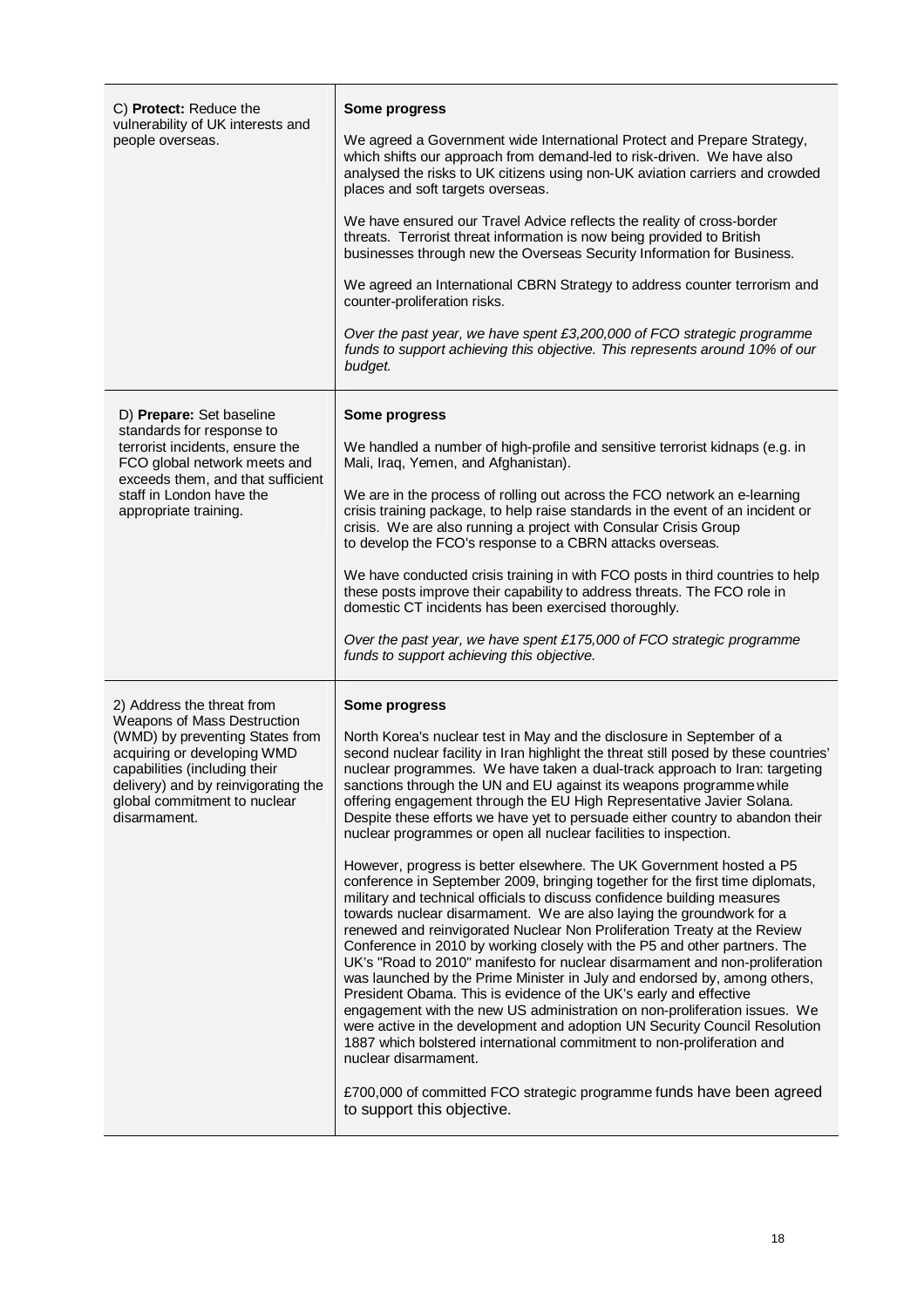| 3) Prevent terrorsits or criminals<br>from acquiring chemical,<br>biological, radiological, and<br>nuclear materials. | <b>Strong progress</b><br>The "Road to 2010", published in May 2009, set out the UK's vision of the<br>international community establishing nuclear security as a "fourth pillar" of the<br>NPT regime. Following this the FCO has taken steps to enhance the<br>international framework for protecting chemical, biological, radiological and<br>nuclear (CBRN) materials through the G8. We have also made progress<br>towards ratifying the Convention on the Physical Protection of Nuclear<br>Materials. With partners across government we have developed a new CBRN<br>Security Strategy which sets clear targets for reducing the threat posed by<br>insecure CBRN materials. We have also established strong co-operation with<br>the US on Nuclear Security.<br>£700,000 of committed FCO strategic programme funds have been agreed to<br>support this objective.                                                                                                                        |  |
|-----------------------------------------------------------------------------------------------------------------------|-----------------------------------------------------------------------------------------------------------------------------------------------------------------------------------------------------------------------------------------------------------------------------------------------------------------------------------------------------------------------------------------------------------------------------------------------------------------------------------------------------------------------------------------------------------------------------------------------------------------------------------------------------------------------------------------------------------------------------------------------------------------------------------------------------------------------------------------------------------------------------------------------------------------------------------------------------------------------------------------------------|--|
| 4) Tackle the threat posed by<br>conventional weapons to<br>humanitarian, UK, regional, and<br>global stability.      | <b>Strong progress</b><br>We have made good progress. In July all States in the UN agreed that the<br>unregulated trade in conventional arms caused global problems that needed<br>to be addressed. This month, October, we secured US agreement to support<br>an ATT: this was a key tactical priority. We are now tabling a Resolution in the<br>UN which we are optimistic will secure a clear negotiating framework for a<br>robust ATT. In December 2008 the Foreign Secretary signed the Convention<br>on Cluster Munitions, another case where we have worked with civil society to<br>make progress towards our goals.<br>Ministerial targets for quality and, on average, timeliness in assessment of<br>export licences were met. There were no discoveries of UK goods for which<br>export licenses have been granted being used in contravention of the<br>Consolidated Criteria.<br>£500,000 of committed FCO strategic programme funds have been agreed to<br>support this objective. |  |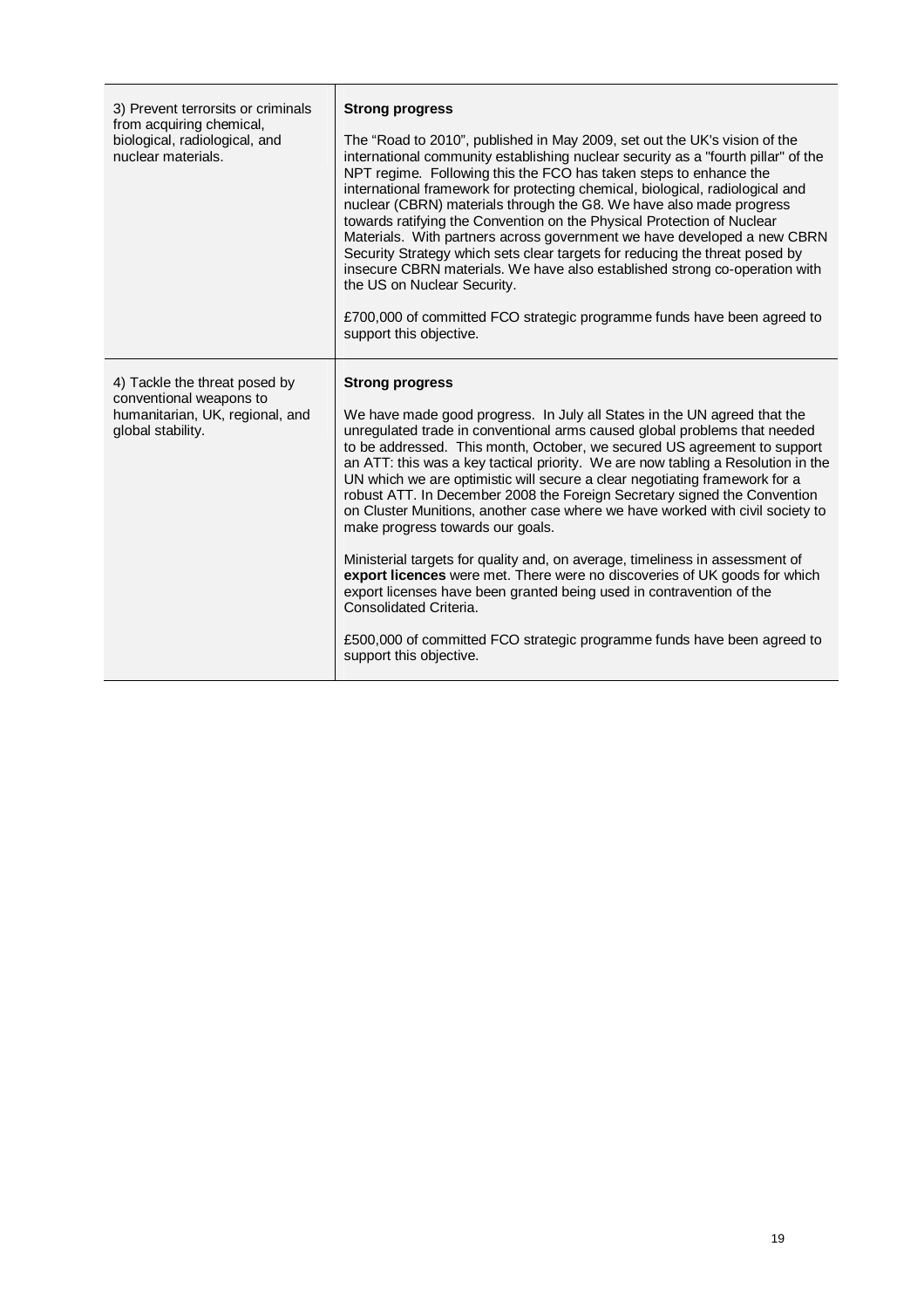### **DSO 6 Prevent and Resolve Conflict**

This DSO is made up of five indicators. The overall assessment is a factual assessment of progress and should be read in conjunction with the DSO Technical note (http://www.fco.gov.uk/en/about-the-fco/publications/publications/annualreports/autumn-performance1).

#### **Overall assessment of progress** 01 October 2008 - 30 September 2009

#### **Some progress (improvement against 4/5 outcomes)**

There have been some positive developments with this DSO, although progress in the reduction of the impact of conflict globally (Outcome 5) has been mixed: for example, while the overall situation in Iraq continues to improve, there has been an increase in the number of battle deaths in Afghanistan. The global economic crisis will ensure that generation of adequate national and international capacity to act, even where political will exists, is going to remain challenging. However, an upside of the downturn may be wider recognition of the need for more cost-effective UN peacekeeping, and more generally of the importance of a more forward-leaning and comprehensive approach to conflict.

*Note: Although some progress has been made in nearly all of the outcomes, we do not feel that this should warrant an overall assessment of "Strong progress", as the guidelines would suggest. Therefore, a rating of "Some progress" – the same overall assessment as recorded in the 2008/09 FCO Departmental Report – has been given.*

| <b>Target indicator</b>                                                                                                                                    | Progress assessment 01 October 2008 - 30 September 2009                                                                                                                                                                                                                                                                                                                                                                                                                                                                                                                                                                                                                                                                                                                                                                                                                                                                                                                                                                                                                                                                                                               |  |  |  |  |
|------------------------------------------------------------------------------------------------------------------------------------------------------------|-----------------------------------------------------------------------------------------------------------------------------------------------------------------------------------------------------------------------------------------------------------------------------------------------------------------------------------------------------------------------------------------------------------------------------------------------------------------------------------------------------------------------------------------------------------------------------------------------------------------------------------------------------------------------------------------------------------------------------------------------------------------------------------------------------------------------------------------------------------------------------------------------------------------------------------------------------------------------------------------------------------------------------------------------------------------------------------------------------------------------------------------------------------------------|--|--|--|--|
| 1) Better early warning and early<br>action, to prevent conflict and its<br>recurrence.                                                                    | Some progress<br>The UN membership broadly welcomed the UN Secretary General's (UNSG's)<br>Report on Responsibility to Protect (R2P) which, as the UK wanted, focussed<br>on early warning/prevention. At the EU, the UK is leading efforts to increase<br>focus on prevention across the institution, including making a case for more<br>emphasis on prevention/capacity building. At the African Union (AU), the<br>Continental Early Warning System is on track for 2010, and we are working to<br>strengthen EU-AU early warning links.<br>HMG is putting more emphasis on early warning following the 2009 update of<br>the National Security Strategy. The FCO is also conducting quarterly conflict<br>prevention assessments to inform its understanding of strategic risks. A new<br>cadre of officers has been created to respond rapidly to political crises.                                                                                                                                                                                                                                                                                             |  |  |  |  |
| 2) Better-integrated national and<br>international approach to peace<br>support operations, stabilisation<br>and sustained post-conflict<br>peacebuilding. | Some progress<br>At the UN, the UK/French initiative on peacekeeping reform is leading to more<br>focus on performance benchmarks and exit strategies in Security Council<br>Resolutions (SCRs) concerning Peace Support Operations (PSOs). The UN<br>"New Horizon" Report is also contributing new thinking as to how to make UN<br>peacekeeping more cost-effective. Also at the UN, a complementary UK<br>initiative on peacebuilding has led to UNSG proposals on better integration,<br>strategy, capacity and funding. As regards NATO, UK priorities on HQ reform<br>were reflected in the outcome of the NATO Summit in Strasbourg in April.<br>Priorities on comprehensive approach and EU/NATO co-operation are<br>increasingly reflected in the NATO approach to Afghanistan and in the mandate<br>for work on the new Strategic Concept. NATO/EU co-operation is part of wider<br>international co-ordination (46 nations involved militarily) on Somalia piracy,<br>where the UK commands the EU naval operation.<br>HMG is on track to deliver a Civilian Standby Capacity of 1,000-plus qualified<br>and deployable civilian experts by December 2009. |  |  |  |  |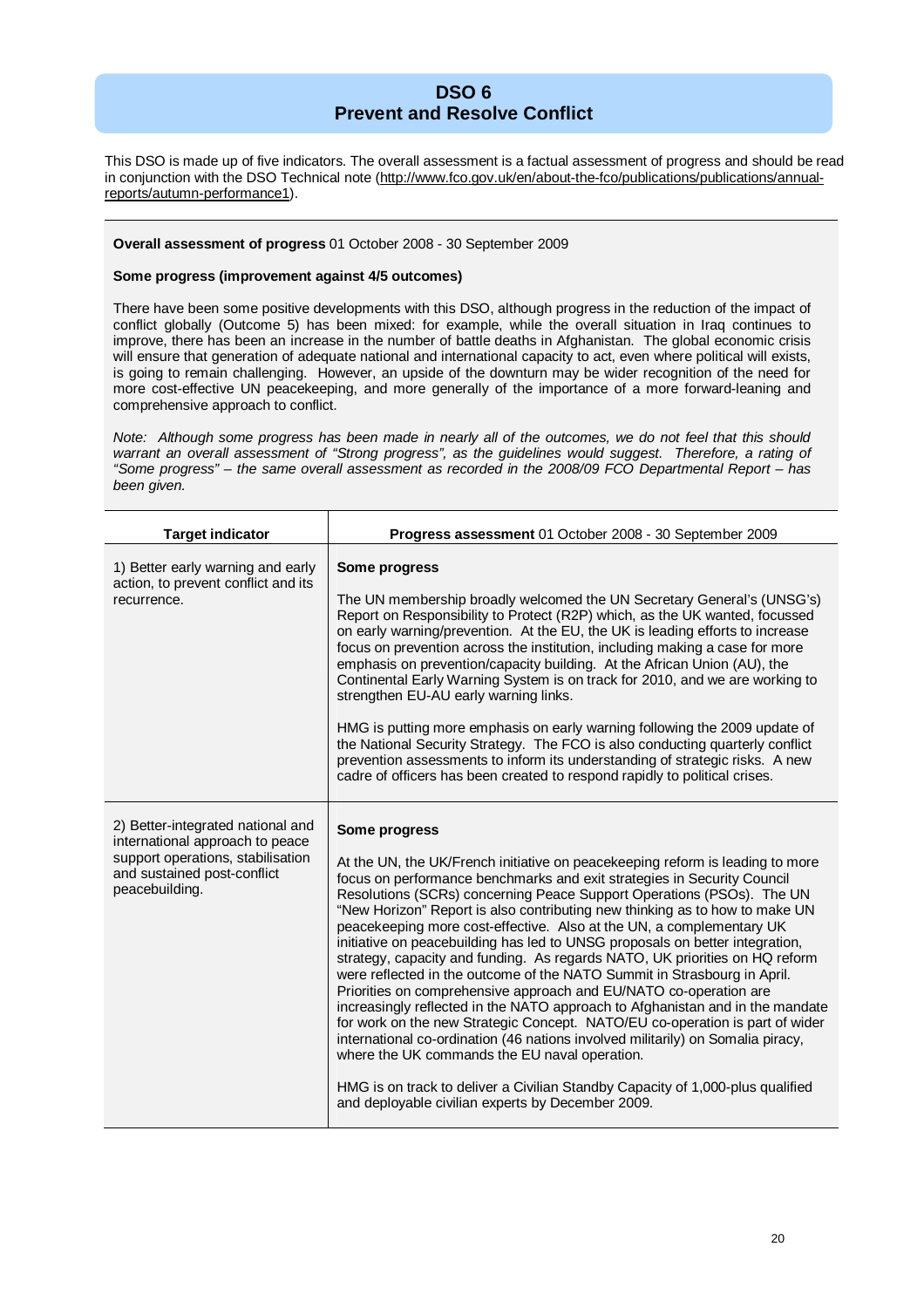| 3) Increased national and<br>international capabilities to tackle<br>conflict, including conflict<br>mediation and resolution.                                                                             | Some progress<br>Bilateral support to AU standby forces and wider capacities continues, albeit at<br>a lower level (£5.5m), given resource pressures. The UNSG's Report on<br>peacebuilding commits the UN to review international civilian capacity. There<br>has also been an increase in UN deployable mediation capacity.<br>At NATO, there has been a new emphasis on transformation with French<br>reintegration and a new head of Allied Command Transformation (ACT). The<br>UK is working closely with the new Secretary-General and Allies to take forward<br>a joint agenda on NATO reform in parallel to work on the Strategic Concept.<br>The UK-led helicopter capabilities initiative has now produced €27m from 16<br>nations, with 19 aircraft for upgrade and deployment, including to Afghanistan.                                                                                                                                                                                                                                                                                                                                                                                                                                                                                                   |  |  |  |
|------------------------------------------------------------------------------------------------------------------------------------------------------------------------------------------------------------|-------------------------------------------------------------------------------------------------------------------------------------------------------------------------------------------------------------------------------------------------------------------------------------------------------------------------------------------------------------------------------------------------------------------------------------------------------------------------------------------------------------------------------------------------------------------------------------------------------------------------------------------------------------------------------------------------------------------------------------------------------------------------------------------------------------------------------------------------------------------------------------------------------------------------------------------------------------------------------------------------------------------------------------------------------------------------------------------------------------------------------------------------------------------------------------------------------------------------------------------------------------------------------------------------------------------------|--|--|--|
| 4) Improved capability to tackle<br>the long-term and structural<br>causes of conflict, e.g. political<br>inequality, human rights abuses,<br>weak governance and natural<br>resources.                    | Some progress<br>At the UN, the General Assembly's endorsement of R2P (see outcome 1) and<br>the US joining the Human Rights Council represent advances in efforts to<br>broaden the focus on the causes of conflict, particularly in the human rights<br>field, and to stress prevention.<br>At the OSCE, the Informal Ministerial meeting in Corfu in June endorsed a<br>broad-based approach to the debate on the future of European Security,<br>including economic and human rights dimensions.<br>This is the second year of operation of the FCO Human Rights and Democracy<br>Strategic Programme (£6 million annually), funding a range of projects, eg to<br>secure advances in electoral and judicial accountability, for example in Mexico<br>(combating impunity) and Nigeria (minority representation).                                                                                                                                                                                                                                                                                                                                                                                                                                                                                                   |  |  |  |
| 5) Reduced impact of conflict<br>and progress towards resolution,<br>in Afghanistan, Iraq, Balkans,<br>Middle East, and Sudan, and<br>progress in addressing long-<br>term, frozen/ intractable conflicts. | No progress<br>While there has been a reduction in the impact of conflict in some regions,<br>elsewhere the situation has got worse.<br>In Iraq, there is a continued security improvement overall, but attacks on<br>minorities and continuing violence in certain areas demonstrate that concerns<br>remain.<br>In Afghanistan, GDP figures are better, but worse on battle deaths and<br>Internally Displaced Persons (IDPs), although large displacements in population<br>can occur during kinetic operations, and returns are often swift.<br>Economies of the Balkans remain fragile due to the global economic crisis and<br>there are concerns about state effectiveness, eg in Bosnia and Herzegovina.<br>Good governance is being taken forward in Kosovo following their declaration<br>of independence, including by a large EU rule of law mission. Croatia and<br>Albania joined NATO in April 2009.<br>In the Middle East, economic improvement in the West Bank is being offset by<br>deterioration in living conditions in Gaza.<br>In Sudan, there has been a stalemate in the political processes. Weak state<br>effectiveness remains a real conflict risk, particularly in the South where<br>governance challenges have been exacerbated by contract mismanagement<br>and reduced revenue flows. |  |  |  |

T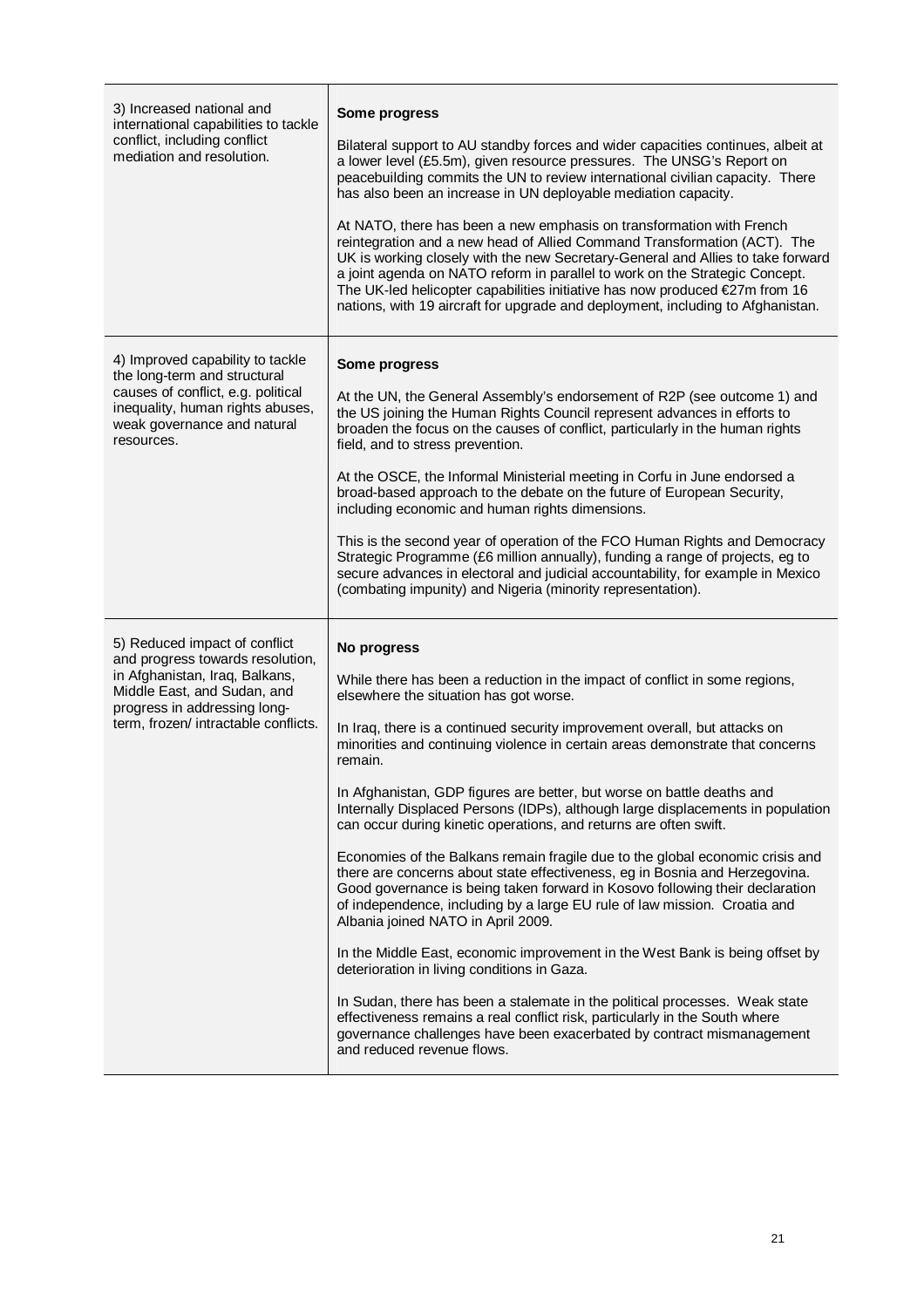## **DSO 7 Promote a Low Carbon, High Growth, Global Economy**

This DSO is made up of five indicators. The overall assessment is a factual assessment of progress and should be read in conjunction with the DSO Technical note (http://www.fco.gov.uk/en/about-the-fco/publications/publications/annualreports/autumn-performance1).

#### **Overall assessment of progress** 01 October 2008 - 30 September 2009

#### **Some Progress (improvement against 5/5 indicators)**

Both the global economic crisis and new US administration are having an impact on all outcomes (with prospects for Copenhagen, a breakthrough on trade and meeting all Millennium Development Goals (MDGs) particularly difficult; energy security issues have, however, shown improvement). The economic crisis has negatively affected low and high carbon energy investment, because of falling demand, tighter credit, and low investor confidence. This presents two major risks; reduced investment, leading to a potential shortage of future capacity and possible future energy price spike; investment in clean energy insufficient to bring CO2 emissions to a peak before 2020. The resources made available for climate change campaigning continue to show significant results with evidence emerging of impact on key countries' positions. There has been increased political momentum behind sectoral campaigns on health and education, and positive statements on overseas development aid, however, 2010 remains a critical year to agree delivery plan to take us to 2015.

*Note: Although some progress has been made in all of the outcomes, we do not feel that this should warrant an overall assessment of "Strong progress", as the guidelines would suggest. Therefore, a rating of "Some progress" has been given.*

| <b>Target indicator</b>                                                                                                                                       | Progress assessment 01 October 2008 - 30 September 2009                                                                                                                                                                                                                                                                                                                                                                                                                        |  |  |  |  |
|---------------------------------------------------------------------------------------------------------------------------------------------------------------|--------------------------------------------------------------------------------------------------------------------------------------------------------------------------------------------------------------------------------------------------------------------------------------------------------------------------------------------------------------------------------------------------------------------------------------------------------------------------------|--|--|--|--|
| 1) A visible and accelerated shift<br>in investment initiated in the<br>major economies towards low<br>carbon.                                                | Some progress<br>20% of the global stock market has signed up to low carbon transition, FCO<br>prosperity narrative was adopted at the G8 and Wen stated publicly that low<br>carbon is an opportunity for China. Against that, Pittsburgh G20 lacked focus on<br>low carbon transition and connection of climate change with the real economy.<br>Global investment in renewables in 2009 is estimated to drop to as low as \$51<br>billion (a 38% decline on level of 2008). |  |  |  |  |
| 2) Political conditions created for<br>an equitable post-2012<br>agreement of sufficient ambition<br>to avoid dangerous climate<br>change.                    | Some progress<br>Despite a significant outcome at the G8 and Major Economies Forum in<br>L'Aquila, agreement on an ambitious deal at Copenhagen in December is in the<br>balance. FCO campaigning has, however, led to a number of positive<br>developments amongst key players including China, South Korea, India, Japan<br>and parts of the G77. The FCO is working seamlessly with DECC's Road to<br>Copenhagen Campaign.                                                  |  |  |  |  |
| 3) Risks to UK and EU energy<br>security managed through more<br>diverse and reliable external<br>sources of supply and more<br>efficient global consumption. | Some progress<br>Progress on EU internal and external energy in wake of Russia/Ukraine gas<br>dispute. The FCO has addressed the security of future oil supplies in Libya,<br>Saudi Arabia and Nigeria; and, with DECC, has contributed to improving UK/EU<br>resilience to future gas disruptions                                                                                                                                                                             |  |  |  |  |
| 4) Increased international<br>commitment for an open and<br>equitable low carbon global<br>economy.                                                           | Some progress<br>There are signs of global economic recovery but concerns about sustainability.<br>Protectionism limited to date but risk remains. DDA stalled, but progress on EU<br>Free Trade Agreements. FCO network keeping HMG policy makers abreast of<br>global responses to economic crisis, and lobbying in support of delivery of<br>London Summit commitments and FTAs.                                                                                            |  |  |  |  |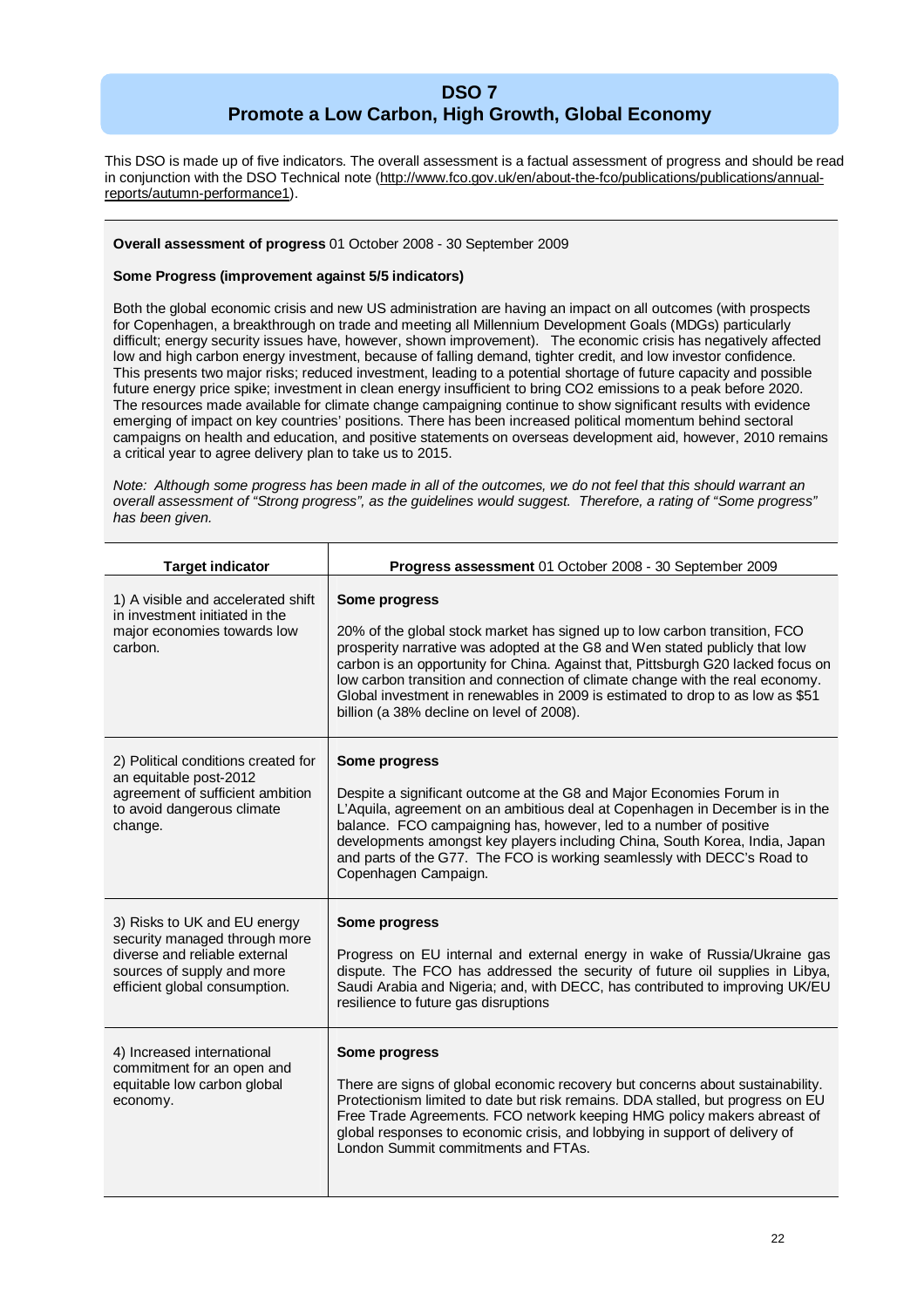| 5) Increased international<br>commitment to achieve the<br>Millennium Development Goals. | Some progress<br>Impact of crisis on developing countries partly mitigated by new London Summit<br>financing. FCO support ensured significant political support for PM's United<br>Nations Health event (\$5.3bn new financing) and 1GOAL education campaign<br>launch. FCO and DFID engagement with international partners ensured that |
|------------------------------------------------------------------------------------------|------------------------------------------------------------------------------------------------------------------------------------------------------------------------------------------------------------------------------------------------------------------------------------------------------------------------------------------|
|                                                                                          | G8, G20, UN and EU agreed to meet aid commitments.                                                                                                                                                                                                                                                                                       |

٦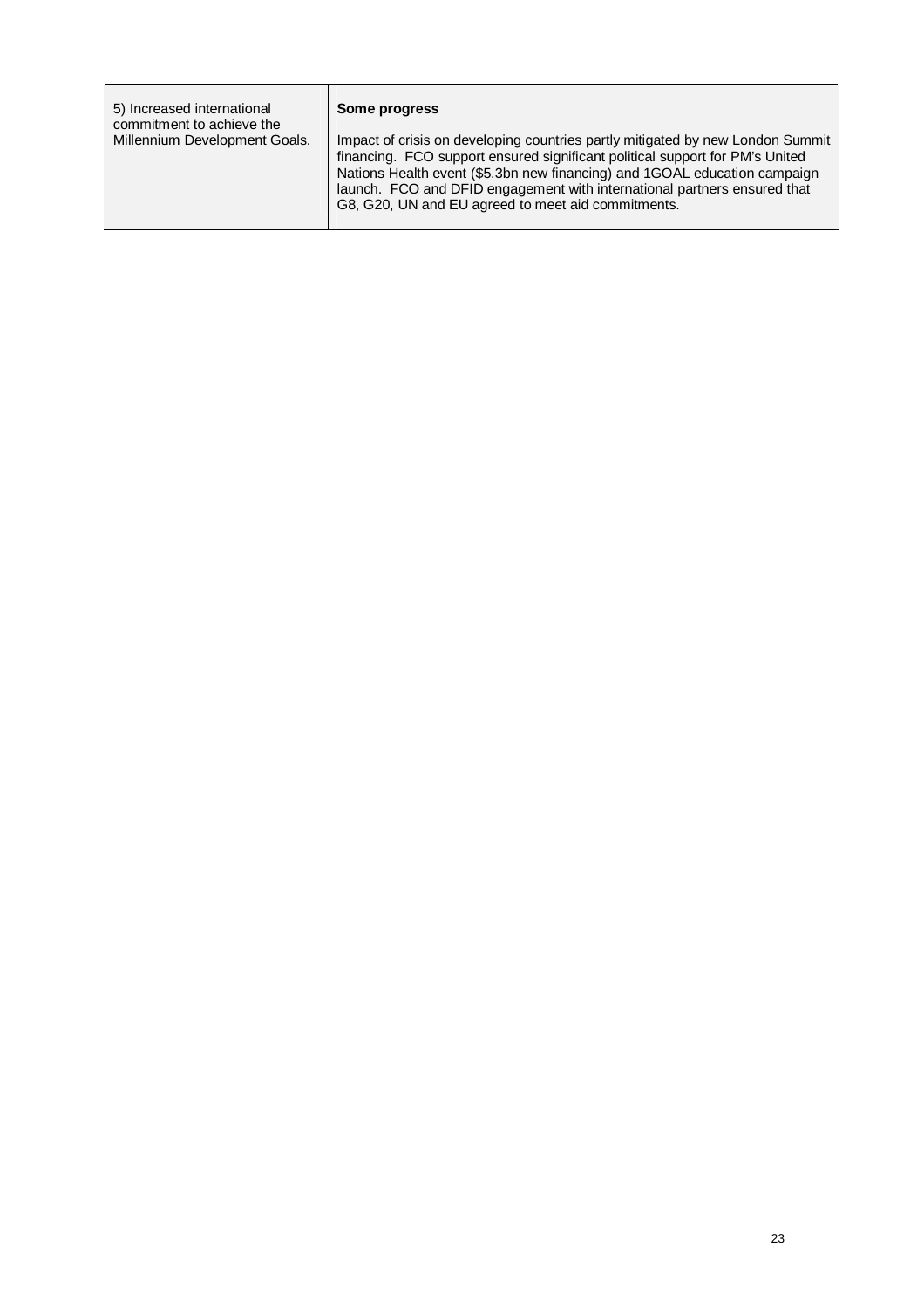## **DSO 8 Develop effective International Institutions, above all the UN and EU**

This DSO is made up of four indicators. The overall assessment is a factual assessment of progress and should be read in conjunction with the DSO Technical note (http://www.fco.gov.uk/en/about-thefco/publications/publications/annual-reports/autumn-performance1).

#### **Overall summary of progress** 01 October 2008 - 30 September 2009

#### **Some progress (improvement against 4/4 indicators)**

Progress for DSO8, together with International Institutional Reform overall, has been steady and remains geared towards the highly ambitious targets enshrined in the DSO plan. We have had some notable successes within a range of institutions, including in areas such as UN management and governance reform, the UN Human Rights Council, the European Court for Human Rights and NATO. In other areas, the seeds for delivery have been laid, e.g. encouraging work towards UNSC reform, completion of IFI institutional reforms, modernisation of the Commonwealth. But there is a lot to do to embed implementation.

Our revised Global Delivery Strategy for institutional reform is now complete, with future emphasis shifting towards further concrete outcomes. This will involve concentrated effort on key milestones ahead, including CHOGM, the OSCE Ministerial, Copenhagen, Davos and – further ahead – the UN 2010 Summit. The level of US activity and interest in international institutional reform remains a crucial ingredient in our approach.

On Outcome 4, there has been good progress on ensuring a joined-up EU response to the global economic crisis and in preparing for implementation of the Lisbon Treaty. We have maintained the momentum of accession negotiations with Turkey and Croatia and strengthened the ambition and capacity of the EU to drive reform in our neighbourhood. Progress on Europe's role as a Global Actor is developing the EU's strategic impact on the global stage.

*Note: Although some progress has been made in all of the outcomes, we do not feel that this should warrant an overall assessment of "Strong progress", as the guidelines would suggest. Therefore, a rating of "Some progress" has been given.*

| <b>Target indicator</b>                                                                                                           | <b>Progress assessment 01 October 2008 - 30 September 2009</b>                                                                                                                                                                                                                                                                                                                                                                                                                                                                                                                                                                                                                                                                                                                                                                                                                                                                                                                                                                                                                                                                                              |  |  |  |  |
|-----------------------------------------------------------------------------------------------------------------------------------|-------------------------------------------------------------------------------------------------------------------------------------------------------------------------------------------------------------------------------------------------------------------------------------------------------------------------------------------------------------------------------------------------------------------------------------------------------------------------------------------------------------------------------------------------------------------------------------------------------------------------------------------------------------------------------------------------------------------------------------------------------------------------------------------------------------------------------------------------------------------------------------------------------------------------------------------------------------------------------------------------------------------------------------------------------------------------------------------------------------------------------------------------------------|--|--|--|--|
| 1) International institutions which<br>are more representative of the<br>modern world, more effective,<br>efficient and coherent. | Some progress<br>The FCO ensured the proposal for an 'intermediate solution' was embedded<br>into the debate on Security Council reform.<br>The FCO worked to help achieve the adoption in September of a General<br>Assembly resolution on System-Wide Coherence with language on funding<br>and governance and agreement to establish a new consolidated entity to<br>lead UN work on gender.<br>The UK helped secure a substantial package of NATO HQ reforms agreed in<br>the Summer, providing a platform for the Secretary-General to deliver<br>change, including a leaner and more flexible HQ. It will also pave the way for<br>better decision-making, improved handling of the NATO HQ budget and the<br>integration of political-military advice.<br>The Foreign Secretary's Two Billion Voices paper published in July set out<br>UK views on the need for the Commonwealth to focus on its core strengths,<br>as well as the modernisation of its institutions including the full<br>implementation of results based management. A Commonwealth<br>Conversation was launched by the FCO to stimulate public debate on<br>Commonwealth reform. |  |  |  |  |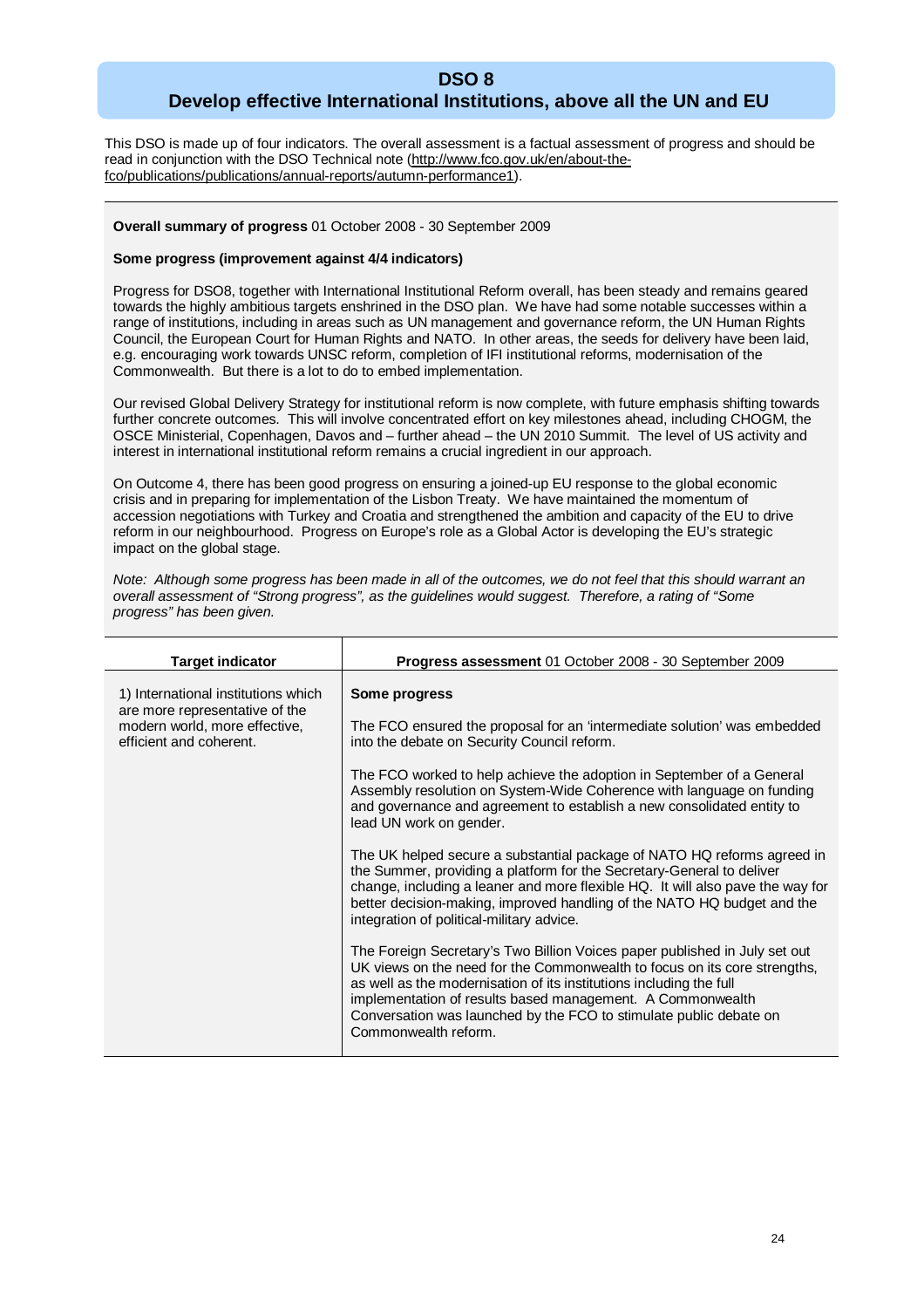| 2) Greater international<br>institutional capacity to deal with                                                                                                                                                                                   | Some progress                                                                                                                                                                                                                                                                                                                                                                                                                                                       |  |  |
|---------------------------------------------------------------------------------------------------------------------------------------------------------------------------------------------------------------------------------------------------|---------------------------------------------------------------------------------------------------------------------------------------------------------------------------------------------------------------------------------------------------------------------------------------------------------------------------------------------------------------------------------------------------------------------------------------------------------------------|--|--|
| emerging global crises such as<br>climate change, conflict and<br>energy and economic shocks.                                                                                                                                                     | G20 (London and Pittsburgh Summits): Agreement that World Bank<br>President to be selected on merit and for a 5% shift in IMF quota share, plus<br>\$500bn for IMF. Pittsburgh agreed on principles governing bankers'<br>compensation and G20 to be "premier forum" for economic co-operation.<br>Disappointing on climate finance and development.                                                                                                                |  |  |
|                                                                                                                                                                                                                                                   | <b>OECD:</b> Good progress by Enhanced Engagement on tax transparency.                                                                                                                                                                                                                                                                                                                                                                                              |  |  |
|                                                                                                                                                                                                                                                   | MDGs: Increased funding identified for maternal and child health. However<br>constrained budgets may prevent countries meeting ODA targets over<br>medium term. Momentum building for UN Summit on MDGs in 2010.                                                                                                                                                                                                                                                    |  |  |
|                                                                                                                                                                                                                                                   | <b>R2P:</b> UNGA adopted consensus resolution in September with co-<br>sponsorship by 59 member states. First significant GA comment on R2P<br>since 2005 World Summit.                                                                                                                                                                                                                                                                                             |  |  |
| 3) Greater international                                                                                                                                                                                                                          | Some progress                                                                                                                                                                                                                                                                                                                                                                                                                                                       |  |  |
| institutional effectiveness in<br>promoting respect for human<br>rights, rule of law and democracy.                                                                                                                                               | UK lobbying helped encourage Cyprus, Romania, Switzerland and Nigeria to<br>ratify OPCAT - two thirds of the way towards the UK target of six countries.<br>Togo and Burundi abolished the death penalty.                                                                                                                                                                                                                                                           |  |  |
|                                                                                                                                                                                                                                                   | The FCO's proactive support underpinned the first successful year of<br>Universal Periodic Review within the Human Rights Council.                                                                                                                                                                                                                                                                                                                                  |  |  |
|                                                                                                                                                                                                                                                   | After a concerted push by the UK and New Zealand, on 1 September Fiji was<br>finally fully suspended from the Commonwealth. The FCO succeeded in<br>putting CMAG's role on its formal agenda.                                                                                                                                                                                                                                                                       |  |  |
|                                                                                                                                                                                                                                                   | The UK helped achieve a May 2009 Council of Europe Ministerial agreement<br>on measures to enable two key provisions of Protocol 14 to be implemented<br>ahead of its entry into force, paving the way for European Court of Human<br>Rights reforms. Over 100 cases have been handled already. A new reform-<br>minded Council of Europe Secretary-General elected, following the UK's lead<br>in establishing a meritocratic, competence based selection process. |  |  |
|                                                                                                                                                                                                                                                   | The UK has facilitated a report on legal aid options to ensure all accused in<br>the International Criminal Court receive a fair trial with appropriate<br>representation.                                                                                                                                                                                                                                                                                          |  |  |
| 4) An EU that responds effectively                                                                                                                                                                                                                | Some progress                                                                                                                                                                                                                                                                                                                                                                                                                                                       |  |  |
| to the global challenges by:<br>i) delivering an open and<br>competitive European economy;<br>ii) promoting stability and growth in<br>its neighbourhood, and;<br>iii) working for sustainability,<br>openness and security in the wider<br>world | Good progress through UK leading a joined-up EU response to the global<br>economic crisis and in preparing for implementation of the Lisbon Treaty.                                                                                                                                                                                                                                                                                                                 |  |  |
|                                                                                                                                                                                                                                                   | We have maintained the momentum of accession negotiations with Turkey<br>and Croatia, and got membership applications accepted from Montenegro<br>and Iceland. EU stepped up offer of closer political and economic<br>engagement to Ukraine and Eastern Partners. The Stabilisation and                                                                                                                                                                            |  |  |
|                                                                                                                                                                                                                                                   | Association Process for the Western Balkans continued to move forward.<br>Growing recognition of Kosovo including membership of International<br>Monetary Fund and World Bank. Slow reform in BiH remains a concern.<br>Cyprus negotiations continued and are likely to come to a head next Spring.                                                                                                                                                                 |  |  |
|                                                                                                                                                                                                                                                   | Some good initiatives from the EU as a global actor e.g. first EU-Pakistan<br>Summit.                                                                                                                                                                                                                                                                                                                                                                               |  |  |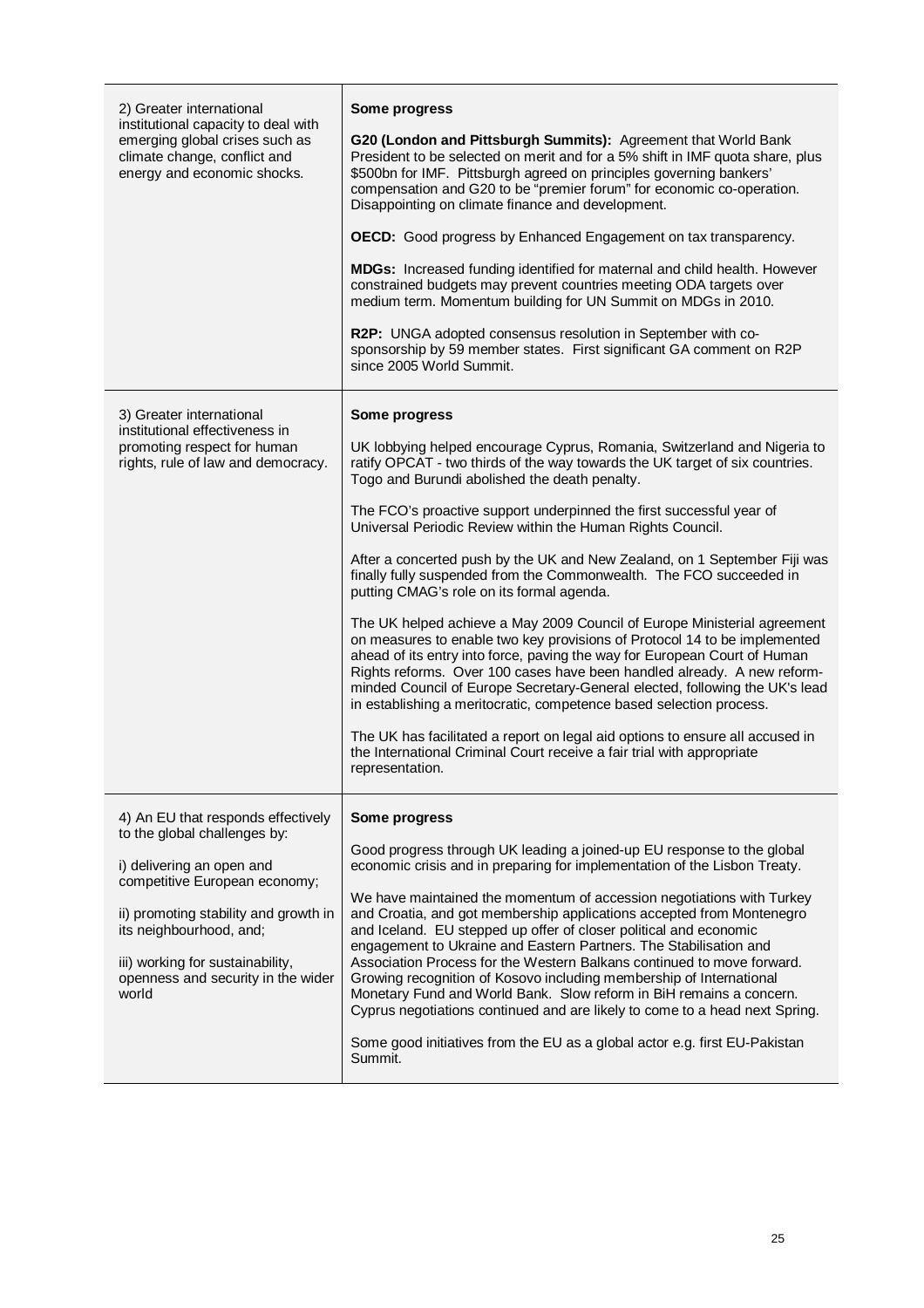## **2007 Comprehensive Spending Review (CSR07) Value for Money (VfM) Programme**

As part of CSR07, the FCO aims to achieve at least 3% annual cash-releasing VfM savings by 2010/11 on its 2007/8 near-cash Departmental Expenditure Limit (DEL) baseline. The VfM Programme comprises a number of individual projects that contribute to the overall FCO target.

The CSR07 VfM Programme builds on the achievements of the 2004 Spending Review (SR04) Efficiency Programme. The FCO exceeded its SR04 target by £12m: efficiency gains were £132 million against the £120 million target. The SR04 Programme was closed in July 2008 and a final report was published in the FCO's 2008-09 Departmental Report.

In the 2009 budget, further efficiency savings targets in addition to the CSR efficiencies were announced as part of the wider government Operational Efficiency Programme (OEP) drive to deliver an additional £5 billion in savings in 2010/11. The contribution to this target for the FCO, BBC World Service (BBCWS) and British Council (BC) is £20 million. The FCO will meet its part through further efficiencies in procurement, corporate services and FCO Services costs. The BBC World Service and British Council will contribute £3.3 million and £2.6 million respectively.

#### **CSR07 Vision**

The FCO, BBC World Service and British Council will make a net cash-releasing VfM savings target of £144 million by 2010/11 (£130 million resource and £14 million capital).

The FCO will generate its savings through a combination of reducing back-office costs and reducing expenditure on lower priority activities both in the UK and overseas to release funding for reinvestment in higher priority areas to deliver more effective foreign policies. The BBC World Service will generate savings by purchase efficiencies, reduced operating costs and efficiencies in production. The British Council savings will be in cost savings and an extensive re-structuring of services and operations.

The FCO will deliver the government target for CSR07 VfM savings while continuing to deliver on FCO priorities, including its Departmental Strategic Objectives (DSOs), Public Service Agreement (PSA) and the long-term international challenges facing the UK.

#### **Progress**

At end of financial year 2008/09 the FCO family had delivered £85.83 million of actual efficiency savings (FCO £73.73m, BBCWS £7.5m, BC £4.6m). These were published in the FCO Departmental Report covering 1 April 2008 – 31 March 2009.

Strong CSR Year 1 performance has contributed to the Year 2 target and helped offset challenges brought about by the adverse economic climate. The savings for FCO for cumulative 2009-10 Q2 actual to date were £120.55 million (FCO £100.75m, BBCWS £11.3m, BC £8.5m) against an in-year target of £120.6 million and a forecast of £139.42 million. Looking ahead if we maintain our performance the projects will be on track to achieve the departmental VFM target contribution of £144 million by end 2010/11.

Full delivery of the FCO's efficiency target is necessary for the FCO to live within its CSR budget. But changes in the global economy have had a negative impact on the FCO's overall finances. The purchasing power of sterling has depreciated significantly since the CSR07 settlement. If exchange rates remain at their current level or fall further, the FCO is likely to have to exceed its efficiency targets in order to maintain delivery of its DSO and PSA targets.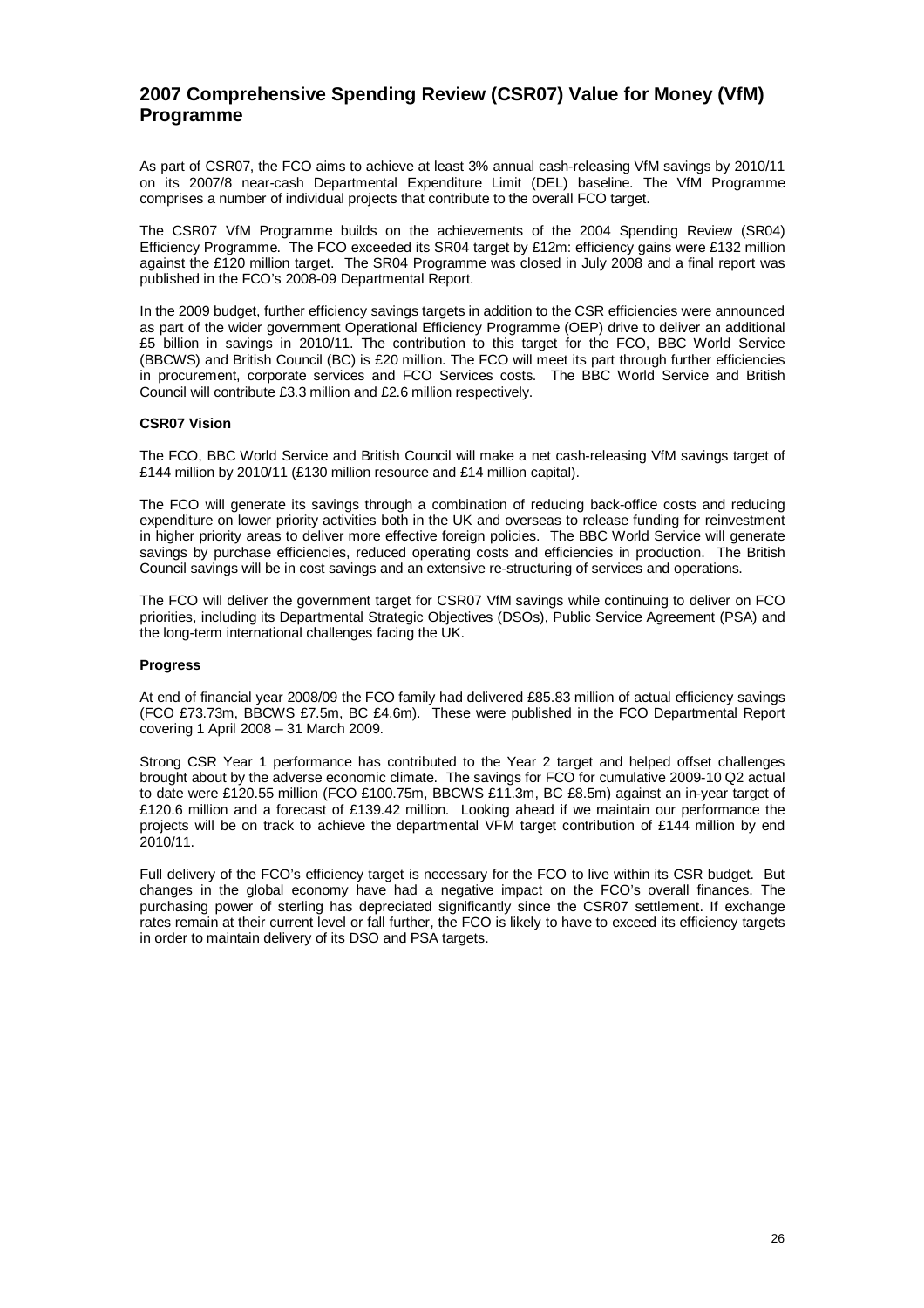#### *Summary Table of VfM Projects*

| <b>VFM Project</b>                                                    | 2008-2009         | 2009-2010                                              |              | 2010-2011    |
|-----------------------------------------------------------------------|-------------------|--------------------------------------------------------|--------------|--------------|
|                                                                       | <b>ACTUAL (m)</b> | <b>Actual</b><br><b>Cumulative To</b><br>Date - Q2 (m) | FORECAST (m) | FORECAST (m) |
| Europe ZBR                                                            | 5.60              | 6.00                                                   | 6.25         | 6.80         |
| Europe Additional                                                     | 2.40              | 4.50                                                   | 5.50         | 6.10         |
| Roll out of Europe ZBR to<br>other regions (DG E&G -<br>Asia Pacific) | 0.35              | 0.50                                                   | 0.80         | 1.50         |
| Roll out of Europe ZBR to<br>other regions (DG Pol)                   | 0.67              | 0.90                                                   | 0.90         | 0.75         |
| Roll out of Europe ZBR to<br>other regions (DG D&I)                   | 0.80              | 1.12                                                   | 1.26         | 1.48         |
| <b>IT ZBR</b>                                                         | 6.90              | 12.30                                                  | 10.90        | 12.90        |
| <b>Finance Function Review</b>                                        | 1.36              | 1.36                                                   | 1.70         | 1.70         |
| Improved Procurement                                                  | 8.10              | 8.84                                                   | 10.30        | 13.20        |
| <b>Increased FCOS Efficiency</b>                                      | 2.20              | 3.40                                                   | 4.00         | 6.00         |
| Reducing overhead costs of<br>Overseas Representation                 | $-5.12$           | $-2.28$                                                | $-1.75$      | $-0.58$      |
| <b>UKTI Efficiency</b>                                                | 1.40              | 3.10                                                   | 2.90         | 4.40         |
| Full cost charging for LHR<br><b>VIP</b> suites                       | 2.30              | 2.47                                                   | 2.50         | 2.60         |
| <b>Reduction by Defence</b><br>Attaches on non-defence<br>activities  | 10.50             | 10.50                                                  | 12.00        | 12.00        |
| Gratis Visa                                                           | 0.00              | 0.00                                                   | 1.00         | 2.00         |
| Language Training                                                     | 2.50              | 3.96                                                   | 1.90         | 1.90         |
| <b>Allocative Efficiencies</b>                                        | 33.77             | 44.08                                                  | 46.15        | 48.91        |
| <b>Capital Efficiencies</b>                                           | 0.00              | 0.00                                                   | 5.90         | 9.00         |
| <b>BBC World Service</b>                                              | 7.50              | 11.30                                                  | 15.30        | 23.30        |
| <b>British Council</b>                                                | 4.60              | 8.50                                                   | 12.00        | 18.20        |
| <b>TOTAL</b>                                                          | 85.83             | 120.55                                                 | 139.51       | 172.61       |

The FCO has devised a programme of projects where the internal forecast for 2010/11 savings (£172.61m) is greater than the external target (£144m). The excess is our contingency. Experience has shown that when challenging targets are set, not all will be delivered fully or to the original timetable. As the programme is delivered we continue to monitor this contingency.

#### **Delivery Strategy**

The VfM Programme is divided into a number of projects, each with its own project manager and Senior Responsible Owner accountable for implementation. All of the project savings are cash releasing. That is, they yield resources that can be redirected back into front-line services or enable the FCO to live within its CSR settlement, which includes an annual 5% real term reduction in administration costs.

The FCO takes account of delivery of savings when allocating budgets to devolved budget holders (with the exception of the Improved Procurement project for which there will be an adjustment at the end of financial year 2009/10). The VfM projects will develop over time, particularly those aimed at producing savings in the medium- to long-term. As a result, savings delivered by individual projects may change. Any shortfall in individual projects will be made up through additional savings from existing projects or through new VfM projects developed during the CSR period.

#### Commentary on a selection of projects from the CSR07 VfM Programme

The **Europe ZBR** (Zero Based Review) continues to be underpinned by the need to deliver efficiencies and Europe Directorate's wish to work more effectively in a region where communications are becoming easier, the policy agenda is evolving, and delivery of Consular, Visas and UK Trade & Investment (UKTI) services is being transformed.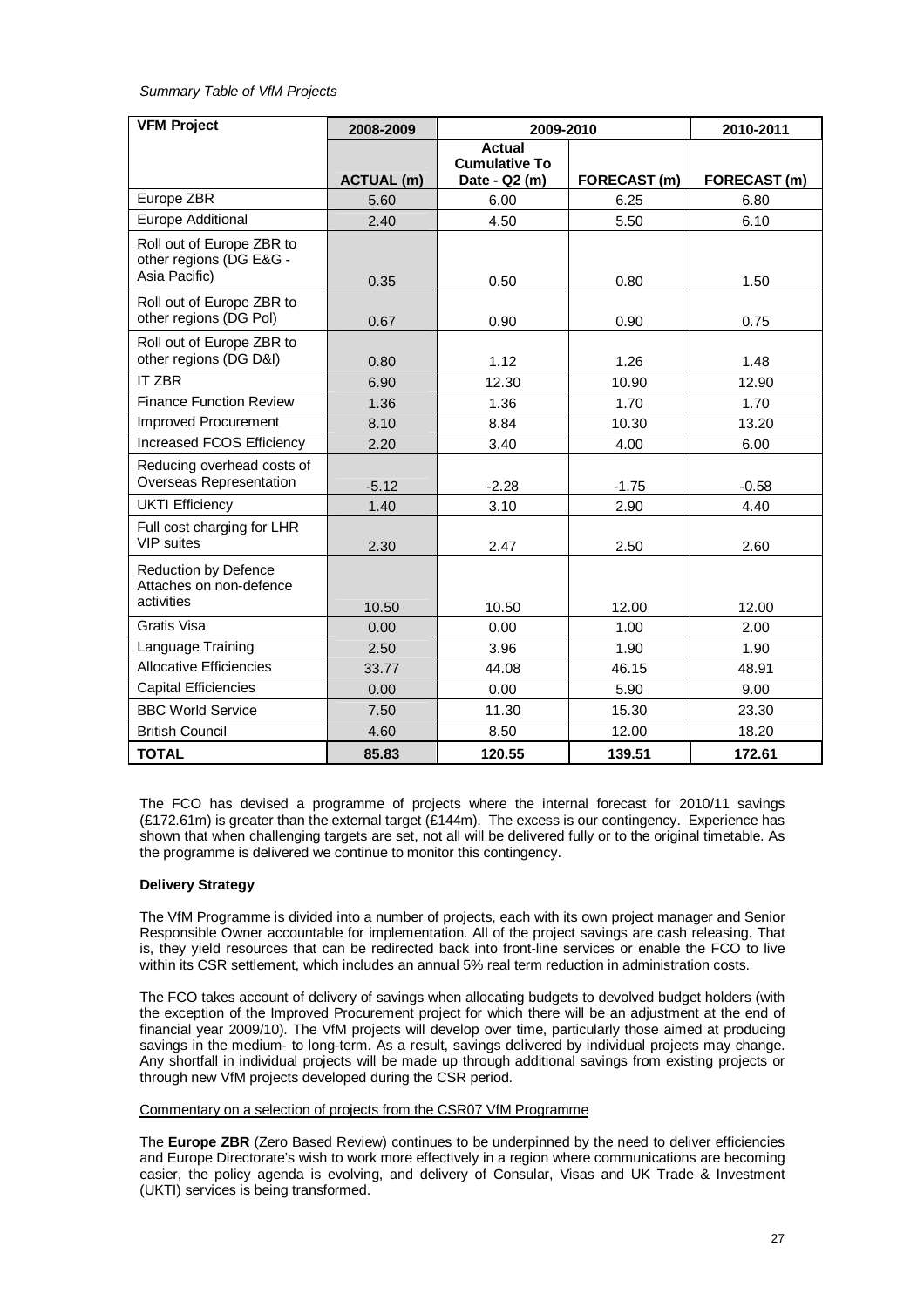They have sought further efficiencies by localising UK based staff, rationalising local staff positions, transport efficiencies, estates related savings and other back office efficiencies which build on pilots and good practice. Europe Directorate want to transform the shape of the European network's policy activities by focusing the work of individual Missions more tightly on key priorities and finding ways of deploying policy staff more flexibly to meet changing demand, including short term needs and direct expert to expert contact

As part of the FCO's wider network shift, changes have been made to the global network to help deliver the new Strategic Framework. This involved moving more UK-based policy staff (i.e. those who do frontline policy, rather than service delivery or corporate work) to priority regions. This has meant that there has been an increase of policy staff in most parts of the world: Africa, Russia/Central Asia, the Middle East and Asia (especially Afghanistan and South Asia). To help fund this shift there have been significant reductions in policy staff in Europe. For example, the Nordic/Baltic network is pioneering new regional working arrangements that promise better use of skills and knowledge, more resilience and greater efficiency.

The original savings target of £9.5m has been reduced to £6.8m with the agreement of the FCO Finance Committee in recognition that an element of the programme (accommodation allowance) is not now to be implemented. The programme is on schedule to meet the revised efficiency target.

**IT ZBR** efficiencies will achieve £10.9 million of VfM savings in FY 2009-10 through the FCO Telecommunications Network (FTN) performance agreement with Global Crossing, improved management of the FCO Communications Centre and improved project delivery services by Information & Technology Directorate.

The savings in FTN costs will be sustained beyond the current CSR through the reprocurement and letting of a new telecommunications contract in 2010, which is expected to continue improving services and reduce costs over the next five years.

Adaptation of FCO working methods through the introduction of new technology has enabled ComCen to refocus its operation on behalf of the FCO's Partners across Government working overseas and reduce running costs permanently.

The establishment of Project Delivery Services has improved the FCO's management of its portfolio of technology solutions to meet business requirements and achieve the best VfM in individual IT projects. Through its Gateway process and adherence to the Office of Government Commerce operational efficiency programme, ITD is continuously reviewing its requirements and assessing potential options for cutting costs through improved supplier and market management, and sharing procurement with other Government Departments. There is potential for realising efficiency savings in the FCO's wider operations at home and overseas as a result of long overdue improvements in IT infrastructure capacity and services, which will be achieved largely in 2009-10.

**Improved Procurement** is the FCO's delivery mechanism for procurement savings and is managed by our Corporate Procurement Group (CPG). Improved Procurement will generate VfM savings from reductions in the costs of goods and services purchased by the FCO during the CSR period. Savings will be delivered through better management of expenditure.

Actual VfM savings realised at Quarter 2, 2009/10 were £8.84m. £8.1m had been realised by the end of 08/09 and this figure was validated by the Efficiency Programme management team. In the short to medium term CPG are developing and progressing further savings opportunities for delivery in 2009/10 and 10/11, working closely with key stakeholders across the organisation. We currently forecast that by the end of the CSR period the project will deliver £13.2m against a target of £11m.

In pursuit of additional OEP savings, CPG aims to deliver a further £4 million in savings in 10/11 - £2m from the FCO's Consultancy Value Programme (doubling the proposed savings) and £2 million by taking a more commercial approach to the pricing of programme expenditure through stronger benchmarking of rates included in bids for funding and taking a harder look at its expenditure with Whitehall partners.

Long term sustainability of savings is being addressed through an overall Procurement Improvement Programme as part of the OGCs Procurement Capability Review. Delivering benefits on time and in accordance with the benefits profile is managed through continuous stakeholder engagement activity.

**Reducing the overhead costs of overseas representation** is a project tasked with reducing residence staff costs, overseas travel, direct entertainment and representational entertainment. The current economic climate is affecting sterling valuations adversely and this project has had to spend more money than envisaged at the commencement of the project. At the present this project is delivering 'negative' savings, expenditure on items such as travel and entertainment coupled with the aforementioned exchange rate difficulties have led to a figure of -£2.28 million. This project is under close scrutiny and an upturn in the value of sterling would have a positive impact on expenditure, the forecast for  $\ddot{Q}$ 4 2009/10 is -£1.75 million.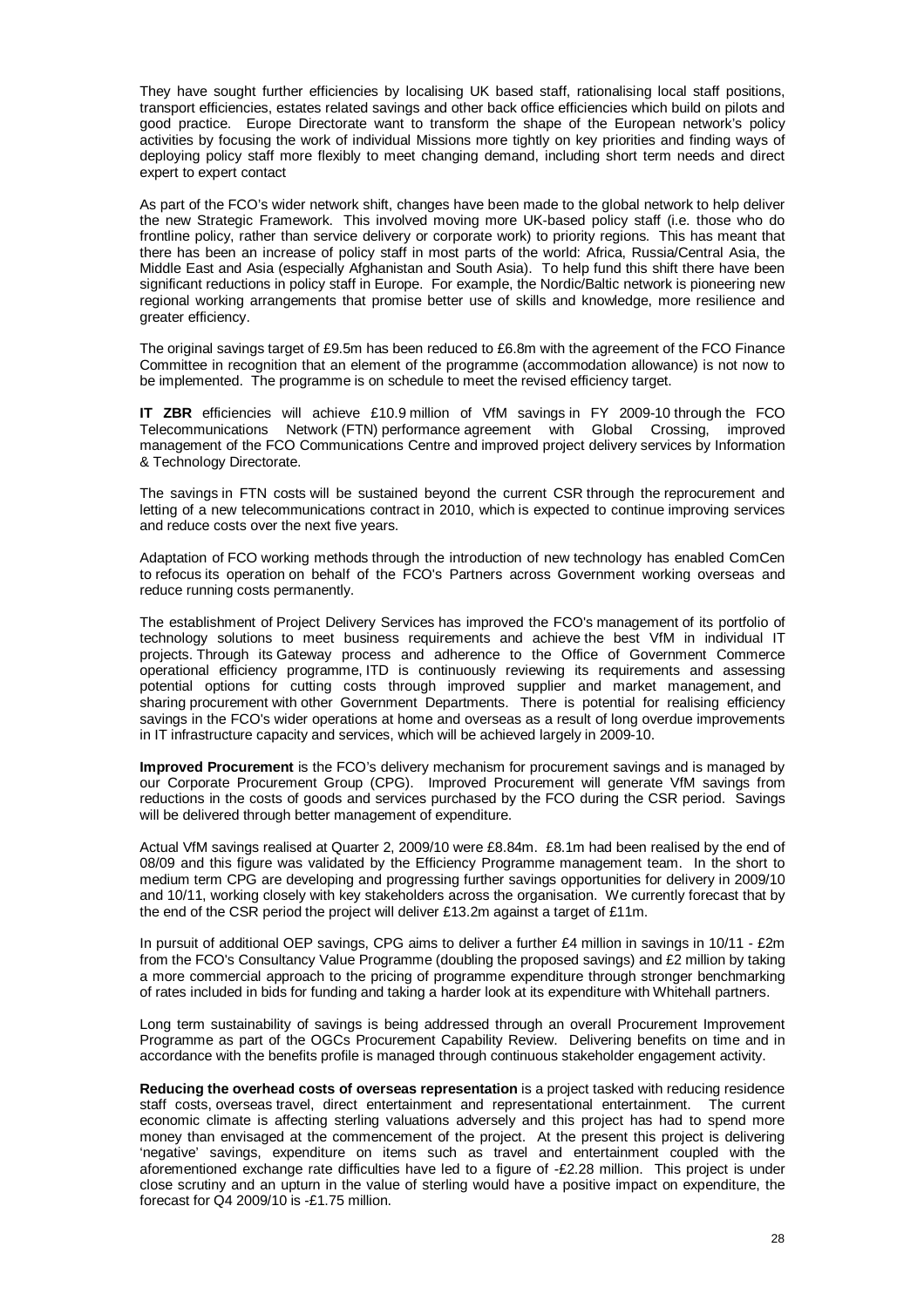**UK Trade and Investment (UKTI)** has agreed to flat cash its direct expenditure of £83.2 million to release £4.4 million of VfM savings over the CSR period. To deliver this, UKTI has four workstreams:

- Driving network efficiencies through: Localisation of UK-based slots overseas to drive down the cost of front-line operations and harness local expertise, and hub & spoke operations to rationalise how services are delivered to UK customers
- More effective and efficient use of UKTI ring-fenced budgets through a rigorous quarterly exercise and challenge from headquarters
- More challenging targets based on flat-lined resources
- UK-based pay reductions through localisations as part of the High Growth Markets Strategy.

The programme is ahead of schedule, benefitting from early restructuring in 2008-09 and delivering £3.1m by Q2 2009-10. UKTI has robust internal controls and quality measures in place to ensure the VfM target is met.

The FCO no longer pays £2 million a year for the use of **VIP suites** at Heathrow and Gatwick Airports by London-based foreign embassies. The British Airports Authority (BAA) has agreed to take on the running of VIP suites on a full time basis, recovering the costs directly from those who use the suites. The quality of service to customers is unaffected. The suites at the two main London airports remain available for use, but on a commercial basis that accurately reflects the full economic cost of the VIP suites rather than a subsidised basis.

The VfM project "Reduction of time spent by **Defence Attaches** on non-defence activities" will deliver savings to the FCO by reducing the requirement for Defence Attaches to spend 30% of their time on non-defence activities, which was paid for by the FCO. A Service Level Agreement (SLA) has been agreed with MOD to reflect the budgetary implications of this change in tasking. Under the SLA, MOD has agreed charges to be paid to the FCO for management support for Defence Attaches at posts over the CSR period. These charges are capped at £10.5 million in 2008/9, £12 million in 2009/10, and £12 million in 2010/11.

The significant shifts in resources flowing from the new FCO Strategic Framework generated **Allocative efficiencies** in programme and administration budgets. Allocative efficiencies in CSR07 are generated from moving resources from lower priority areas allowing savings to be released and invested in higher priority areas. During the 2007 Resources Allocation Round (RAR) budgets were adjusted accordingly to release "cash" from these areas to be used in priority areas, such as counter terrorism, conflict prevention, and low carbon, high growth, global economy, as outlined in the Strategic Framework.

Programme allocations have been reduced for scholarships, the Westminster Foundation for Democracy, Sustainable Development, Drugs and Crime and Science and Innovation. Administration allocations have been reduced for Security and Estate Directorate, Central Units, Drugs and International Crime Department, Sustainable Development and Communication Directorate.

Allocative efficiencies realised £33.77 million in 2008/09 and are forecast to deliver £46.15 million by the end of 2009/10.

FCO Capital efficiency savings were not available for year one of the CSR. HMT has only recently issued guidance on Capital efficiency savings and we are considering how we can achieve our savings target in this area. End of financial year 2009/10 and 2010/11 should provide comparative expenditure on IT and vehicle procurement and strategic partner contracts and estate efficiencies achieved. Analysis of this data will indicate where and how savings have been made. Demonstrating sustainable capital efficiency savings is fundamentally more challenging as savings are most commonly scored against resource. The overall FCO resource efficiency savings include some capital investment efficiencies but the savings have been combined within resource efficiencies.

The **BBC World Service** is committed to achieve £23 million of VfM savings over the CSR period. BBC World Service has met efficiency targets within Spending Review settlements since they were first introduced in 1998. The savings have been an explicit cash-releasing component within each final settlement.

The BBC World Service is building on its delivery of £7.5 million worth of savings in 2008/09 to deliver a cumulative £15.3 million for 2009/10. BBC World Service will achieve savings in order to meet its CSR07 targets and offset its rising costs. Savings have been identified across all departments in the organisation and include:

 Continuing savings in production costs agreed with World Service suppliers, covering News & Current Affairs, newsgathering and programmes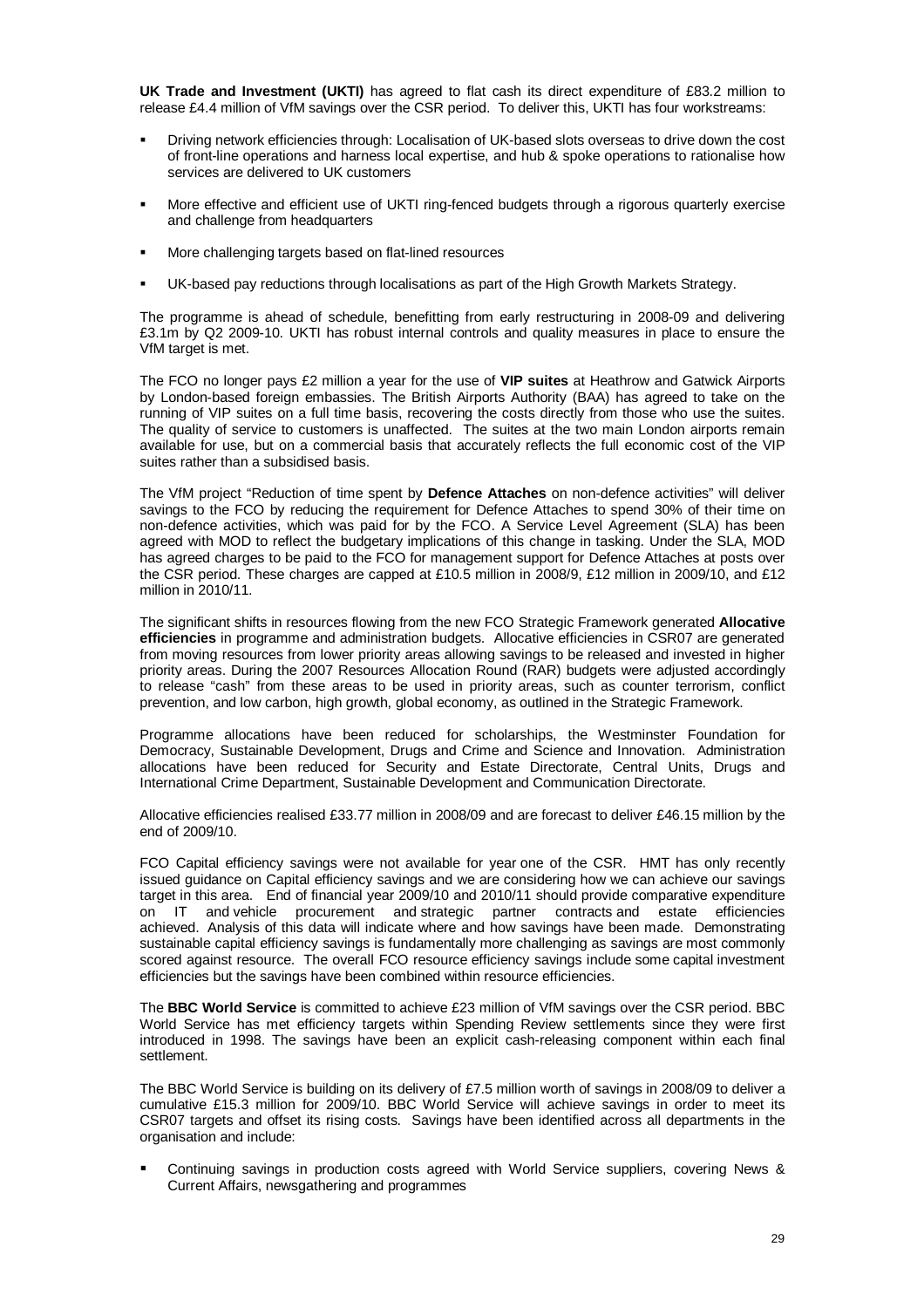- Reductions in non-news programming which is not core to BBC World Service purpose and objectives
- Efficiencies in the Arabic Service arising from tri-media (television, radio, online) production
- Reduced operating costs arising from investment in new transmitters on Ascension Island
- **Balance of savings arising from the Romanian service closure and changes to the Spanish service**
- Savings from the BBC contract for finance transaction processing
- **Purchasing efficiencies, making use of pan-BBC framework agreements**

The **British Council** generated £4.6 million savings for 2008/09. Over the whole CSR07 their programme is forecast to deliver £18.2 million in savings.

For 2009-11, the response to the reduction in income and buying power of the grant has been to plan for cost savings worth £21 million over two years - about 17 per cent in real terms. This is £8.7m higher than the 09-11 CSR commitment. Additionally, there are plans for a further £4 million of cost savings from our full-cost recovery activities, a total of £25 million across the British Council. The Council plans to achieve this cost savings by:

- £10m of savings from an extensive review and re-structuring of support services (HR, IT, finance and facilities management) and other corporate functions (communications, strategy & external relations) organisation-wide. This will involve post reductions, process improvement and use of a central global hub.
- £8m of savings from a review and re-structuring of our UK operations. This will include a review of the Contracts & Projects delivery, product innovation resourcing and central Teaching and Exams support.
- £7m of savings from further restructuring within the Overseas Operations, including Latin America, South East Europe and East Asia which are scheduled from second quarter 2009/10.

The Council is on track to achieve these targets.

#### **Governance of the FCO VfM Programme**

The overall Senior Responsible Owner (SRO) for the FCO VfM Programme is the Director General Finance. He is supported by an efficiency programme team in the Financial Management Group (FMG) who monitor implementation and delivery of the programme. The FCO Board's finance sub-committee acts as the Programme Board for the VfM Programme.

The FCO's Efficiency Implementation Forum (EIF) monitors progress on individual projects. The forum meets bi-monthly and acts as the main forum for questioning managers on implementation and recommending remedial action, for example in the event of failure to achieve specific milestones. It also advises on risk management for individual projects and identifies any areas where the FCO might be able to make further VfM savings.

Successful delivery of the VfM Programme will be measured alongside the overall delivery of Public Service Agreements (PSAs), Departmental Strategic Objectives (DSOs) and Key Performance Indicators (KPIs). The FCO commissioned an internal audit of its VfM Programme to assess compliance with the approach and principles set out in Treasury guidance. The audit report, issued in January 2009, was rated "Satisfactory" indicating that CSR07 VfM Programme's governance structures are robust and validate VfM gains. Additionally it noted that "the FCO has received praise from the HMT for being proactive in its approach to the CSRO7 VFM process and is seen to be ahead of other HMG departments". These savings will be reviewed by the National Audit Office (NAO), which will report on each government department's claim during the CSR07 spending period.

#### **Measuring of benefits**

Benefits measurement is tailored to each individual project but shares the following components:

- Benefits are measured against a counterfactual which will normally be based on the Treasury's GDP deflator. The projected savings have been calculated as the difference between the FCO's actual expenditure (including non-recurrent restructuring costs) and the counterfactual, being the amount that the FCO would have spent if there had been no efficiency project. The counterfactual is projected from 2007/8 spend, which is used as the baseline. For projects with a significant amount of overseas expenditure (e.g. the Europe ZBR) the counterfactual will be adjusted to take account of the changing purchasing power of sterling in foreign currencies.
- Once the benefits have been identified, savings are captured through adjusting the budgets of the spending section of the FCO.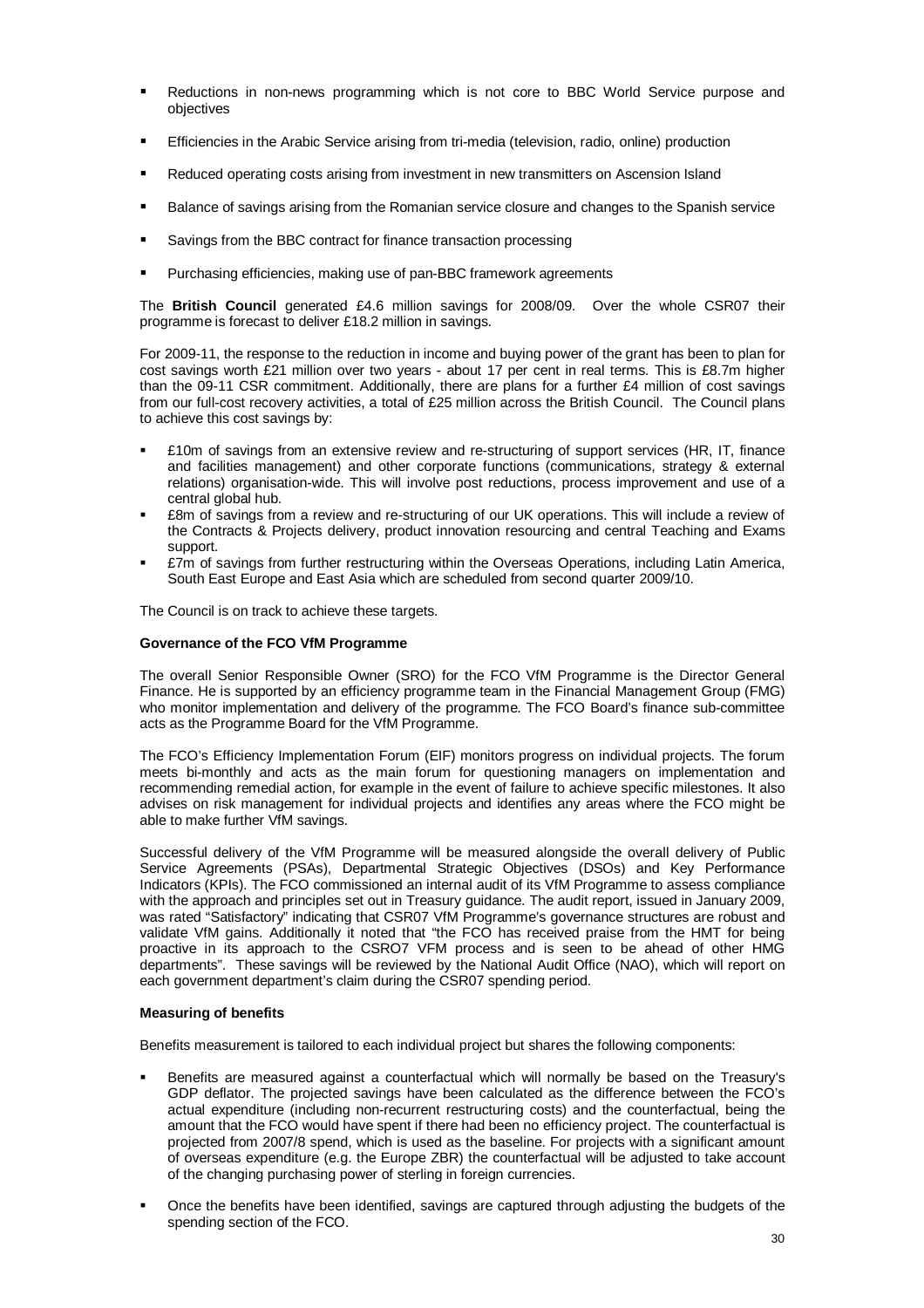Where necessary, internal controls on spending have been established to ensure that there is no leakage of savings.

#### **Risk management and contingency**

Each VfM project has its own risk management strategy. Risks to delivery of the VfM Programme as a whole, and identification of appropriate mitigating actions, are the responsibility of the efficiency programme team and are monitored by the programme board. As part of the risk mitigation process, the efficiency programme team will develop further VfM projects to provide contingency savings as appropriate. These will be submitted to the programme board and, where appropriate, the FCO Board for approval.

The FCO is on track to deliver £172.61 million against the target of £144 million by the end of March 2011. Gains delivered are cash-releasing, sustainable and reported net of costs. By the end of 2009/10 Q2 the FCO had delivered £120.55m.

However, despite the positive overall progress we continue to take a cautious view. The majority of projects are delivering their forecasts or above although there are a few that are experiencing very challenging conditions and this has meant that they are not currently realising all savings as forecast. We are working with all the projects to ensure robust reporting and removal of any 'double counting' with OEP savings.

#### **Lyons Relocation Programme**

323 positions have been confirmed as relocated as part of the Lyons relocation programme. Since 2004, 262 positions have been moved from London to Hanslope Park and 31 legislation positions from London to Milton Keynes. The British Council relocated 30 positions from London to its regional centres of Manchester, Cardiff and Belfast.

The FCO is on target to meet/exceed the 450 relocations by March 2010. FCO Services plans to create 29 new jobs in 2009/10 which will all be located at Hanslope Park. In addition plans are in place to replace up to 50 consultancy positions (3 in London) with full time permanent staff, the remaining working at Hanslope Park. Of that 50, 10-15 have been or are currently in the process of being recruited.

Most future relocations will be to the FCO's new corporate services centre in Milton Keynes or FCO Services at Hanslope Park. In January 2009, with the support of Treasury ministers, the FCO acquired a leased building (Northgate House) in Milton Keynes to house the new centre. Depending on configuration it can take up to 264 staff. We have completed the first phase of moving Finance staff to Northgate House. Further phases are planned for 2010. Work is in hand to determine the number of positions that will be transferred from London and Hanslope Park to Northgate House.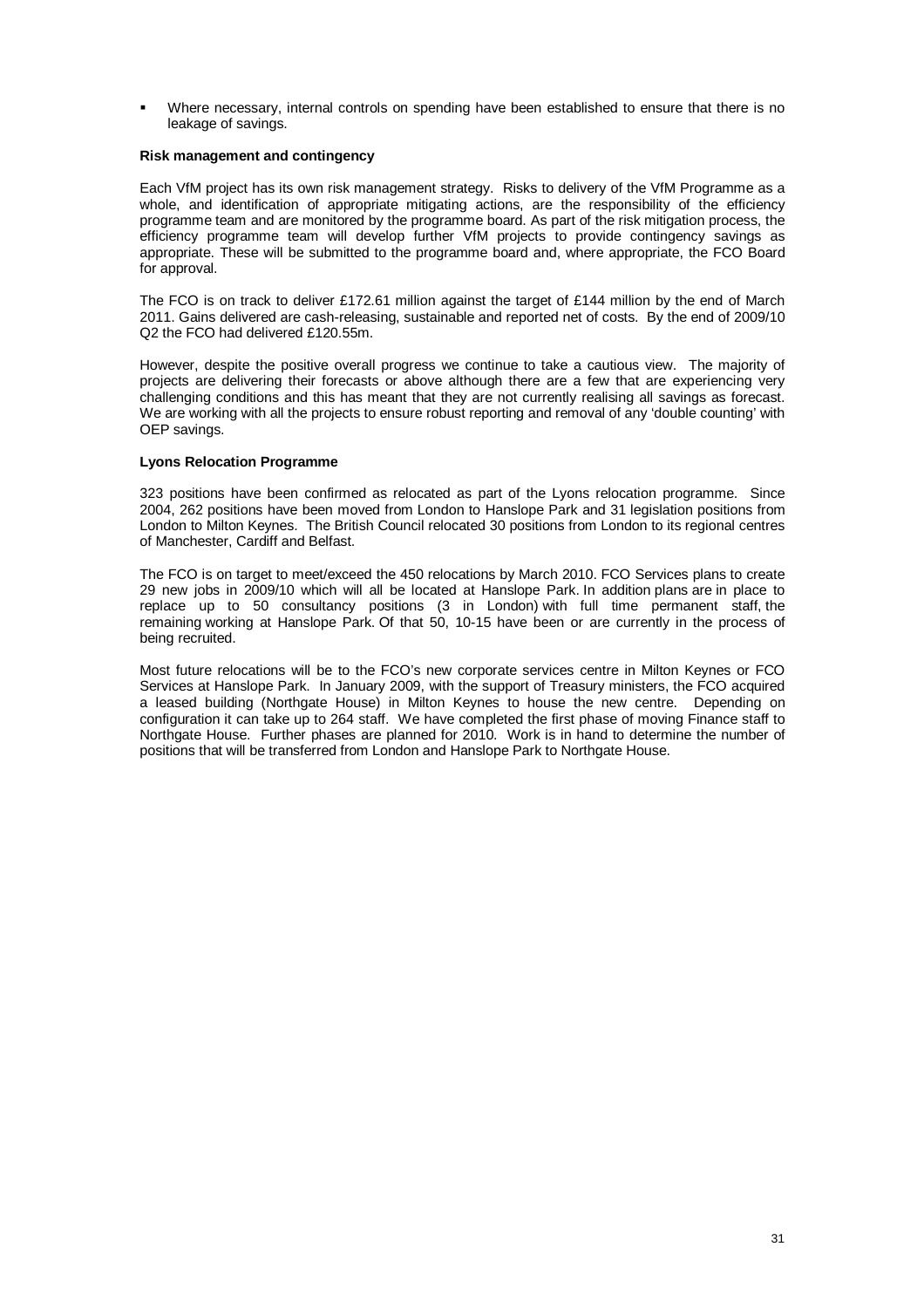## **Data sources and selected references**

#### **Data sources supporting PSA / DSO assessments**

**Note on data reliability: in many cases, assessments of progress are made by relevant experts within the FCO. They will draw on FCO reporting and other appropriate contacts, including other government departments, agencies and overseas governments.**

#### **CSR07 PSA 30 – Reduce the impact of Conflict**

Indicator 1:

 Uppsala Conflict Data Program/PRIO/Human Security Report Project; International Crisis Group "CrisisWatch" monthly bulletins

Indicator 2:

 Uppsala Conflict Data Program/PRIO/Human Security Report Project; World Bank; UNHCR; UNICEF; UN Statistics Division; United Nations Relief and Works Agency for Palestinian Refugees in the Near East (UNRWA); UN Office for the Co-ordination of Humanitarian Affairs (OCHA); Centre for Strategic and International Studies; Iraq Coalition Casualty Count; International Institute for Strategic Studies; International Organisation for Migration (IOM); Reporting by HM Diplomatic Posts; FCO; DfID

Indicator 3:

Reporting by HM Diplomatic Posts; FCO; DfID

Indicator 4:

FCO, DfID, MoD, Stabilisation Unit and Cabinet Office

#### **CSR07 DSO 1 – A flexible Global Network serving the whole of the British Government**

Indicator 1:

FCO Survey of Whitehall Partners 2009 – Ipsos MORI

Indicator 2:

High Level Change Plan: version 8 (Autumn 2009)

Indicator 3:

FCO Survey of Whitehall Partners 2009 – Ipsos MORI, ESD homepage FCOnet July 2009

Indicator 4:

High Level Change Plan: version 8 (Autumn 2009), post statistics, Consular pages FCOnet

Indicator 5:

 High Level Change Plan: version 8 (Autumn 2009), Corporate Services Sept 2009 update, Innovate & Save; pass it on Sept 09, F3G wire 23 September 2009

#### **CSR07 DSO 2 – Support the British Economy**

#### **The data for foreign direct investment is validated once a year with a 12-month time-lag, and for trade support every quarter but with a six-month time-lag.**

Indicator 1:

- UK Trade & Investment's CRM (Customer Relationship Management)
- The data for Target 1 (a) (b) (c) and (d) are provisional for this year, because data are derived from PIMS and full results are available only with a year lag. Estimates are based on interim results derived from approximately half the full interview programme for 2008-09; figures in brackets are out turn for 2007-08

Indicator 2:

- UK Trade & Investment's CRM (Customer Relationship Management)
- Performance and Impacts Monitoring Survey (PIMS)
- The figures for this indicator are the final outturn figures for the 2008-09 financial year, due to the 6-month timelag for trade support.

Indicator 3:

- UK Trade & Investment's CRM (Customer Relationship Management)
- Performance and Impacts Monitoring Survey (PIMS)
- Indicator 3(a) is the final outturn figure for the 2008-09 financial year, Indicator 3(b) is estimate based on interim results for 2008-09

Indicator 4:

The UK Reputation Measurement Survey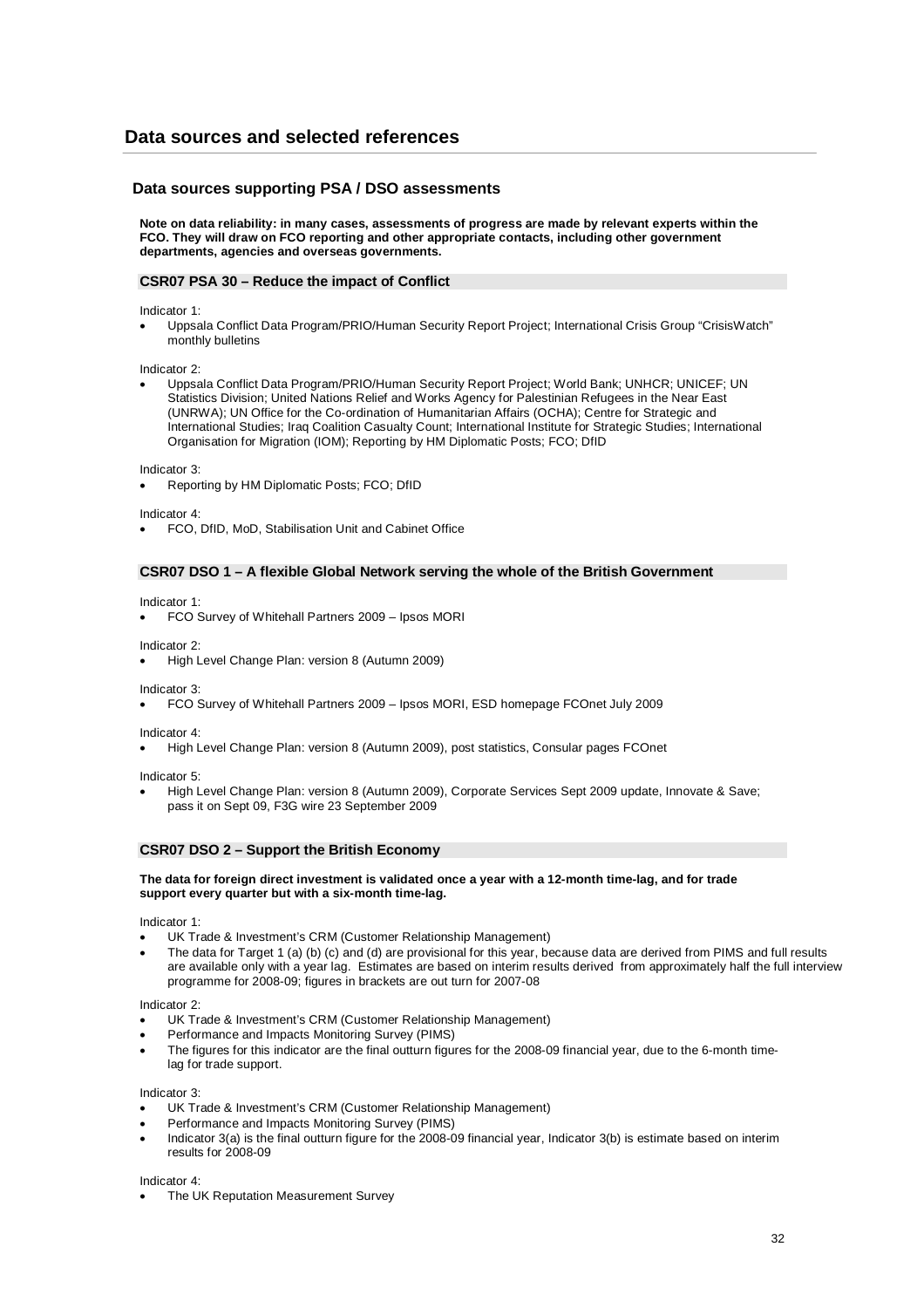Indicator 5:

- UK Trade & Investment's CRM (Customer Relationship Management)
- Performance and Impacts Monitoring Survey (PIMS)
- MENTOR system (UKTI's financial system)
- Indicator 5(a) is the final outturn figure for the 2008-09 financial year. Indicator 5(b) is current performance

The NAO have reviewed all of our data sources, and stated that they are all 'fit for purpose'.

#### **CSR07 DSO 3 – Support British Nationals Abroad**

All Indicators:

 Consular Balanced Scorecard; Monthly Project Progress Reports; Quarterly Consular Management Board reports

#### **CSR07 DSO 4 – Support Managed Migration for Britain**

Indicator 1:

 UKBA internal performance reports and statistics (April-August), internal FCO and post reports, FCO Departmental Report 2008/09

Indicator 2:

Internal FCO reporting, meeting records, FCO Departmental Report 2008/09

Indicator 3:

FCO internal reporting, business planning documents, Service Level Agreements

Indicator 4:

COIS statistics and reporting, FCO reporting, FCO Departmental Report 2008/09

Indicator 5:

Internal FCO reporting, FCO Departmental Report 2008/09

#### **CSR07 DSO 5 – Counter Terrorism, Weapons Proliferation, and their causes**

- Indicator 1:<br>• Joint Terrorist Analysis Centre (JTAC) http://www.mi5.gov.uk/output/joint-terrorism-analysis-centre.html HMG CONTEST Counter Terrorism Strategy (particularly part 3 section 14 on overseas delivery of the strategy) http://security.homeoffice.gov.uk/news-publications/publicationsearch/general/HO\_Contest\_strategy.pdf?view=Binary
- FCO Strategic Programme Fund Annual Report 2008-2009 http://www.fco.gov.uk/resources/en/pdf/pdf1/spfannual-report-2009
- Recent International Crisis Group Reports on Pakistan's response to militancy in the border areas http://www.crisisgroup.org/home/index.cfm?id=1267
- Extracts from Court Judgements on the Binyam Mohammed case, which reflect positively on the UK Government and the Foreign Secretary in securing his release from Guantanamo Bay. Court judgments are at: http://www.judiciary.gov.uk/judgment\_guidance/judgments/mohamed210808.htm.
- First judgment at: http://www.judiciary.gov.uk/docs/judgments\_guidance/mohamed\_full210808.pdf. Relevant quotes:
	- **Para 44 1st Judgment -**
		- *(2) The attempts made by the United Kingdom Government to assist BM It is clear on the evidence we have seen that every effort has been made by the United Kingdom Government to try and secure BM's return and to provide him with assistance…*
	- **Para 55 1st Judgment -** *In the circumstances, the Foreign Secretary allowed BM's lawyers to use for the purpose of the submission to the Convening Authority the redacted documents disclosed solely for the purpose of the present action and to which we have referred at paragraph 51. This was yet a further example of the very real efforts made by the Foreign Secretary to assist BM.*

Indicator 1A:

- DeTECT analysis
- Feedback from stakeholders on Overseas Prevent and Outreach projects [DVD available on request]
- BBC Newsnight documentary on Quilliam Pakistan project from June 2009 [DVD available on request]
- Positive media coverage of the Foreign Secretary's speech at Oxford Centre of Islamic Studies on 21 May 2009 - 'Our Shared Future: building coalitions and winning consent' (discussing how important it was that we change our approach and communication with the Muslim world). [summary documents available on request]

Indicator 1B:

- JTAC http://www.mi5.gov.uk/output/joint-terrorism-analysis-centre.html
- As part of the UK strategy to disrupt Libyan Islamic Fighting Group the UK sponsored the designation of 3 UK members of the group in October 2008. UN 1267 Committee supported. The individuals have been subject to worldwide asset freeze, arms embargo and travel ban. This is the link to the list: http://www.un.org/sc/committees/1267/pdf/consolidatedlist.pdf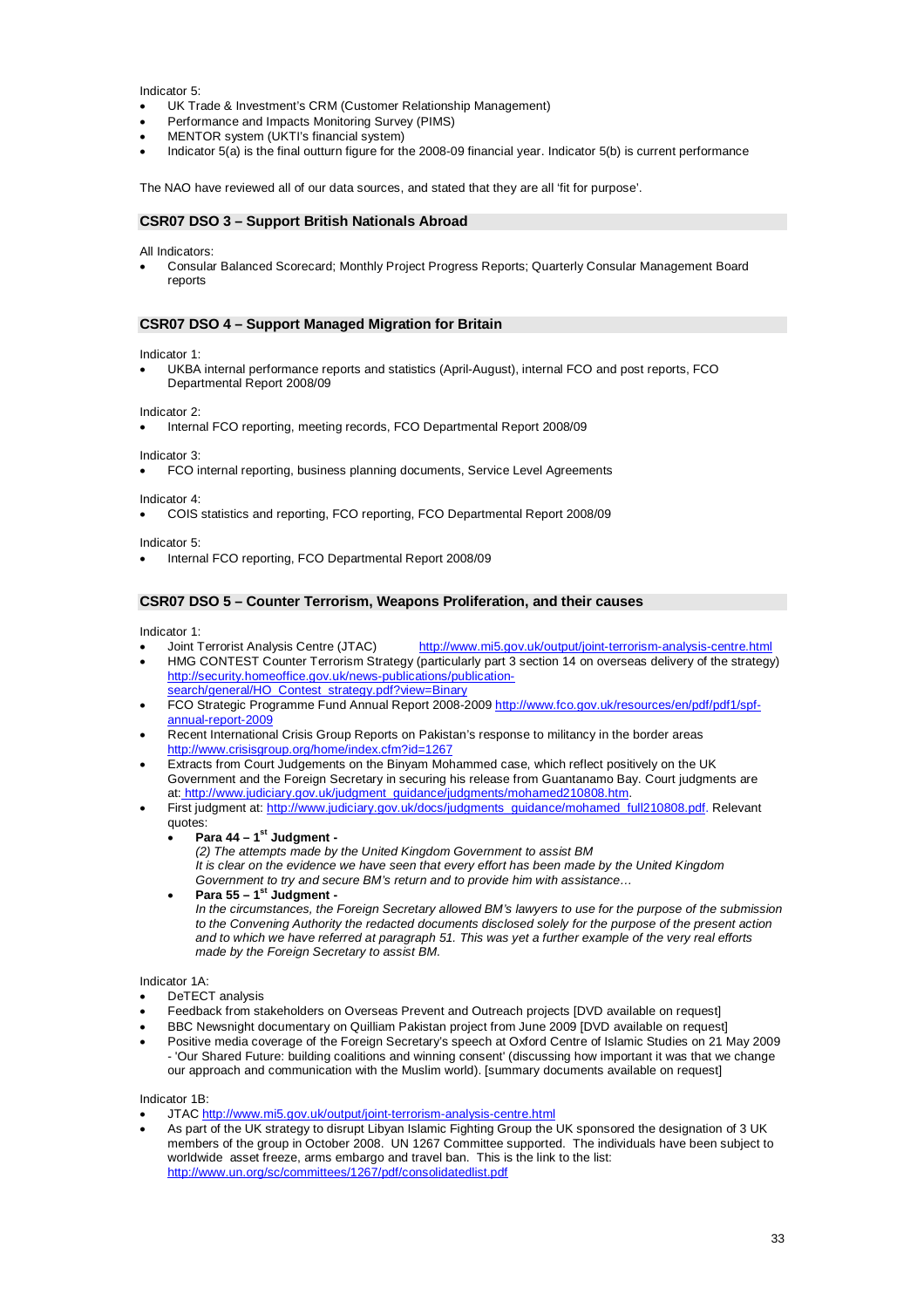Indicator 1C:

- Stakeholder feedback on travel advice website. Travel advice website http://www.fco.gov.uk/en/travel-andliving-abroad/travel-advice-by-country/
- Overseas Security Information for Business (OSIB) website (a joint Foreign & Commonwealth Office/UK Trade & Investment/Business endeavour reflecting the Foreign Secretary's commitment that HMG should provide the best possible support for UK business). https://www.uktradeinvest.gov.uk/ukti/appmanager/ukti/ourservices?\_nfpb=true&portlet\_3\_24\_actionOverride= %2Fpub%2Fportlets%2FgenericViewer%2FshowContentItem&\_windowLabel=portlet\_3\_24&portlet\_3\_24naviga tionPageId=%2Fpreparing\_to\_trade&portlet\_3\_24navigationContentPath=%2FBEA+Repository%2F328%2F430 144&\_pageLabel=preparing\_to\_trade

Indicator 1D

Internal government reporting and post reporting

Indicator 2:

- UNSCR 1835 (28 September 2008):
- http://daccessdds.un.org/doc/UNDOC/GEN/N08/525/12/PDF/N0852512.pdf?OpenElement UNSCR 1874 (12 June 2009):
- http://daccessdds.un.org/doc/UNDOC/GEN/N09/368/49/PDF/N0936849.pdf?OpenElement UNSCR 1887 (24 September 2009):
- http://daccessdds.un.org/doc/UNDOC/GEN/N09/523/74/PDF/N0952374.pdf?OpenElement
- US Department of Energy comments on Road to 2010: http://www.energy.gov/news2009/7663.htm
- "Obama welcomes Road to 2010....": http://www.usembassy.org.uk/gb094.html
- Road to 2010: http://www.cabinetoffice.gov.uk/reports/roadto2010.aspx
- NPT Review Conference Agenda: http://www.globalsecuritynewswire.org/gsn/nw\_20090508\_6808.php
- *"British leadership was pivotal in the run up to the historic Security Council session chaired by President Obama that unanimously adopted Resolution 1887 and committed us to work toward a world without nuclear weapons."* US Secretary of State Hillary Clinton, 11 October 2009: http://www.fco.gov.uk/en/news/latestnews2/?view=Speech&id=21013769

Indicator 3:

- Road to 2010: http://www.cabinetoffice.gov.uk/reports/roadto2010.aspx
- G8 L'Aquila Statement on Non-proliferation:
- http://www.g8italia2009.it/static/G8\_Allegato/2.\_LAquila\_Statent\_on\_Non\_proliferation.pdf
- US UK Nuclear Security Co-operation a number of joint projects are outlined in Global Threat Reduction Programme Annual report, including decommissioning of the former Soviet Plutonium-producing reactor at Aktau in Kazakhstan: http://www.berr.gov.uk/files/file49982.pdf

Indicator 4:

- Signing of the cluster munitions convention: http://www.fco.gov.uk/en/news/latestnews2/?view=News&id=20308220
- Export controls: http://www.fco.gov.uk/en/about-us/publications-and-documents/publications1/annualreports/export-controls1

#### **CSR07 DSO 6 – Prevent and Resolve Conflict**

Indicators 1-4:

Internal FCO and other government departmental reporting

Indicator 5:

 Uppsala Conflict Data Program/PRIO/Human Security Report Project; World Bank; UNHCR; UNICEF; UN Statistics Division; United Nations Relief and Works Agency for Palestinian Refugees in the Near East (UNRWA); UN Office for the Co-ordination of Humanitarian Affairs (OCHA); Centre for Strategic and International Studies; Iraq Coalition Casualty Count; International Institute for Strategic Studies; International Organisation for Migration (IOM); Reporting by HM Diplomatic Posts; FCO; DfID

#### **CSR07 DSO 7 – Promote a low carbon, high growth, global economy**

Indicator 1:

 International Energy Agency, G8 Summit statements, World Economic Forum, FCO climate campaigning evaluation

Indicator 2:

G8 and Major Economies Forum summit statements, FCO climate campaigning evaluation

Indicator 3:

 FCO political and economic reporting; FCO evaluation, with external stakeholder evaluation (International Oil Companies, NGOs and host-country governments)

Indicator 4:

IMF, WTO, OECD and Global Trade Alert Reports, Feedback from BIS, DFID

Indicator 5:

 G8 Leader's Declaration and related documents from L'Aquila summit; European Council and General Affairs and External Relations Council conclusions; Consensual outcome document from United Nations High-Level Conference on the World Financial and Economic Crisis and Its Impact on Development (June 2009); outcomes